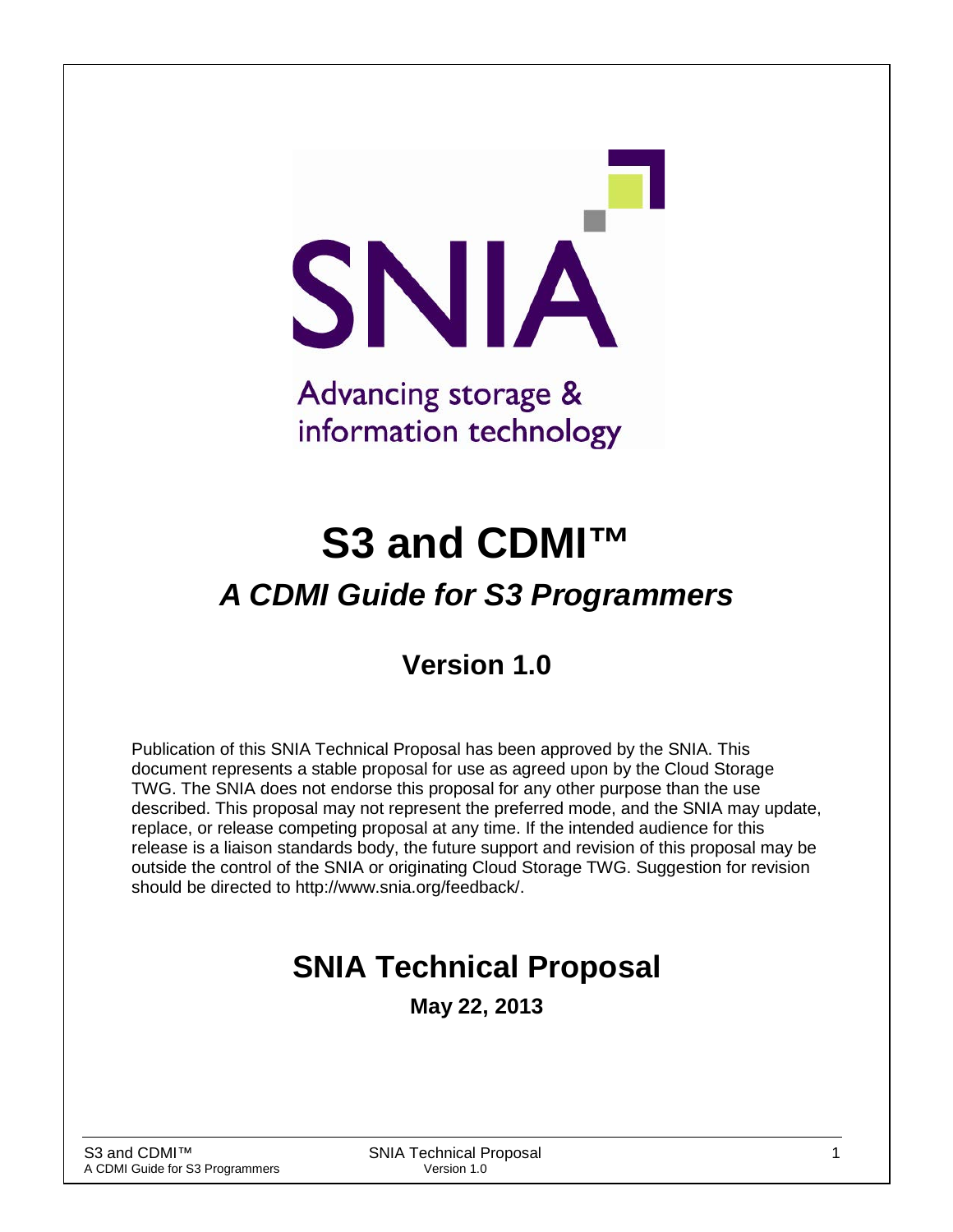The SNIA hereby grants permission for you to use this document for personal use only and for corporations and other business entities to use this document for internal use only (including internal copying, distribution, and display) provided that:

- 1. Any text, diagram, chart, table, or definition reproduced must be reproduced in its entirety with no alteration, and,
- 2. Any document, printed or electronic, in which material from this document (or any portion hereof) is reproduced must acknowledge the SNIA copyright on that material and must credit the SNIA for granting permission for its reuse.

Other than as explicitly provided above, you may not make any commercial use of this document, sell any or this entire document, or distribute this document to third parties. All rights not explicitly granted are expressly reserved to SNIA. Permission to use this document for purposes other than those enumerated above may be requested by emailing tcmd@snia.org. Please include the identity of the requesting individual and/or company and a brief description of the purpose, nature, and scope of the requested use.

Copyright © 2013 Storage Networking Industry Association.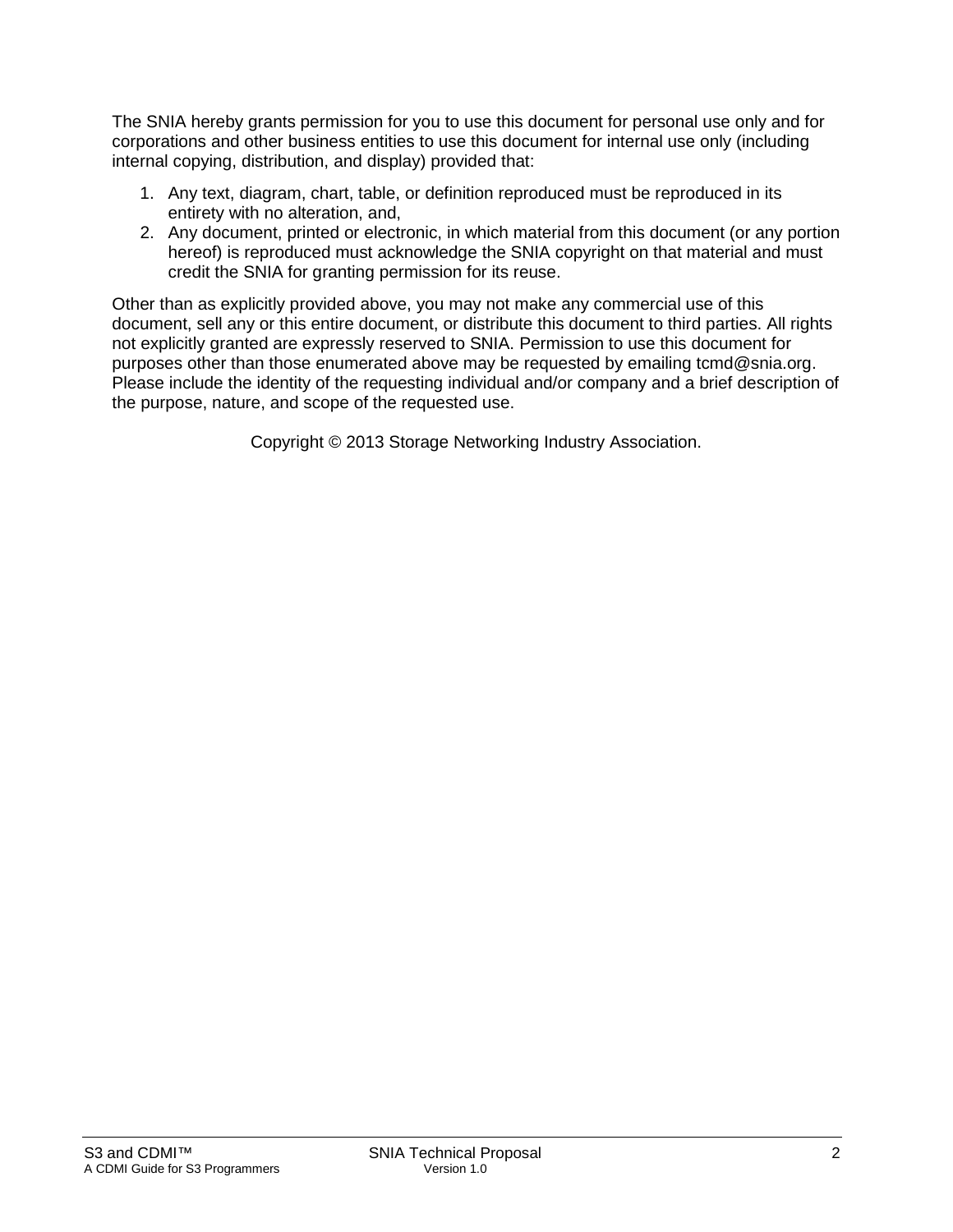## **Revision History**

| <b>Revision</b> | Date      | <b>Sections</b> | Originator                                          | <b>Comments</b> |
|-----------------|-----------|-----------------|-----------------------------------------------------|-----------------|
| 1.0             | 5/22/2013 | All             | Alan G. Yoder, Ph.D<br>Futurewei Technologies, Inc. | Original draft  |
|                 |           |                 |                                                     |                 |
|                 |           |                 |                                                     |                 |
|                 |           |                 |                                                     |                 |
|                 |           |                 |                                                     |                 |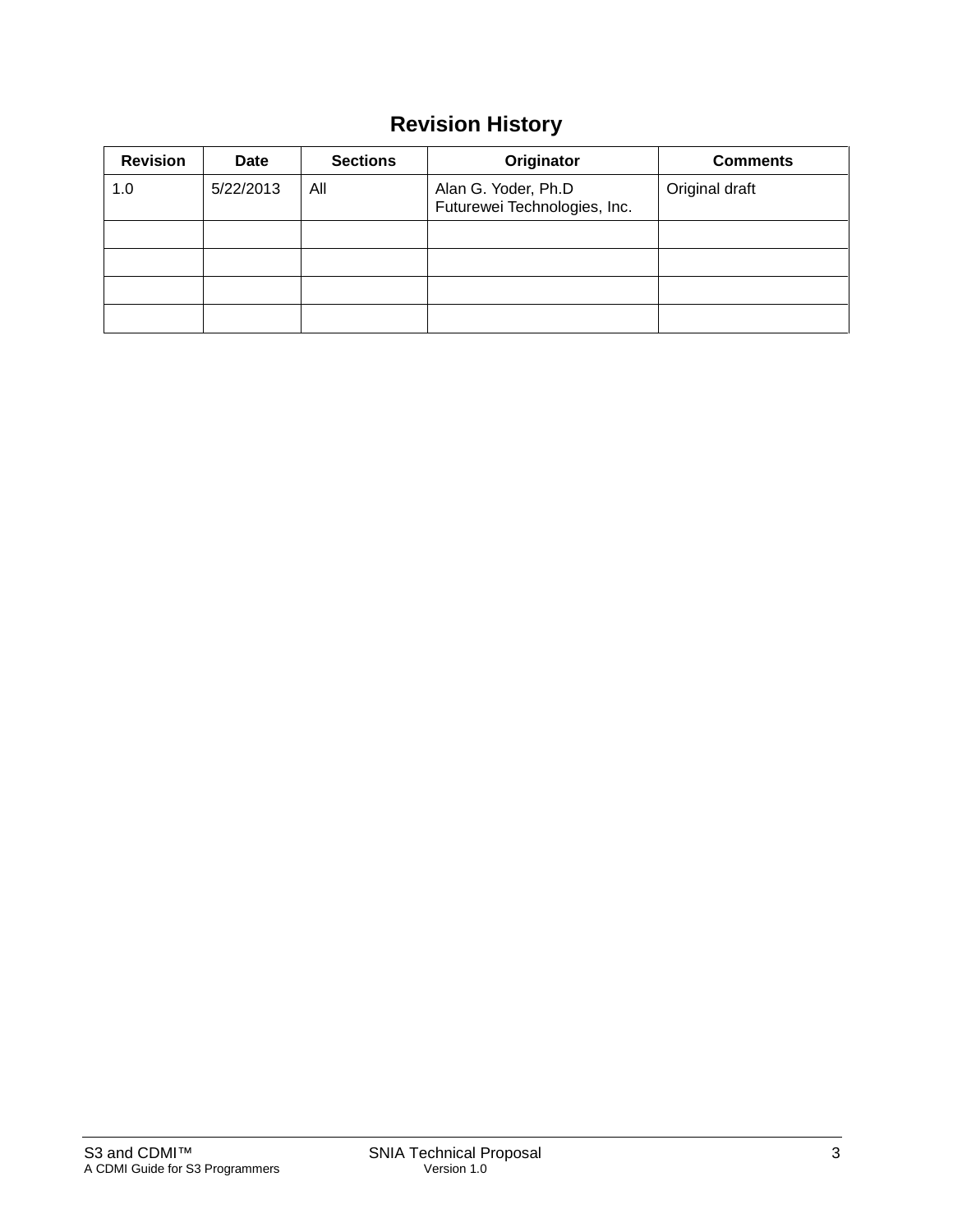| $\mathbf{1}$   |     |       |  |
|----------------|-----|-------|--|
| $\overline{2}$ |     |       |  |
| 3              |     |       |  |
| 4              |     |       |  |
|                | 4.1 |       |  |
|                | 4.2 |       |  |
|                | 4.3 |       |  |
|                |     | 4.3.1 |  |
|                |     | 4.3.2 |  |
|                |     | 4.3.3 |  |
|                |     | 4.3.4 |  |
|                |     | 4.3.5 |  |
|                |     | 4.3.6 |  |
|                |     | 4.3.7 |  |
|                |     | 4.3.8 |  |
|                |     | 4.3.9 |  |
|                |     |       |  |
|                |     |       |  |
|                |     |       |  |
|                |     |       |  |
|                |     |       |  |
|                |     |       |  |
|                |     |       |  |
|                |     |       |  |
|                |     |       |  |
|                |     |       |  |
|                |     |       |  |
|                |     |       |  |
|                |     |       |  |
|                |     |       |  |
|                |     |       |  |
|                |     |       |  |
|                |     |       |  |
|                |     | 4.4.1 |  |
|                |     | 4.4.2 |  |
|                |     | 4.4.3 |  |
|                |     | 4.4.4 |  |
|                |     | 4.4.5 |  |
|                |     | 4.4.6 |  |

## **Contents**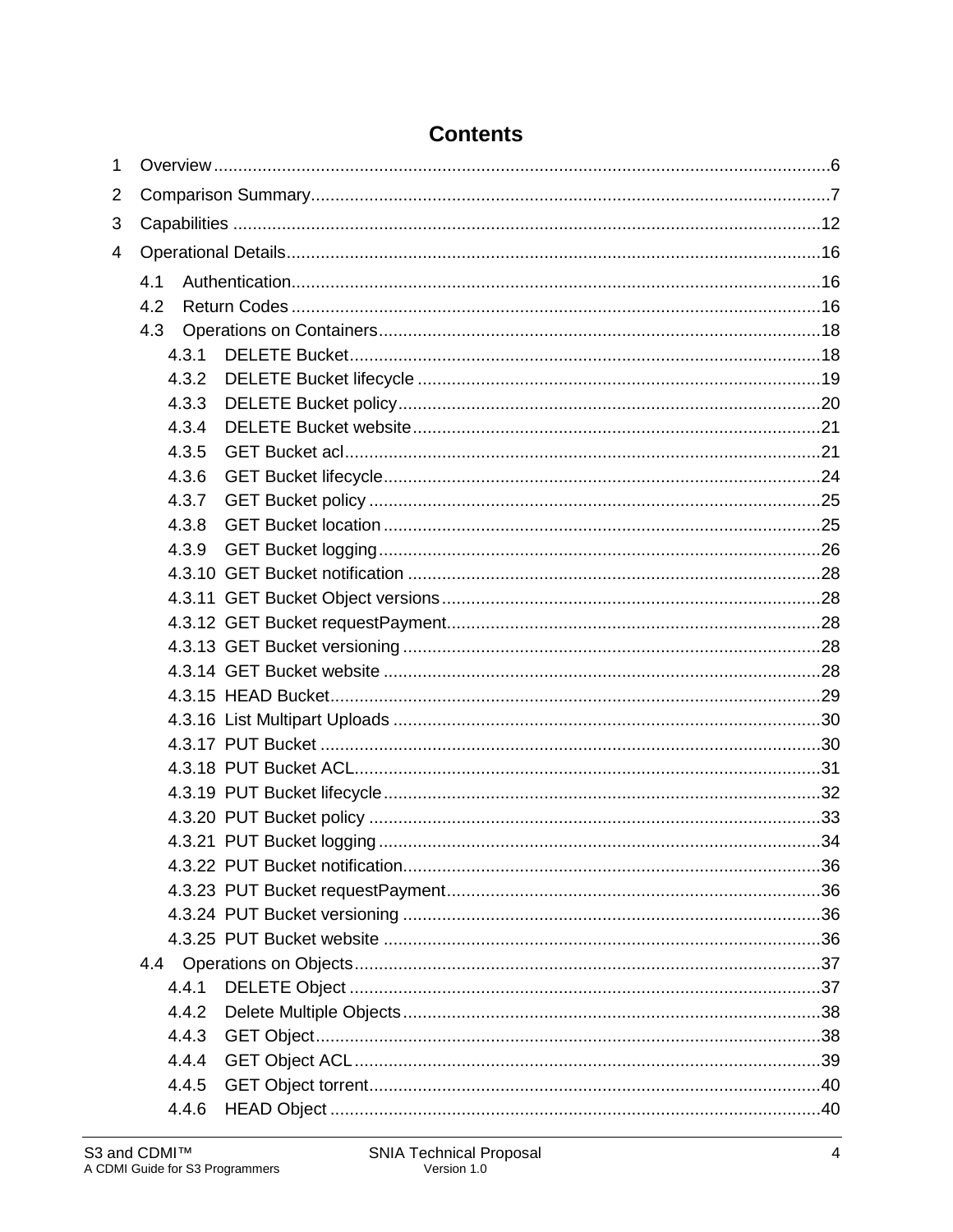| 5 |  |  |
|---|--|--|
|   |  |  |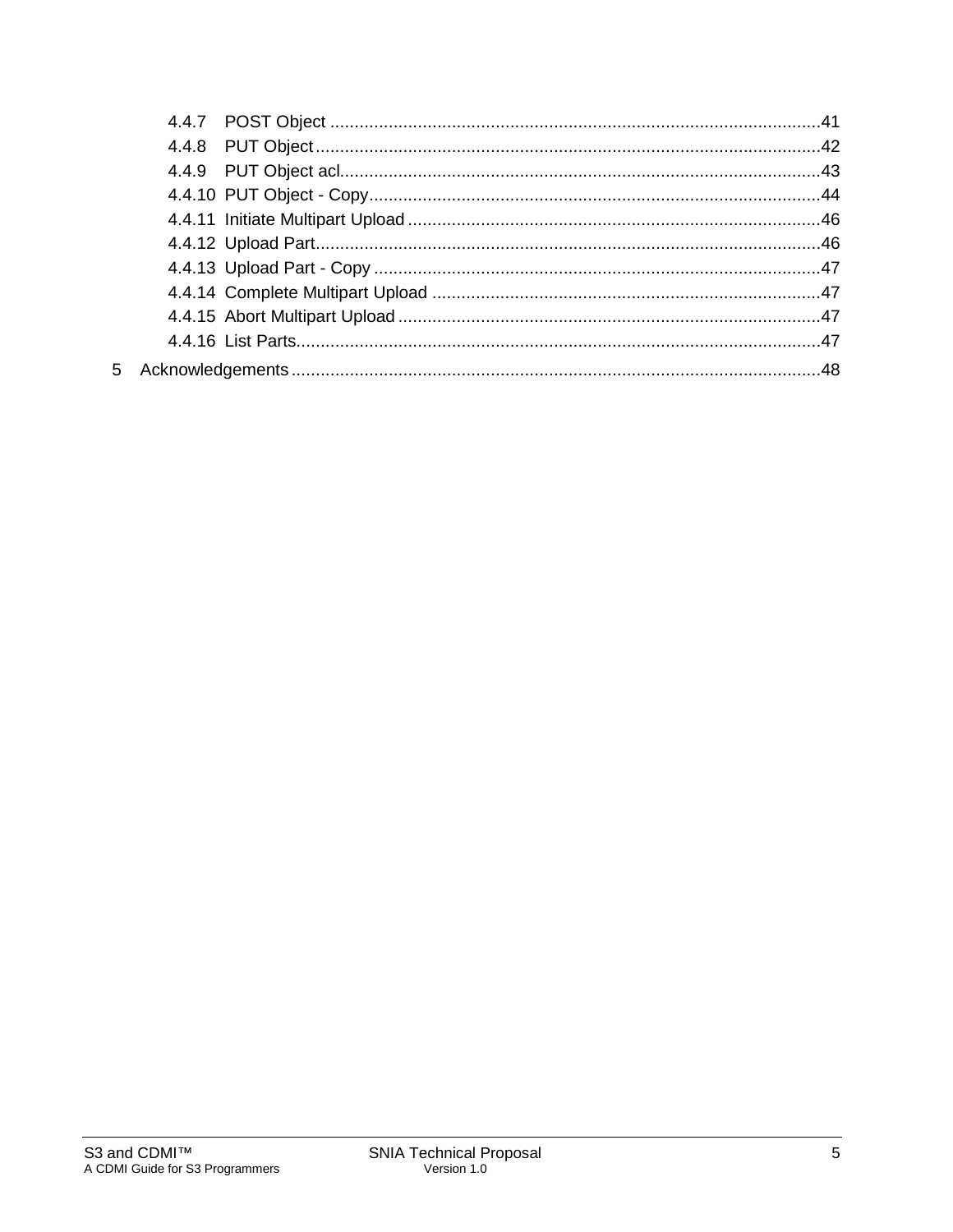### **1 Overview**

This whitepaper is intended for application developers who are using cloud storage. It documents how to use CDMI to obtain functionality similar to Amazon's  $S3<sup>1</sup>$  $S3<sup>1</sup>$  $S3<sup>1</sup>$  cloud storage interface. It may also serve as a guide to implementors of systems that support CDMI who wish to support S3-like functionality.

The S3 interface is part of Amazon Web Services (AWS). It provides the interface to cloud storage. It is a proprietary interface, which limits the ability of some people to use it. Developers who wish to write to a standards-based interface may want to use a CDMI interface to accomplish the same ends. This paper discusses the similarities and differences between the two interfaces and serves as an initial guide for implementation. It is not, however, intended to be a detailed specification. In fact, it isn't a specification at all, so we have avoided normative keywords like *shall* and *required*.

 $\overline{a}$ 

<span id="page-5-0"></span> $1$  Trade and service marks used herein are the property of their respective owners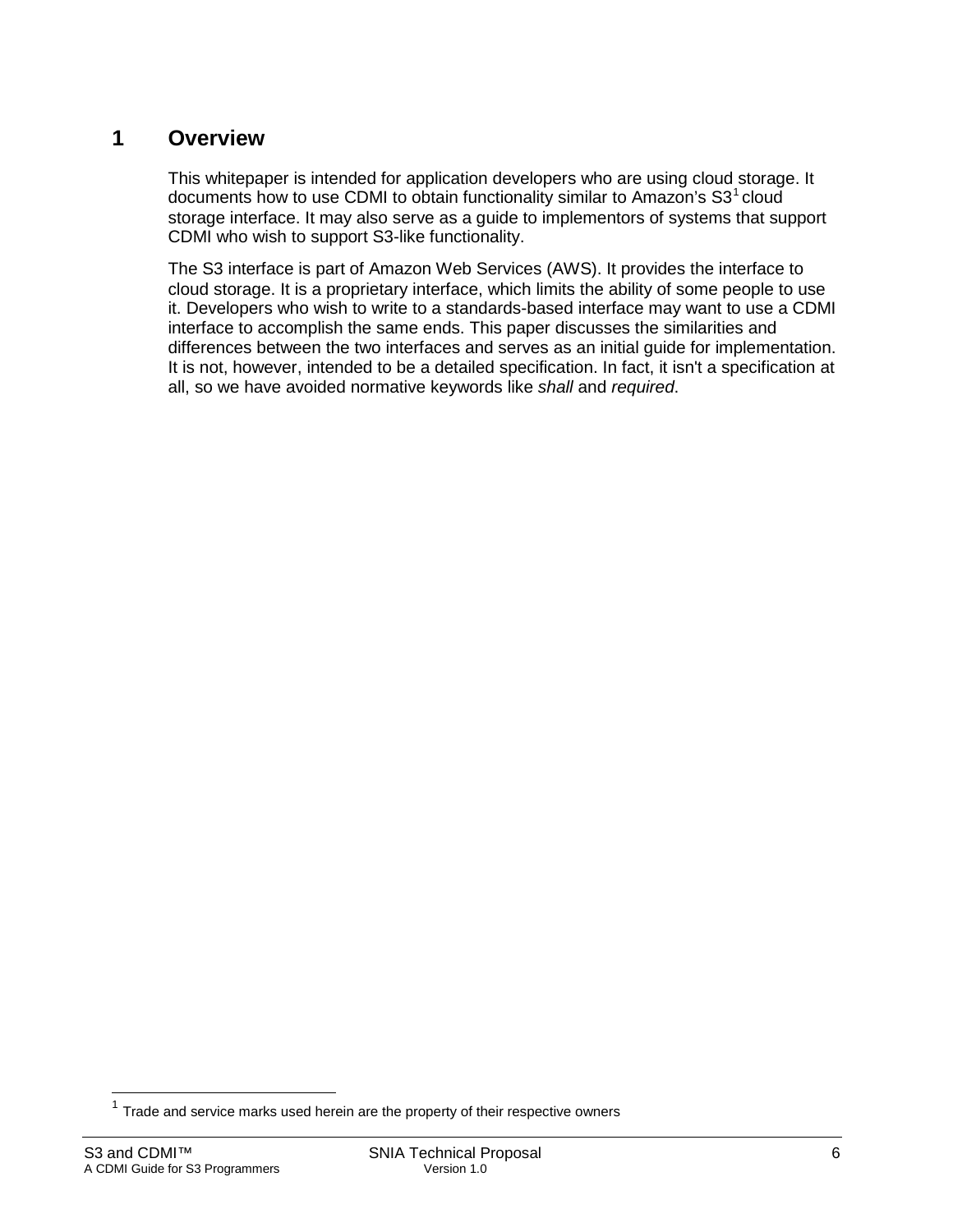## **2 Comparison Summary**

[Table 1](#page-6-0) provides an overview of the similarities and differences between the S3 and CDMI interfaces. Each function that S3 supports is discussed in further detail in following sections. For functionality that S3 does not support, please see the CDMI specification available at www.snia.org. The current version, as of early 2013, is 1.0.2.

<span id="page-6-0"></span>

| <b>Function</b>                                                                        | <b>S3 Support</b>              | <b>CDMI Support</b>                                                                                                                           |
|----------------------------------------------------------------------------------------|--------------------------------|-----------------------------------------------------------------------------------------------------------------------------------------------|
| List the objects in a container                                                        | <b>GET Bucket</b>              | <b>GET Container</b>                                                                                                                          |
| Display simplified access<br>controls                                                  | <b>GET Bucket acl</b>          | GET Container metadata item<br>named cdmi acl                                                                                                 |
| Display Windows and NFS<br>compatible access controls                                  |                                | <b>GET Container metadata item</b><br>named cdmi acl                                                                                          |
| Discover retention autodelete<br>interval for all objects in a<br>mutable container    | <b>GET Bucket lifecycle</b>    | <b>GET Container metadata item</b><br>named s3_lifecycle                                                                                      |
| Discover whether a container<br>shall be deleted at the end of its<br>retention period |                                | <b>GET Container</b><br>cdmi_retention_autodelete<br>metadata item                                                                            |
| Discover retention data on a<br>container                                              |                                | <b>GET Container</b><br>cdmi_retention_period and<br>cdmi_retention_start_time<br>metadata items                                              |
| Find legal holds that have been<br>placed on a container                               |                                | GET Container cdmi_hold_id<br>metadata item                                                                                                   |
| Discover the policy set on a<br>container                                              | <b>GET Bucket policy</b>       |                                                                                                                                               |
| Discover the geographic<br>location(s) in which a<br>container's data is stored        | <b>GET Bucket location</b>     | <b>GET Container</b><br>cdmi_geographic_placement<br>_provided metadata item                                                                  |
|                                                                                        | (US and EU only)               | (Full ISO 3166 support)                                                                                                                       |
| Get logging status                                                                     | <b>GET Bucket logging</b>      | GET logging queue metadata                                                                                                                    |
| Get status for full featured<br>logging                                                |                                | GET logging queue metadata<br>(CDMI logging features much<br>richer functionality than S3)                                                    |
| Get status for lost data<br>notifications                                              | <b>GET Bucket notification</b> |                                                                                                                                               |
| Get status for full featured<br>notifications                                          |                                | GET notification queue metadata<br>(CDMI allows arbitrary<br>notifications based on "scopes",<br>which are similar to S3 bucket<br>policies.) |

**Table 1. Operational Summary**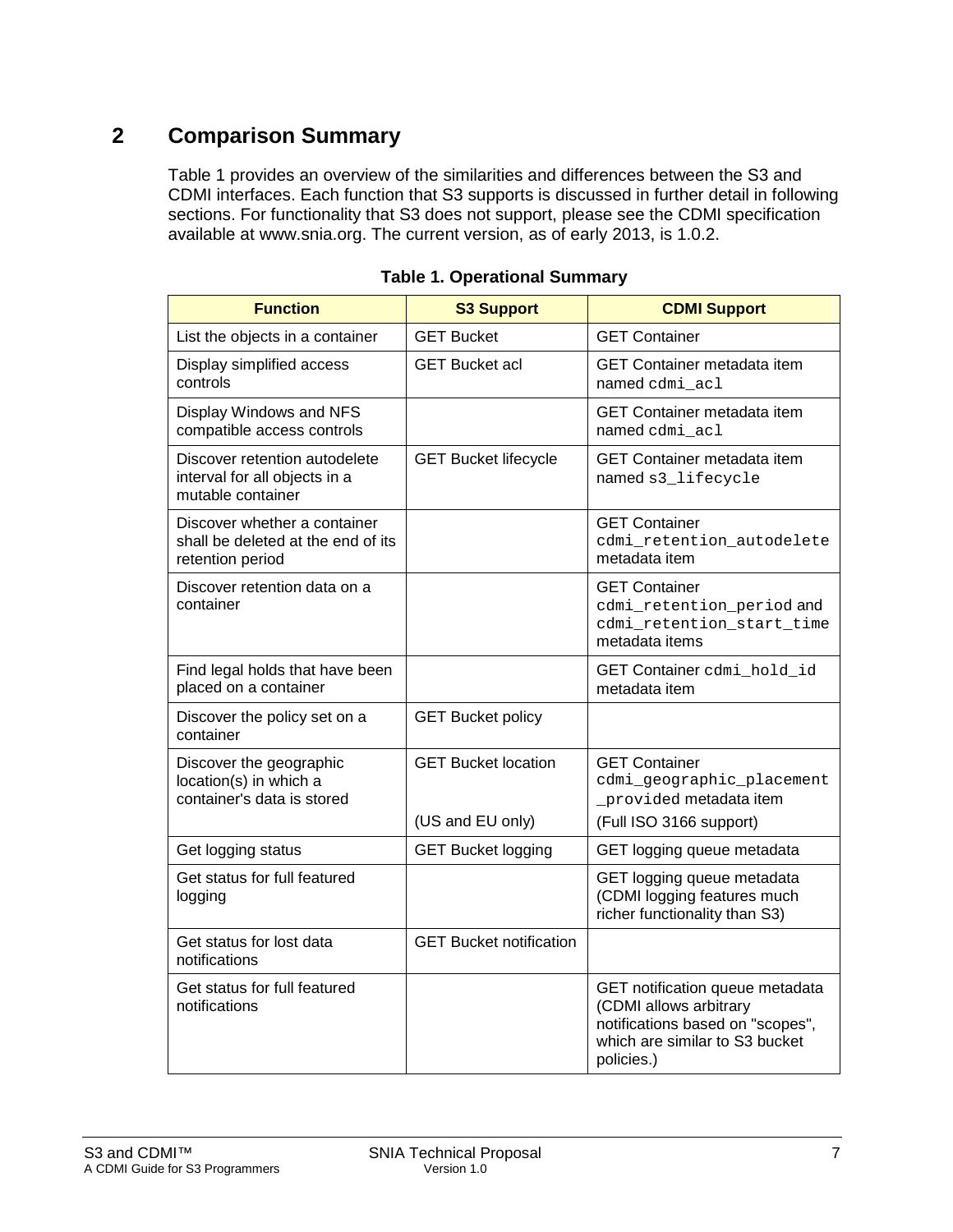| <b>Function</b>                                                         | <b>S3 Support</b>                    | <b>CDMI Support</b>                                                                                                                   |
|-------------------------------------------------------------------------|--------------------------------------|---------------------------------------------------------------------------------------------------------------------------------------|
| Get information on versions of<br>all objects in a container            | <b>GET Bucket Object</b><br>versions | An extension for versioning is<br>available to working group<br>members.                                                              |
| Discover the entity with<br>fiduciary responsibility for a<br>container | <b>GET Bucket</b><br>requestPayment  |                                                                                                                                       |
| Get information on what a<br>bucket is doing vis-a-vis<br>versioning    | <b>GET Bucket versioning</b>         | An extension for versioning is<br>available to working group<br>members.                                                              |
| Discover the URL of a website<br>that represents a container            | <b>GET Bucket website</b>            | GET user metadata you have set<br>to indicate the address you have<br>put in place using DDNS or use<br>Apache-style virtual hosting. |
| Get container metadata                                                  | <b>HEAD Bucket</b>                   | <b>GET Container metadata</b>                                                                                                         |
| Identify received multi-part<br>uploads                                 | <b>List Multipart Uploads</b>        |                                                                                                                                       |
| Create or update top-level<br>container                                 | <b>PUT Bucket</b>                    | <b>PUT Container</b>                                                                                                                  |
| Create or update child<br>containers                                    |                                      | <b>PUT Container</b>                                                                                                                  |
| Place simple access controls                                            | <b>PUT Bucket acl</b>                | PUT Container?<br>metadata:cdmi_acl                                                                                                   |
| Place Windows and NFS-<br>compatible access controls                    |                                      | <b>PUT Container?</b><br>metadata:cdmi_acl                                                                                            |
| Set autodelete period on<br>writeable data                              | <b>PUT Bucket lifecycle</b>          | Set a container metadata item<br>s3_lifecycle. Emplace a<br>script to run a daily check on the<br>container.                          |
| Set autodelete on retention<br>data                                     |                                      | Set<br>cdmi retention autodelete<br>metadata item to "true"                                                                           |
| Manage compliance retention<br>intervals                                |                                      | Manage<br>cdmi_retention_period and<br>cdmi_retention_start_time                                                                      |
| Place legal holds on a container                                        |                                      | PUT Container?cdmi_hold_id                                                                                                            |
| Manage policies on containers                                           | <b>PUT Bucket policy</b>             |                                                                                                                                       |
| Manage simple logging<br>parameters                                     | <b>PUT Bucket logging</b>            | PUT to a logging queue                                                                                                                |
| Specify scope of full-featured<br>logging operations                    |                                      | PUT to a logging queue                                                                                                                |
| Turn on notifications for lost<br>data                                  | <b>PUT Bucket notification</b>       |                                                                                                                                       |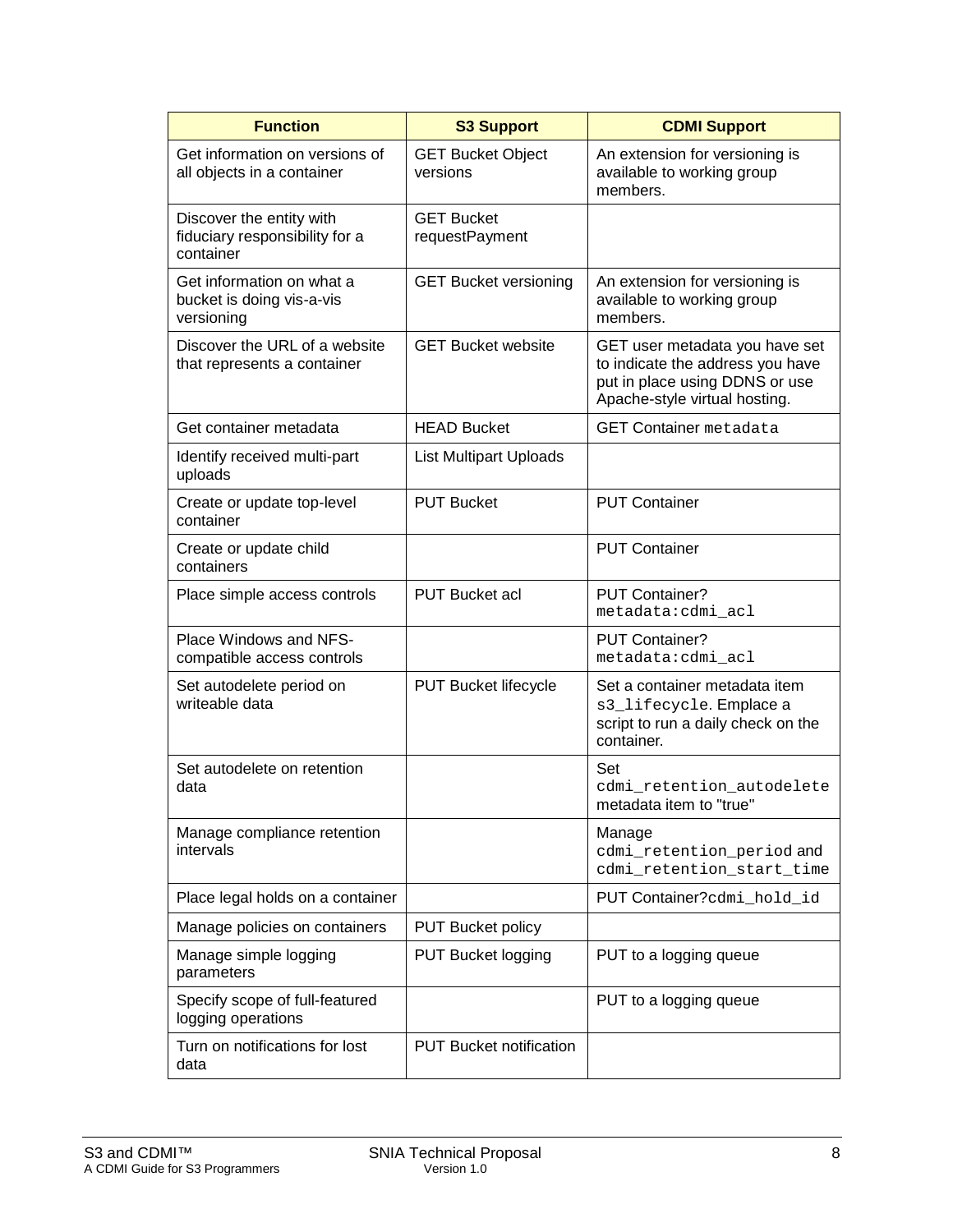| <b>Function</b>                                                              | <b>S3 Support</b>                                                 | <b>CDMI Support</b>                                                                                               |
|------------------------------------------------------------------------------|-------------------------------------------------------------------|-------------------------------------------------------------------------------------------------------------------|
| Specify scope of full-featured<br>notification queues                        |                                                                   | PUT to a notification queue                                                                                       |
| Specify the fiduciary authority<br>for a container                           | <b>PUT Bucket</b><br>requestPayment                               |                                                                                                                   |
| Manage object versioning                                                     | <b>PUT Bucket versioning</b>                                      | An extension for versioning is<br>available to working group<br>members.                                          |
| Manage the web address of a<br>container                                     | <b>PUT Bucket website</b>                                         | Use DDNS and set user metadata<br>to record the address.                                                          |
| Delete an empty container                                                    | <b>DELETE Bucket</b>                                              | <b>DELETE Container</b>                                                                                           |
| Delete a container and all its<br>contents                                   |                                                                   | <b>DELETE Container</b>                                                                                           |
| Discontinue setting an<br>autodelete interval on objects in<br>a container   | <b>DELETE Bucket</b><br>lifecycle                                 | <b>DELETE</b> the Container metadata<br>item called s3_lifecycle                                                  |
| Discontinue using a bucket<br>policy                                         | <b>DELETE Bucket policy</b>                                       |                                                                                                                   |
| Remove web address that<br>contains a referral to a<br>container             | <b>DELETE Bucket</b><br>website                                   | DELETE the reference                                                                                              |
| Delete an object                                                             | <b>DELETE Object</b>                                              | <b>DELETE Object</b>                                                                                              |
| Delete multiple objects                                                      | Delete objects given in<br>an XML list up to 1000<br>objects long | Deleting a container deletes all<br>objects in the container. A jobs<br>extension allows bulk deletes as<br>well. |
| Get an object's contents                                                     | <b>GET Object</b>                                                 | GET Object (non-CDMI) or<br>GET Object's value field (CDMI)                                                       |
| Get an object's user-defined<br>metadata                                     |                                                                   | GET Object's metadata                                                                                             |
| Get an object's ACL                                                          | <b>GET Object ACL</b>                                             | <b>GET Object ACL</b>                                                                                             |
| Get object's ACL inheritance<br>settings                                     |                                                                   | <b>GET Object ACL</b>                                                                                             |
| Get object permissions<br>regarding metadata                                 |                                                                   | <b>GET Object ACL</b>                                                                                             |
| Download a file using BitTorrent                                             | <b>GET Object torrent</b>                                         |                                                                                                                   |
| Get object metadata                                                          | <b>HEAD Object</b>                                                | <b>GET Object metadata</b>                                                                                        |
| Upload an object using a web<br>form                                         | POST Object                                                       |                                                                                                                   |
| Create or modify an object                                                   | <b>PUT Object</b>                                                 | <b>PUT Object</b>                                                                                                 |
| Create an object, getting back a<br>unique identifier in a flat<br>namespace |                                                                   | POST Object                                                                                                       |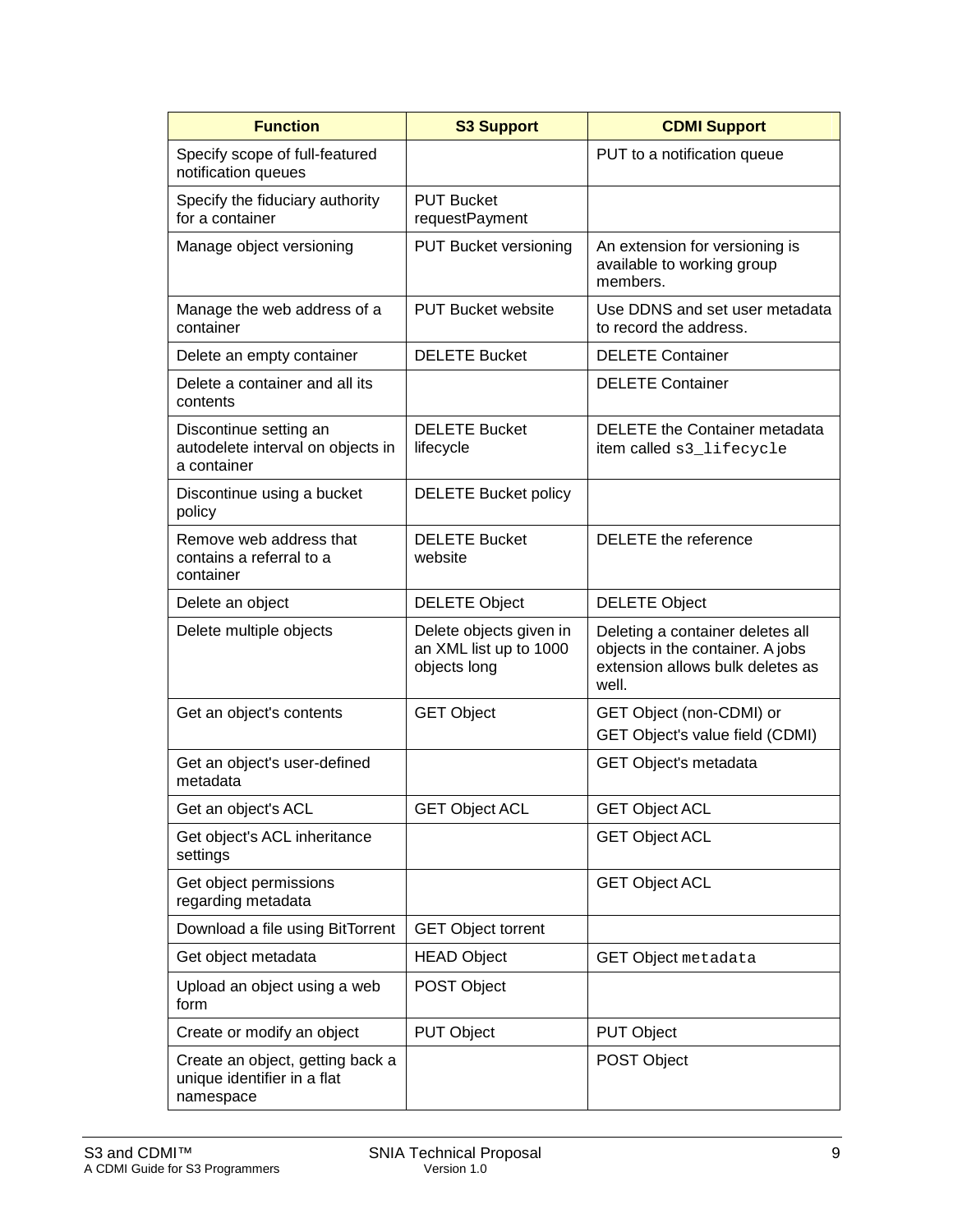| <b>Function</b>                                                       | <b>S3 Support</b>                                              | <b>CDMI Support</b>                                                                                                   |
|-----------------------------------------------------------------------|----------------------------------------------------------------|-----------------------------------------------------------------------------------------------------------------------|
| Set an object's ACL                                                   | PUT Object acl                                                 | PUT Object metadata: acl<br>(includes full set of permissions,<br>principals, and flags as used in<br>NTFS and NFSv4) |
| Copy an object already in the<br>cloud to a new location              | PUT Object - Copy                                              | PUT Object setting "copy" in<br>message body JSON                                                                     |
| Move an object already in the<br>cloud to a new location              |                                                                | PUT Object setting "move" in<br>message body JSON                                                                     |
| Begin uploading an object in<br>multiple pieces                       | POST Object,<br>specifying an upload ID                        | PUT Object with X-CDMI-Partial<br>$header = "true"$                                                                   |
| Upload part of an object                                              | <b>PUT Object with</b><br>partnumber and upload<br>ID          | <b>PUT Object with Content-Range</b><br>header set and X-CDMI-Partial<br>$header = "true"$                            |
| Copy part of one object to<br>another object                          | PUT Object with XML<br>describing source                       | Specified in a future extension to<br>CDMI ("Copy Range")                                                             |
| Complete updating an object by<br>parts                               | POST Object with XML<br>containing number of<br>parts          | PUT Object with X-CDMI-Partial<br>$header = "false"$                                                                  |
| Abort a Multipart Upload                                              | <b>DELETE Object with</b><br>upload id                         | <b>DELETE Object</b>                                                                                                  |
| List parts of an object received<br>so far by the server              | <b>GET Object with upload</b><br>id and additional<br>metadata | Client is responsible for tracking<br>successful returns.                                                             |
| Create a FIFO queue that can<br>contain arbitrary types of<br>objects |                                                                | <b>PUT Queue</b>                                                                                                      |
| Dequeue an object from a<br>queue                                     |                                                                | <b>GET Queue or</b><br>DELETE Queue values: <n></n>                                                                   |
| Create an identity management<br>namespace                            |                                                                | <b>PUT Domain</b>                                                                                                     |
| Add users and groups to a<br>management namespace                     |                                                                | PUT to the domain<br>cdmi_domain_membersfield                                                                         |
| Query a management<br>namespace for user and group<br>info            |                                                                | <b>GET</b> to the domain<br>cdmi_domain_membersfield                                                                  |
| Export a container via NFS                                            |                                                                | Add an "exports" data<br>structure to the container<br>metadata                                                       |
| Export a container via<br>CIFS/SMB                                    |                                                                | Add an "exports" data<br>structure to the container<br>metadata                                                       |
| Export a container via OCCI,<br><b>iSCSI or WebDAV</b>                |                                                                | Add an "exports" data<br>structure to the container<br>metadata                                                       |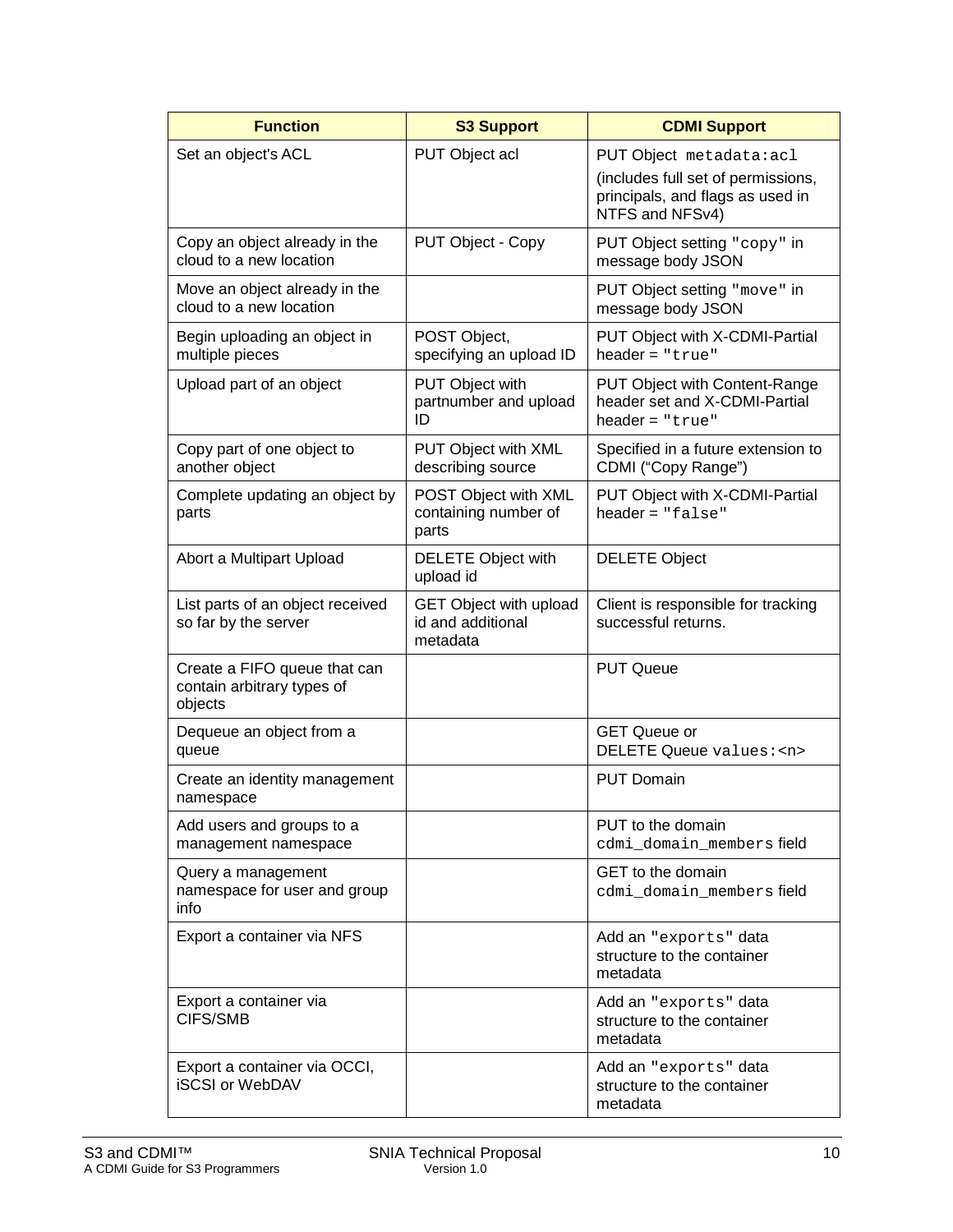| <b>Function</b>                                                            | <b>S3 Support</b> | <b>CDMI Support</b>                                                                                                                               |
|----------------------------------------------------------------------------|-------------------|---------------------------------------------------------------------------------------------------------------------------------------------------|
| Create a snapshot of a<br>container                                        |                   | <b>PUT Container, with</b><br>"snapshot" request metadata<br>set to the name of the target<br>snapshot                                            |
| Export a container in serialized<br>format                                 |                   | Convert an object into JSON<br>format with all binary data<br>encoded with escaped JSON and<br>base64 encodings and place<br>children arrays last |
| Import a serialized container                                              |                   | Reverse the process mentioned<br>above                                                                                                            |
| Log security events                                                        |                   | PUT to a logging queue with a<br>"cdmi_logging_class" of<br>"cdmi_security_logging"                                                               |
| Log metadata change events                                                 |                   | PUT to a logging queue with a<br>"cdmi_logging_class" of<br>"cdmi datasystem logging"                                                             |
| Log object accesses and<br>changes                                         |                   | PUT to a logging queue with a<br>"cdmi_logging_class" of<br>"cdmi_object_logging"                                                                 |
| Query a container for objects<br>matching a specified set of<br>conditions |                   | PUT to a query queue with a<br>scope specification                                                                                                |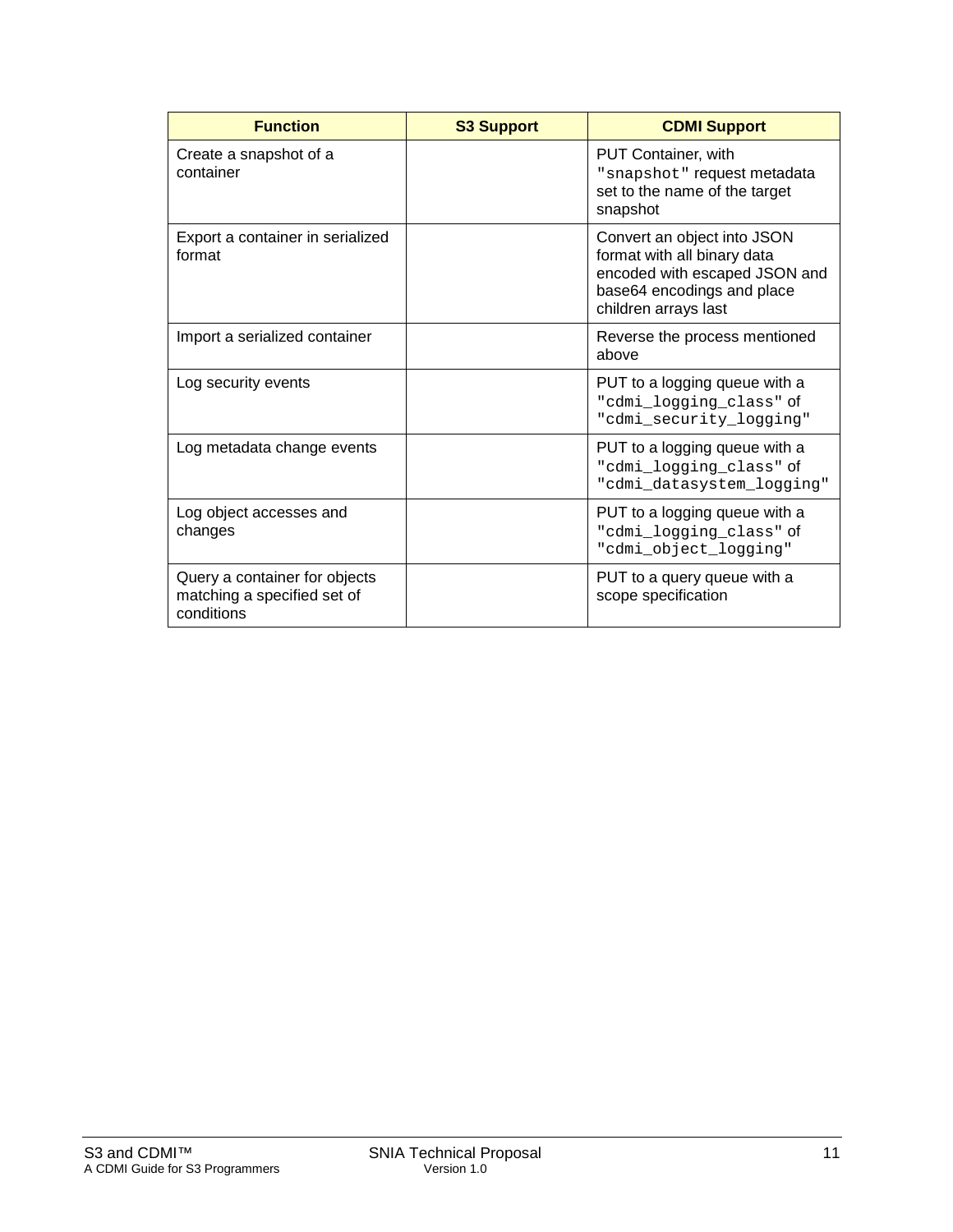## <span id="page-11-1"></span>**3 Capabilities**

CDMI uses the notion of *capabilities objects* to encapsulate the various behaviors and capabilities of a given class of storage. For example, a Platinum storage class might offer retention and autodeletion, while a Bronze one does not. A ReadOnly storage class will probably not support any sort of object or container deletion or modification, and so on.

A CDMI implementation that is capable of S3-like behavior must implement the following CDMI capabilities for the objects and containers in question (see [Table 2\)](#page-11-0). It may, of course, implement other functionality; however, discussion in this paper is limited to the functionality necessary to support S3-like activities.

In general, clients should check the relevant capabilities object to make sure that the capability for a given operation is both existent and "true" before performing an operation. As this adds a round trip to an operation if done every time a new location is accessed, an alternative, especially for container and object capabilities, may involve waiting to inspect a capability until an operational error is encountered.

N.B. "Support" for an operation, such as deleting an object, should not be confused with "permission" to perform the operation. Support is indicated by capabilities that are present and set to "true", while permission is controlled by Access Control Lists (ACLs).

<span id="page-11-0"></span>

| <b>Capability</b>            | <b>Description</b>                                                                                          |
|------------------------------|-------------------------------------------------------------------------------------------------------------|
| cdmi_dataobjects             | Indicates support for the CDMI data path                                                                    |
| cdmi_security_access_control | Indicates support for ACLs                                                                                  |
| cdmi_serialization_json      | Indicates support for JSON as a serialization format.<br>This is the only supported serialization.          |
| cdmi_query                   | Indicates support for query queues                                                                          |
| cdmi_query_regex             | Indicates support for query with regular expressions                                                        |
| cdmi_query_contains          | Indicates support for query with "contains"<br>expressions                                                  |
| cdmi_query_tags              | Indicates support for query with tag-matching<br>expressions                                                |
| cdmi_query_value             | Indicates support for query of value fields                                                                 |
| cdmi_notification            | Indicates support for notification queues                                                                   |
| cdmi_logging                 | Indicates support for logging queues                                                                        |
| cdmi_object_move_from_local  | (Not required for S3) Indicates support for moving CDMI<br>objects from URIs within the same storage system |
| cdmi_object_copy_from_local  | Indicates support for copying CDMI objects from URIs<br>within the same storage system                      |

**Table 2. System-Wide Capabilities (see CDMI 12.1.1)**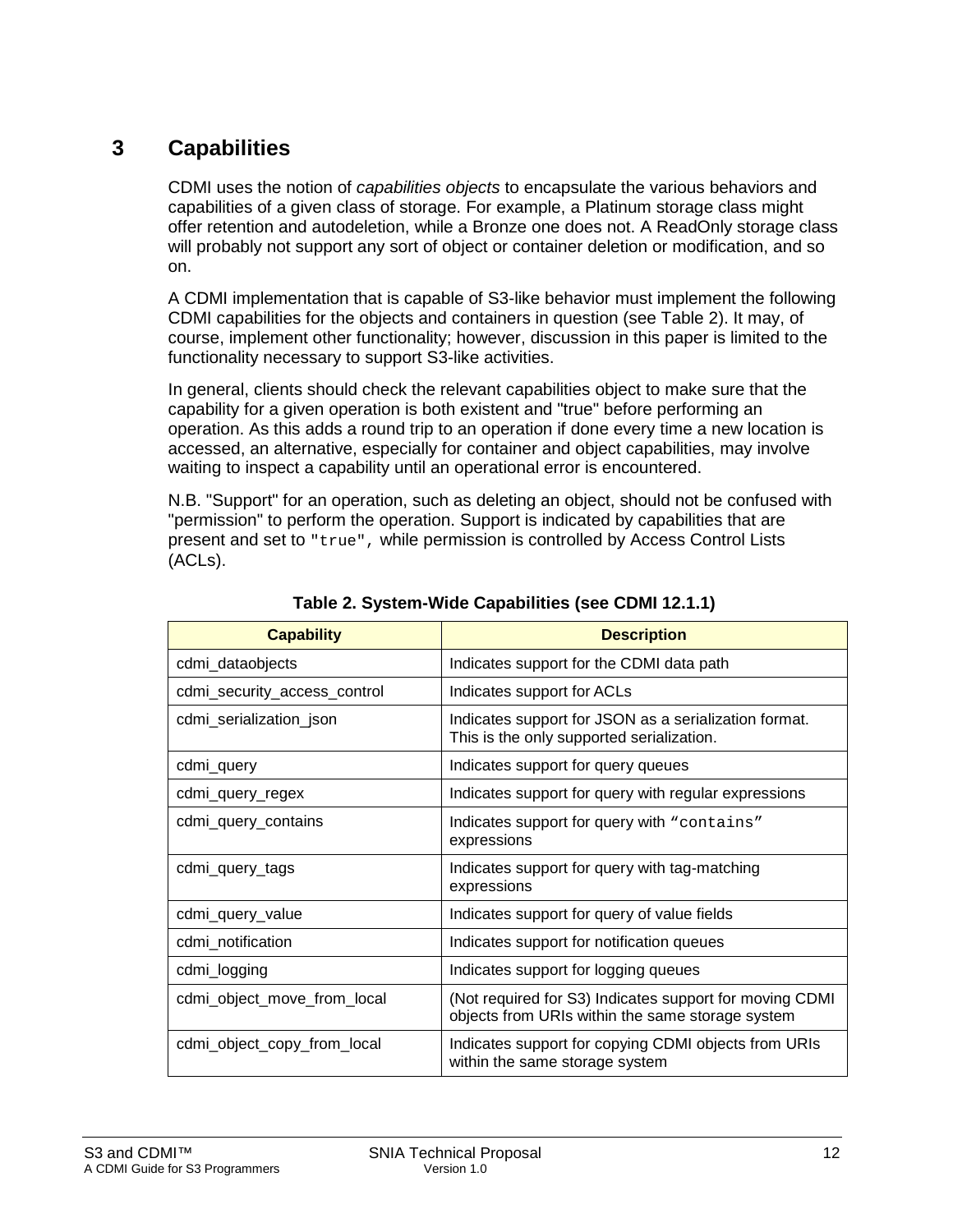| <b>Capability</b>            | <b>Description</b>                                                                                              |
|------------------------------|-----------------------------------------------------------------------------------------------------------------|
| cdmi_object_copy_from_remote | (Not required for S3) Indicates support for copying CDMI<br>objects from URIs within other CDMI storage systems |
| cdmi_security_access_control | Indicates support for ACLs for the purpose of access<br>control                                                 |
| cdmi references              | Indicates support for references that return 302 Found<br>(HTTP redirects)                                      |

Storage system metadata capabilities are found in the capabilities objects for domains, data objects, containers, and queues, as described in [Table 3.](#page-12-0)

<span id="page-12-0"></span>

| <b>Capability</b> | <b>Description</b>                                                                                         |
|-------------------|------------------------------------------------------------------------------------------------------------|
| cdmi_acl          | Indicates support for ACLs                                                                                 |
| cdmi size         | Indicates that the cloud storage system generates a<br>"cdmi_size" metadata entry for each stored object   |
| cdmi_ctime        | Indicates that the cloud storage system generates a<br>"cdmi_ctime" metadata entry for each stored object  |
| cdmi atime        | Indicates that the cloud storage system generates a<br>"cdmi atime" metadata entry for each stored object  |
| cdmi_mtime        | Indicates that the cloud storage system generates a<br>"cdmi_mtime" metadata entry for each stored object  |
| cdmi acount       | Indicates that the cloud storage system generates a<br>"cdmi_acount" metadata entry for each stored object |
| cdmi mcount       | Indicates that the cloud storage system generates a<br>"cdmi_mcount" metadata entry for each stored object |

**Table 3. Storage System Metadata (see CDMI 12.1.2)**

Capabilities for data system metadata are found in the capabilities objects for data objects, domains, containers, and queues, i.e., in the same places as storage system metadata (see [Table 4\)](#page-12-1). The distinction between storage system metadata and data system metadata is therefore largely abstract.

**Table 4. Capabilities for Data System Metadata (see CDMI 12.1.3)**

<span id="page-12-1"></span>

| <b>Capability</b>                                 | <b>Description</b>                                                                                                                                                                                                                                                                                   |
|---------------------------------------------------|------------------------------------------------------------------------------------------------------------------------------------------------------------------------------------------------------------------------------------------------------------------------------------------------------|
| cdmi_data_autodelete<br>cdmi_retention_autodelete | Indicates that the cloud storage system implements auto<br>deletion after the retention period expires. (Note: Some<br>versions of the spec erroneously call out both names in<br>separate places. Check both names, and if either one<br>exists and is set to "true", the capability is available.) |
| cdmi_data_retention                               | Required to support cdmi_data_autodelete                                                                                                                                                                                                                                                             |
| cdmi_data_dispersion                              | Required to support geographic separation of data<br>copies                                                                                                                                                                                                                                          |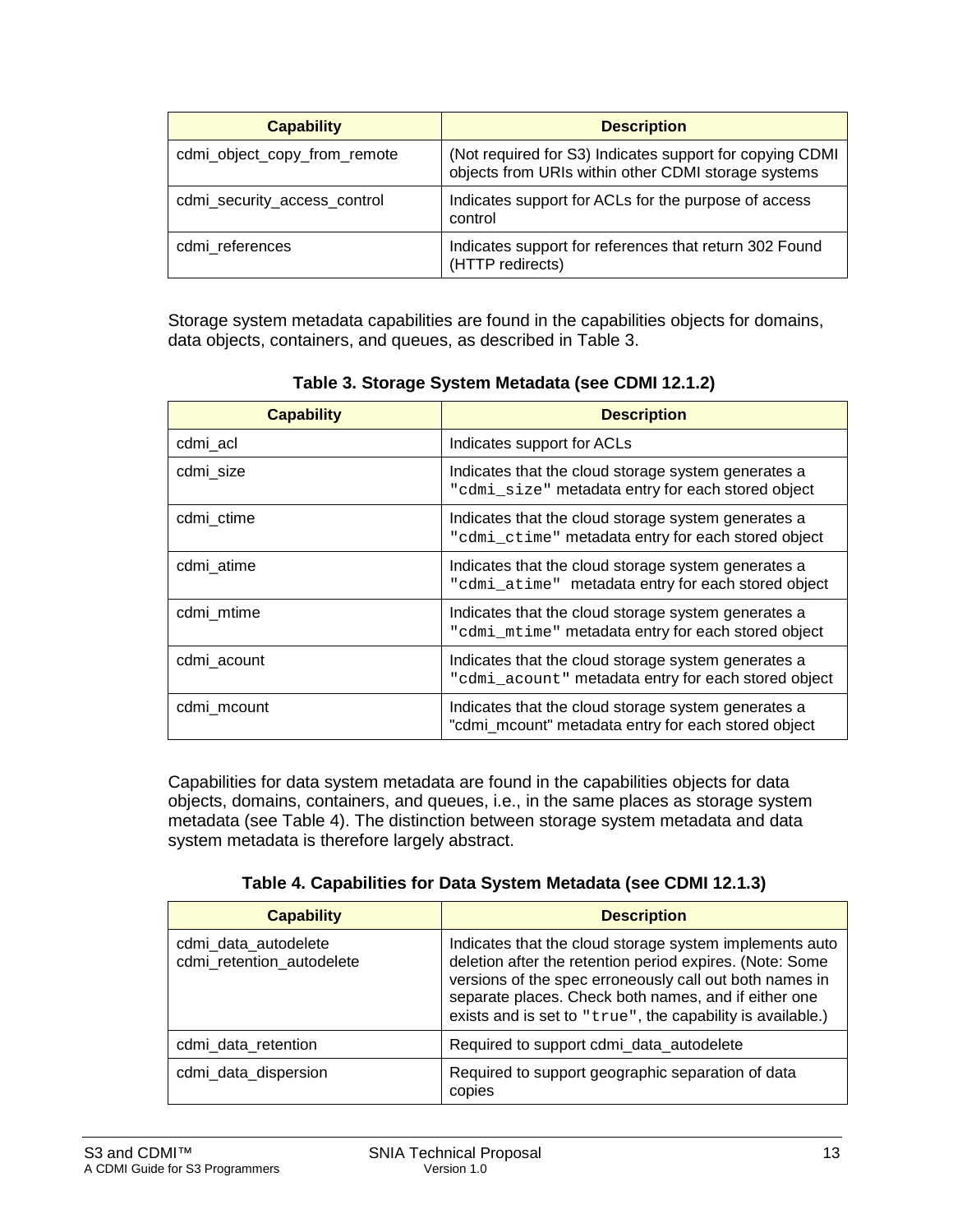| <b>Capability</b>         | <b>Description</b>                                           |
|---------------------------|--------------------------------------------------------------|
| cdmi_geographic_placement | Required to support regional boundaries on data<br>placement |

Container capabilities are found in the capabilties objects on containers, as described in [Table 5.](#page-13-0)

<span id="page-13-0"></span>

| <b>Capability</b>                                                       | <b>Description</b>                                                                                                                                                                                                                                    |
|-------------------------------------------------------------------------|-------------------------------------------------------------------------------------------------------------------------------------------------------------------------------------------------------------------------------------------------------|
| cdmi_create_container<br>(required on the top-level container<br>only). | Indicates that the cloud storage system supports<br>creating containers in this container                                                                                                                                                             |
| cdmi_delete_container                                                   | Indicates that the container can be deleted                                                                                                                                                                                                           |
| cdmi_create_queue                                                       | Indicates that creating queues in the container is<br>supported                                                                                                                                                                                       |
| cdmi_copy_queue                                                         | (Not required for S3) Indicates that a queue may be<br>created in the container that is a copy of another queue                                                                                                                                       |
| cdmi_move_queue                                                         | (Not required for S3) Indicates that a queue may be<br>moved from another location into this container                                                                                                                                                |
| cdmi_read_metadata                                                      | Indicates support for reading container metadata                                                                                                                                                                                                      |
| cdmi_modify_metadata                                                    | Indicates support for creating and modifying container<br>metadata                                                                                                                                                                                    |
| cdmi_list_children                                                      | Indicates support for listing children of an existing<br>container                                                                                                                                                                                    |
| cdmi_list_children_range                                                | (Not required for S3) Indicates support for partial listing<br>of children of an existing container, as specified by a<br>range description                                                                                                           |
| cdmi_create_dataobject                                                  | Indicates that objects may be created in this container.<br>One could reasonably ask how useful a container<br>without this capability could be. Rather than checking for<br>it up front, we recommend checking after an error is<br>returned on PUT. |
| cdmi_post_dataobject                                                    | Indicates that ordinary HTTP POST requests are<br>supported. In CDMI implementations based on FOSS<br>web servers such as Apache, this should work as<br>expected.                                                                                    |
| cdmi_create_container                                                   | (Not required for S3) Indicates support for nested<br>containers                                                                                                                                                                                      |
| cdmi_delete_container                                                   | Indicates the container may be deleted                                                                                                                                                                                                                |
| cdmi_create_reference                                                   | Indicates that references can be created in this<br>container                                                                                                                                                                                         |
| cdmi_copy_dataobject                                                    | Indicates that the container supports creation of new<br>objects by copying them from elsewhere in the system                                                                                                                                         |

**Table 5. Container Capabilities (see CDMI 12.1.5)**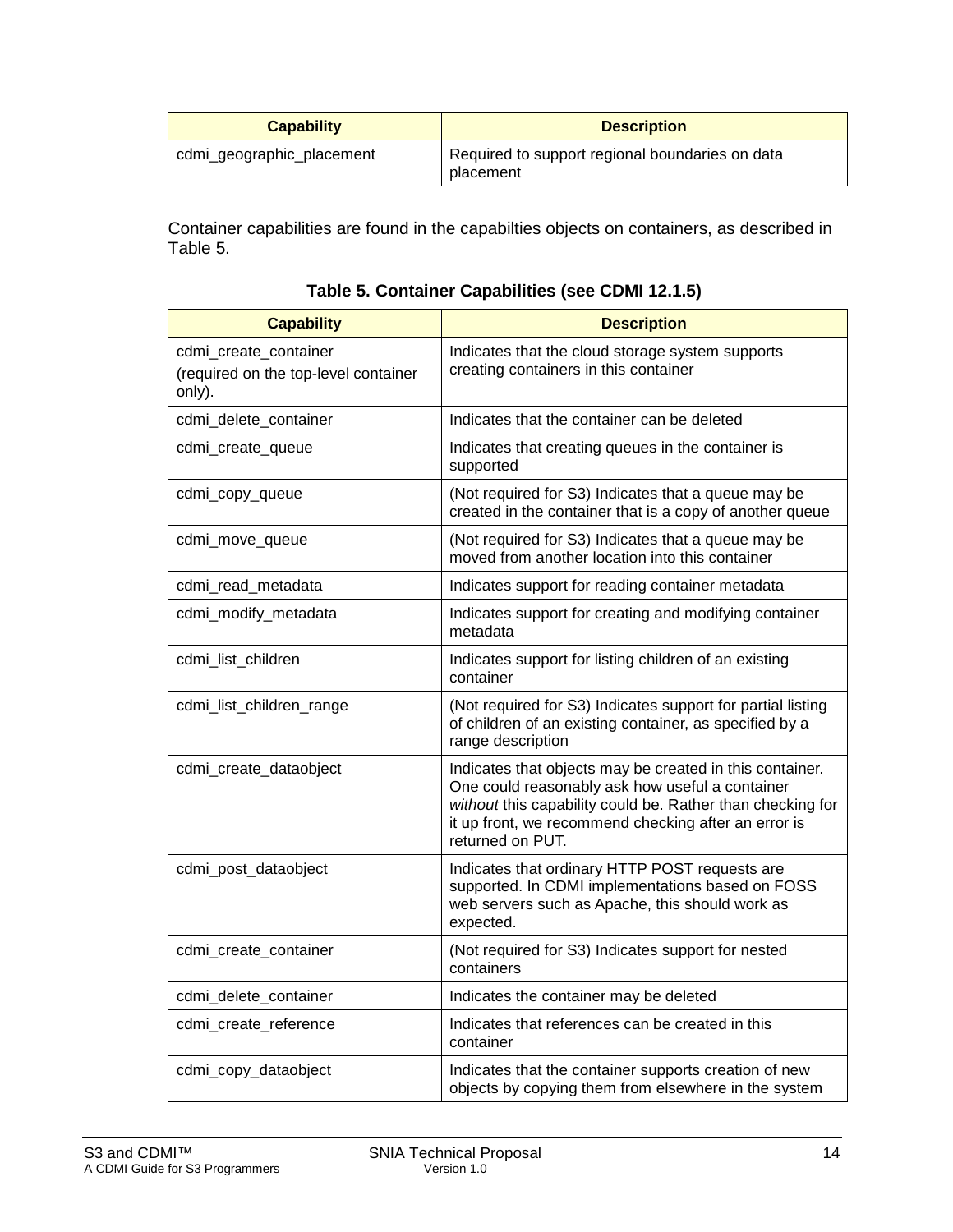| <b>Capability</b>    | <b>Description</b>                                                                                                 |
|----------------------|--------------------------------------------------------------------------------------------------------------------|
| cdmi_move_dataobject | (Not required for S3) Indicates that the container<br>supports moving objects from elsewhere into the<br>container |

<span id="page-14-0"></span>[Table 6](#page-14-0) describes capabilities for data objects.

| <b>Capability</b>      | <b>Description</b>                                                                                  |
|------------------------|-----------------------------------------------------------------------------------------------------|
| cdmi_read_metadata     | Indicates support for reading the object's metadata                                                 |
| cdmi_read_value        | Indicates support for reading the object's value                                                    |
| cdmi_read_value_range  | Indicates support for reading value ranges, e.g.,<br>myobject?value: 256-511 reads bytes 256 to 511 |
| cdmi_modify_metadata   | Indicates support for modifying the object's metadata                                               |
| cdmi_modify_value      | Indicates support for modifying the object's value                                                  |
| cdmi_delete_dataobject | Indicates support for deleting the data object                                                      |

<span id="page-14-1"></span>[Table 7](#page-14-1) describes capabilities for queue objects.

| <b>Capability</b>    | <b>Description</b>                                    |
|----------------------|-------------------------------------------------------|
| cdmi_read_metadata   | Indicates support for reading the queue's metadata    |
| cdmi_read_value      | Indicates support for reading the queue's value       |
| cdmi_modify_metadata | Indicates support for writing to the queue's metadata |
| cdmi_delete_queue    | Indicates support for deleting the queue              |
| cdmi_modify_value    | Indicates support for enqueuing objects to the queue  |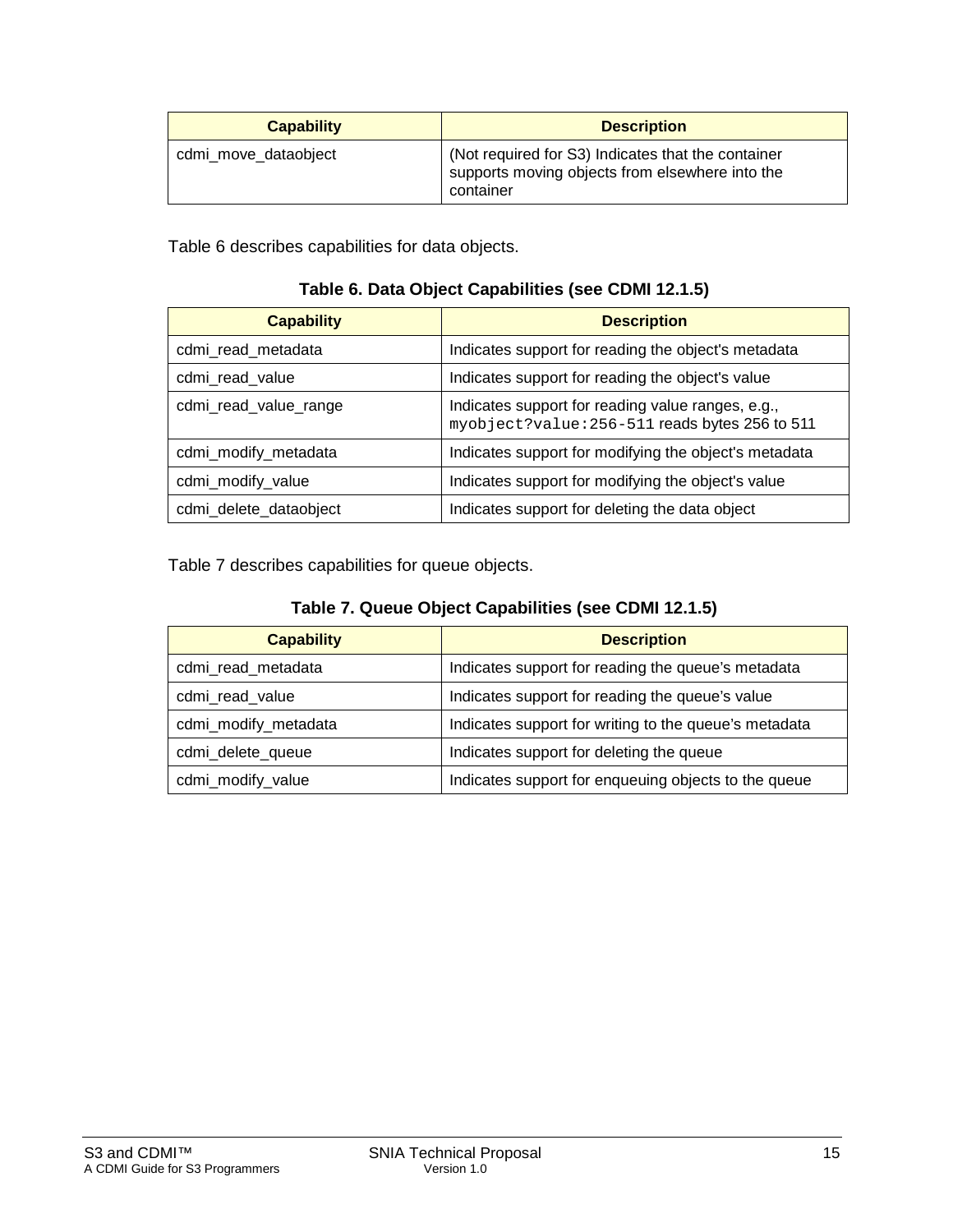### **4 Operational Details**

This section provides details on using CDMI to implement functionality similar to each of the S3 operations listed in section [3](#page-11-1) [Capabilities.](#page-11-1)

#### **4.1 Authentication**

CDMI 1.0.2 does not require any authentication beyond basic HTTP authentication. A "curl" command like this will work on servers that support it. (Alternatively, "jdoe:password" may be passed in using an Authorization header field (see RFC 2616 section 14.8).

% curl http://jdoe:password@10.100.3.5 GET /cs/classes/cs101/temp/ ...

But sending passwords in the clear is quite unsafe and should be avoided. CDMI servers are required to support TLS 1.0 at a minimum, and may support TLS 1.1 and 1.2. Therefore, the following is much preferable:

% curl https://jdoe:password@10.100.3.5 GET /cs/classes/cs101/temp/ ...

At present, the CDMI spec does not specify support for Kerberos, PKI, or other thirdparty or single signon technologies. Individual implementations may offer one or more of them; consult the documentation for the CDMI server you are using to determine whether these security features are available. You may, for example, be able to use an Authentication header field to pass in credentials that apply to these systems.

#### **4.2 Return Codes**

CDMI uses the return codes in [Table 8](#page-15-0) in one or more of the operations used in this paper. Subsequent listings of return codes from operations will omit the details shown here.

<span id="page-15-0"></span>

| <b>HTTP return codes</b> | <b>Response headers and body</b> | <b>Meaning</b>                                                                                                             |
|--------------------------|----------------------------------|----------------------------------------------------------------------------------------------------------------------------|
| 202 Accepted             | <none></none>                    | The object is being created.<br>Monitor the percentComplete<br>and completionStatus fields to<br>find out when to requery. |
|                          | X-CDMI-Specification-Version     | The highest version supported<br>by both client and server                                                                 |
|                          | Content-Type                     | application/cdmi- <type></type>                                                                                            |

**Table 8. Return Codes from HTTP Operations**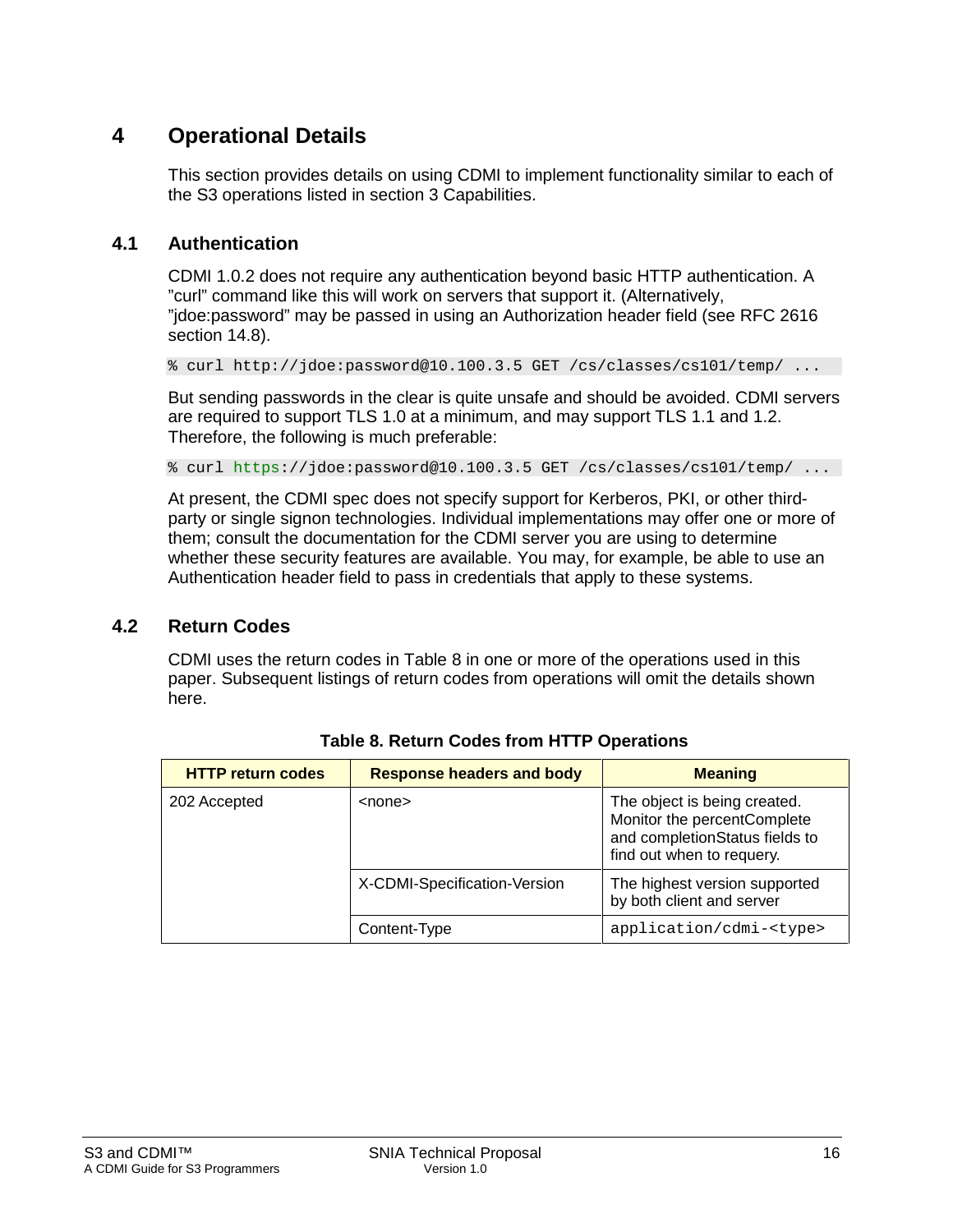| <b>HTTP return codes</b> | <b>Response headers and body</b>                                                                                                                                                                                                | <b>Meaning</b>                                                                                                                     |
|--------------------------|---------------------------------------------------------------------------------------------------------------------------------------------------------------------------------------------------------------------------------|------------------------------------------------------------------------------------------------------------------------------------|
| 204 No Content           | <none></none>                                                                                                                                                                                                                   | The container or object was<br>successfully created, updated, or<br>deleted.                                                       |
|                          | X-CDMI-Specification-Version                                                                                                                                                                                                    | The highest version supported<br>by both client and server                                                                         |
|                          | Content-Type                                                                                                                                                                                                                    | application/cdmi- <type></type>                                                                                                    |
| 302 Found                | Possibly a note containing a URL.<br>A "Location" header may also be<br>present, and if so, it contains the<br>URL to redirect to without caching<br>the new location.                                                          | The URI given in the request is a<br>reference to another object, but<br>there is no guarantee that the<br>object will stay there. |
| 400 Bad Request          | <none, an="" error="" for<br="" or="" string="">display&gt;</none,>                                                                                                                                                             | The request contains invalid<br>parameters or field names.                                                                         |
| 401 Unauthorized         | <none, an="" error="" for<br="" or="" string="">display&gt;<br/>A WWW-Authenticate header<br/>field (RFC 2616 section 14.47)<br/>containing a challenge applicable<br/>to the requested container will be<br/>present.</none,>  | The authentication credentials<br>are missing or invalid.                                                                          |
| 403 Forbidden            | <none, an="" error="" for<br="" or="" string="">display&gt;<br/>RFC 2616 says the server<br/>SHOULD indicate why the<br/>request failed. It also says that<br/>clients (meaning you) SHOULD<br/>NOT repeat the request.</none,> | The client lacks the proper<br>authorization to perform this<br>request.                                                           |
| 404 Not Found            | <none, an="" error="" for<br="" or="" string="">display&gt;</none,>                                                                                                                                                             | The resource was not found at<br>the specified URI.                                                                                |
| 406 Not Acceptable       | <none, an="" error="" for<br="" or="" string="">display&gt;</none,>                                                                                                                                                             | The server is unable to provide<br>the object in the content type<br>specified in the Accept header.                               |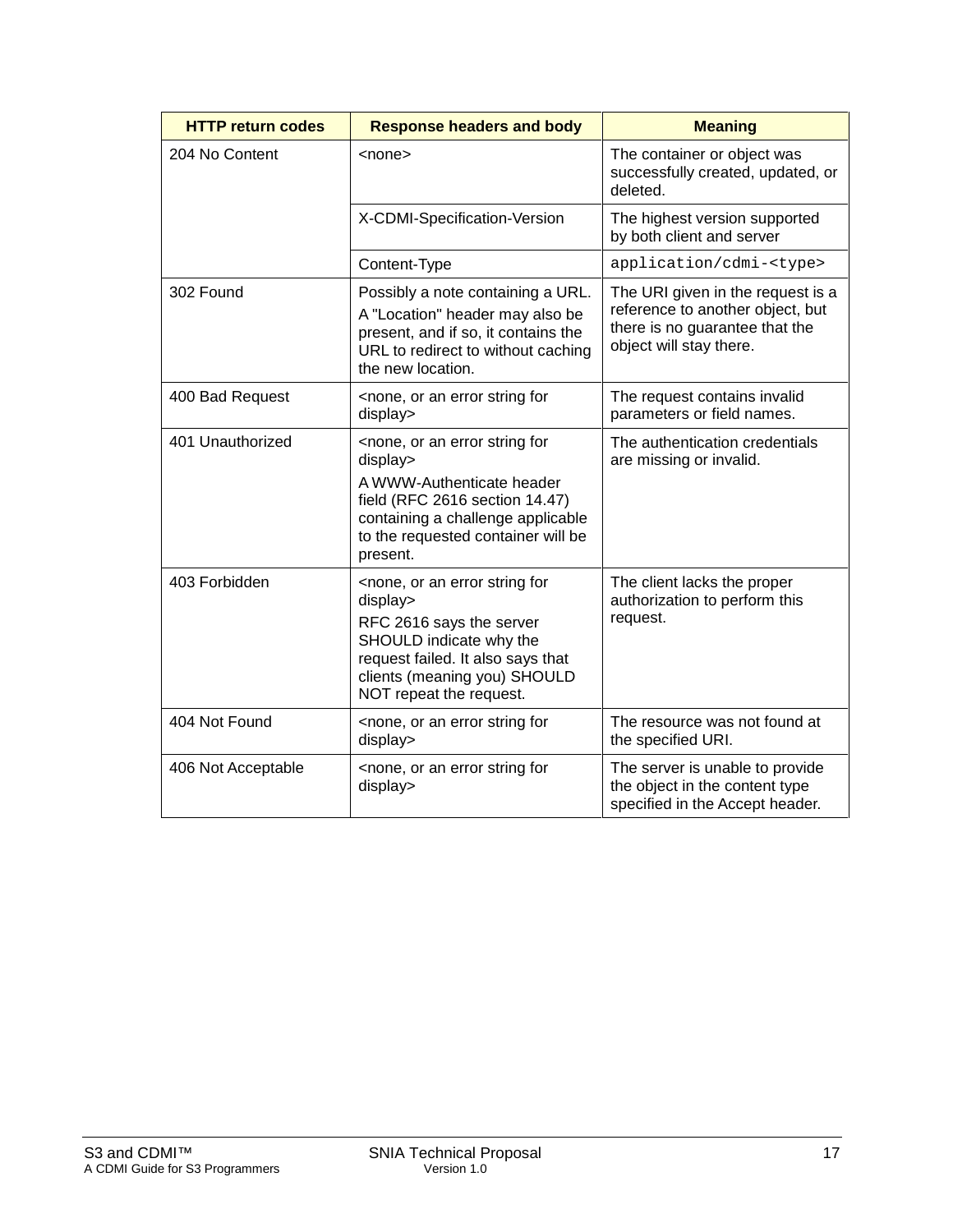| <b>HTTP return codes</b> | <b>Response headers and body</b>                                                                                                                                                                                                                                                                                                                                                                                                                                                                                                                                                                                                                                         | <b>Meaning</b>                                                              |
|--------------------------|--------------------------------------------------------------------------------------------------------------------------------------------------------------------------------------------------------------------------------------------------------------------------------------------------------------------------------------------------------------------------------------------------------------------------------------------------------------------------------------------------------------------------------------------------------------------------------------------------------------------------------------------------------------------------|-----------------------------------------------------------------------------|
| 409 Conflict             | <none, an="" error="" for<br="" or="" string="">display&gt;<br/>From RFC 2616: The request<br/>could not be completed due to a<br/>conflict with the current state of<br/>the resource. This code is only<br/>allowed in situations where it is<br/>expected that the user might be<br/>able to resolve the conflict and<br/>resubmit the request. The<br/>response body SHOULD include<br/>enough information for the user to<br/>recognize the source of the<br/>conflict. Ideally, the response <br/>would include enough information<br/>for the user or user agent to fix<br/>the problem; however, that might<br/>not be possible and is not<br/>required.</none,> | The container or object may not<br>be deleted.                              |
| 410 Gone                 | <none, an="" error="" for<br="" or="" string="">display&gt;<br/>This status code is recommended<br/>by RFC 2616 if the server knows<br/>that a resource that once existed<br/>has been permanently deleted or<br/>relocated. CDMI does not specify<br/>a mechanism for determining this,<br/>so this return code is HTTP<br/>specific.</none,>                                                                                                                                                                                                                                                                                                                           | The container has been deleted<br>or moved without a forwarding<br>address. |

All operations may return a Location header if an object path is a CDMI reference (i.e., a soft link). Clients should use the URI in the Location header or message body as the real and cacheable address of the object (unless that is also a reference; caution must be exercised with references to detect cyclical references).

In the following detail tables, text in grey indicates content or fields that are outside the scope of CDMI but may be applicable based on HTTP semantics.

#### **4.3 Operations on Containers**

In CDMI, buckets are called *containers*. Unlike S3, most CDMI implementations allow containers to be nested, much as directories are in modern filesystems.

#### **4.3.1** *DELETE Bucket*

Deleting a CDMI container deletes it, all of its metadata, and all of its contained objects. In S3, a DELETE operation on a bucket will fail if everything in it hasn't been deleted first, but in CDMI it should succeed, saving you the work of first deleting everything in the container. The appropriate headers and expectations for request and response bodies are shown below.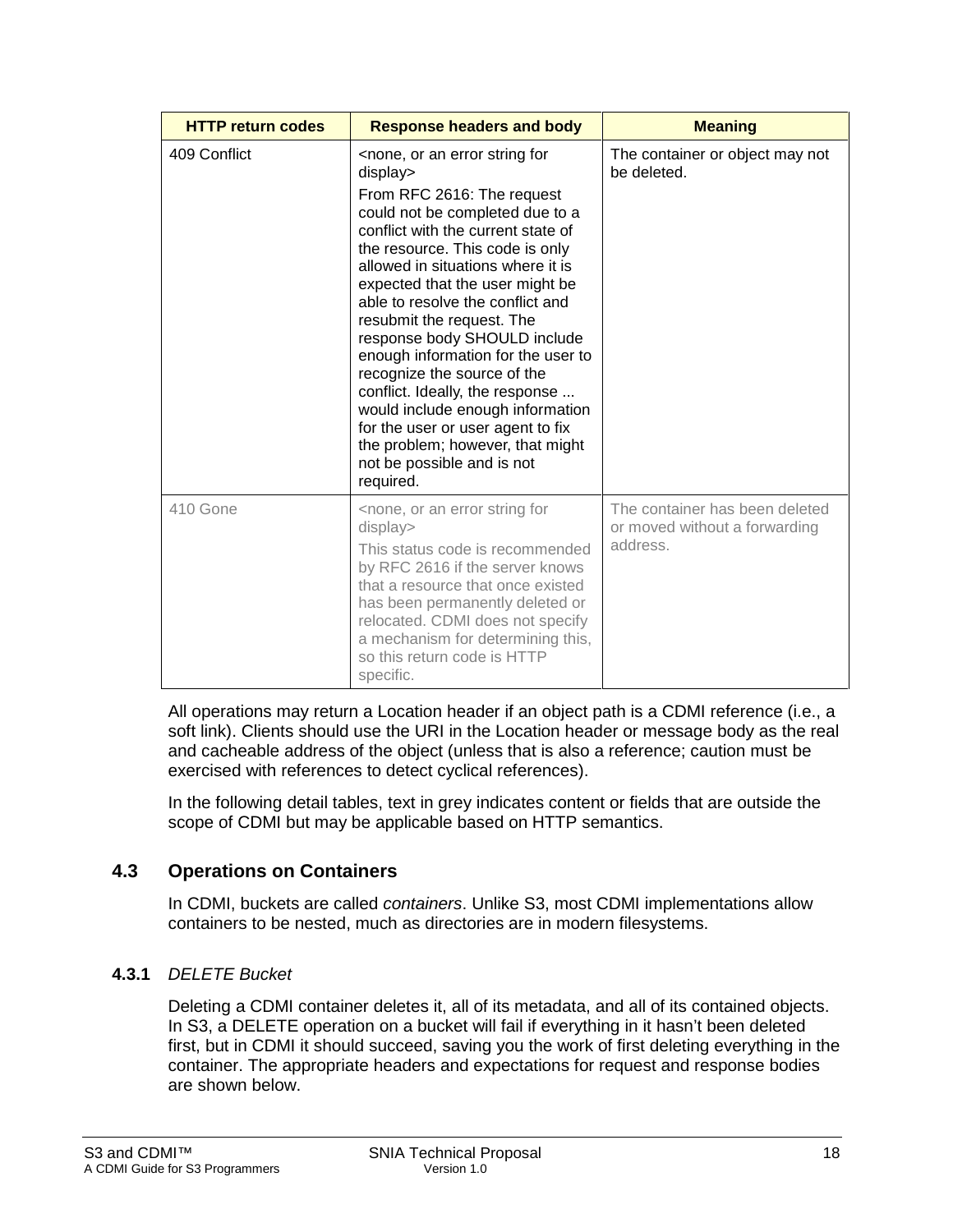| <b>HTTP command</b> | <b>Example</b>                         |
|---------------------|----------------------------------------|
| DELETE URI          | DELETE /cs/classes/cs101/temp HTTP/1.1 |

| <b>Header</b>                | <b>Description</b>                                                                       |
|------------------------------|------------------------------------------------------------------------------------------|
| X-CDMI-Specification-Version | A comma-separated list of CDMI versions supported by<br>the client, e.g., "1.0.1, 1.0.2" |
| Authorization                | Authorization credentials supported by the server (see<br>RFC 2616 section 14.8)         |

| <b>Request body</b> |  |
|---------------------|--|
| <none></none>       |  |

| <b>HTTP status codes</b>                                                                                            | <b>Response headers and body</b> | <b>Meaning</b> |
|---------------------------------------------------------------------------------------------------------------------|----------------------------------|----------------|
| 204 No Content<br>400 Bad Request<br>401 Unauthorized<br>403 Forbidden<br>404 Not Found<br>409 Conflict<br>410 Gone | See Table 8                      | See Table 8    |

#### <span id="page-18-2"></span>**4.3.2** *DELETE Bucket lifecycle*

S3 has a lifecycle control mechanism. One places a "lifecycle" on a bucket that specifies by which pattern to match objects and a time period that is equivalent to a retention period. Unlike enterprise retention systems, however, S3 allows one to update and delete buckets and objects in them that are under lifecycle control.

By contrast, CDMI uses a  $XAM-like<sup>2</sup>$  $XAM-like<sup>2</sup>$  $XAM-like<sup>2</sup>$  retention and compliance mechanism that is intended to be compliant with Sarbanes/Oxley and other compliance legislation. $3$  CDMI servers will not permit a retention period to be deleted or reset to a shorter interval than the one that already exists on an object. This constraint is the same one that is used by enterprise retention systems.

There is, therefore, no direct equivalent to a lifecycle in CDMI 1.0.2. If you use retention to emulate it, CDMI will not allow you to delete the retention interval. Therefore, this operation is not supported directly by CDMI.

 $\ddot{\phantom{a}}$ 

<span id="page-18-0"></span> $2$  XAM (the eXtensible Access Method) is a specification developed in SNIA, the Storage Networking Industry Organization. The spec has been retired, but its rich metadata schema has been incorporated, in large part, into CDMI.

<span id="page-18-1"></span> $3$  Due to the peculiarities of the law, it is not possible to affirm compliance. Instead, companies submit detailed compliance program plans incorporating various products and apply to have the program approved.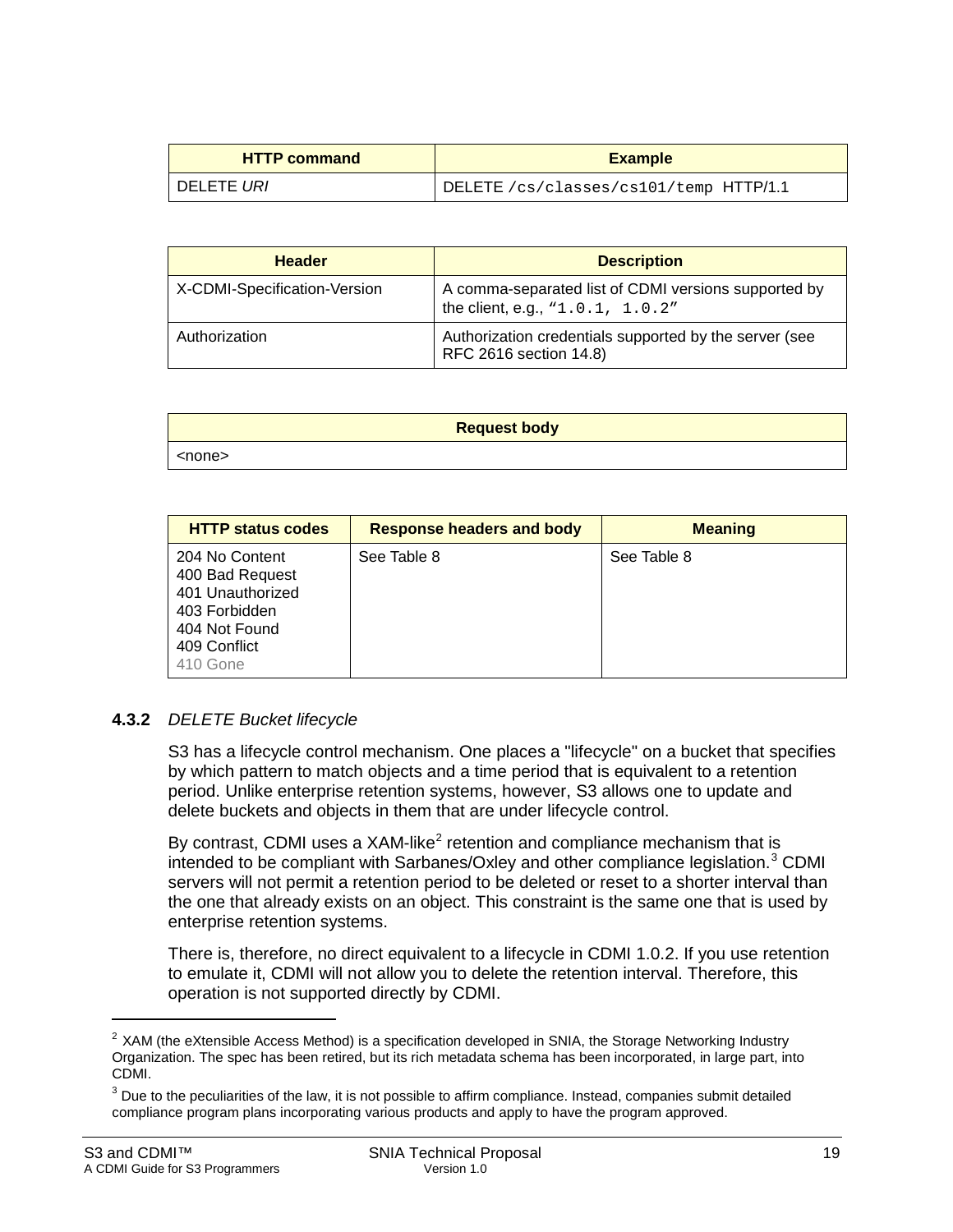However, since CDMI supports nested containers, an alternative method can accomplish the same aims. Lifecycles are normally used to delete log files and other data that has a limited scope in time. By simply placing each day's files in a new container, it is possible to delete the files at the end of the lifecycle period by simply deleting the container.

Alternatively, if you use the method in section [4.3.19](#page-31-0) PUT Bucket lifecycle, deleting the user metadata item  $\text{``s3\; lifecycle''}$  from a container will have the desired effect, as the container will no longer match the daily query that you set up.

| <b>HTTP command</b>           | <b>Example</b>                         |
|-------------------------------|----------------------------------------|
| PUT <i>URI</i> ?metadata:item | PUT/cs/classes/cs101/?metadataHTTP/1.1 |

| <b>Header</b>                | <b>Description</b>                                                                       |
|------------------------------|------------------------------------------------------------------------------------------|
| X-CDMI-Specification-Version | A comma-separated list of CDMI versions supported by<br>the client, e.g., "1.0.1, 1.0.2" |
| Content-Type                 | "application/cdmi-object"                                                                |
| Authorization                | Authorization credentials supported by the server (see<br>RFC 2616 section 14.8)         |

```
Request body
{
     "s3_lifecycle": {}
}
```

| <b>HTTP status codes</b>                                                                                                         | <b>Response headers and body</b> | <b>Meaning</b> |
|----------------------------------------------------------------------------------------------------------------------------------|----------------------------------|----------------|
| 204 No Content<br>302 Found<br>400 Bad Request<br>401 Unauthorized<br>403 Forbidden<br>404 Not Found<br>409 Conflict<br>410 Gone | See Table 8                      | See Table 8    |

#### **4.3.3** *DELETE Bucket policy*

There is no support in CDMI 1.0.2 for bucket policies. CDMI uses capabilities and an access control mechanism modeled on NFSv4's access control. See section [4.3.5](#page-20-0) on Bucket acls.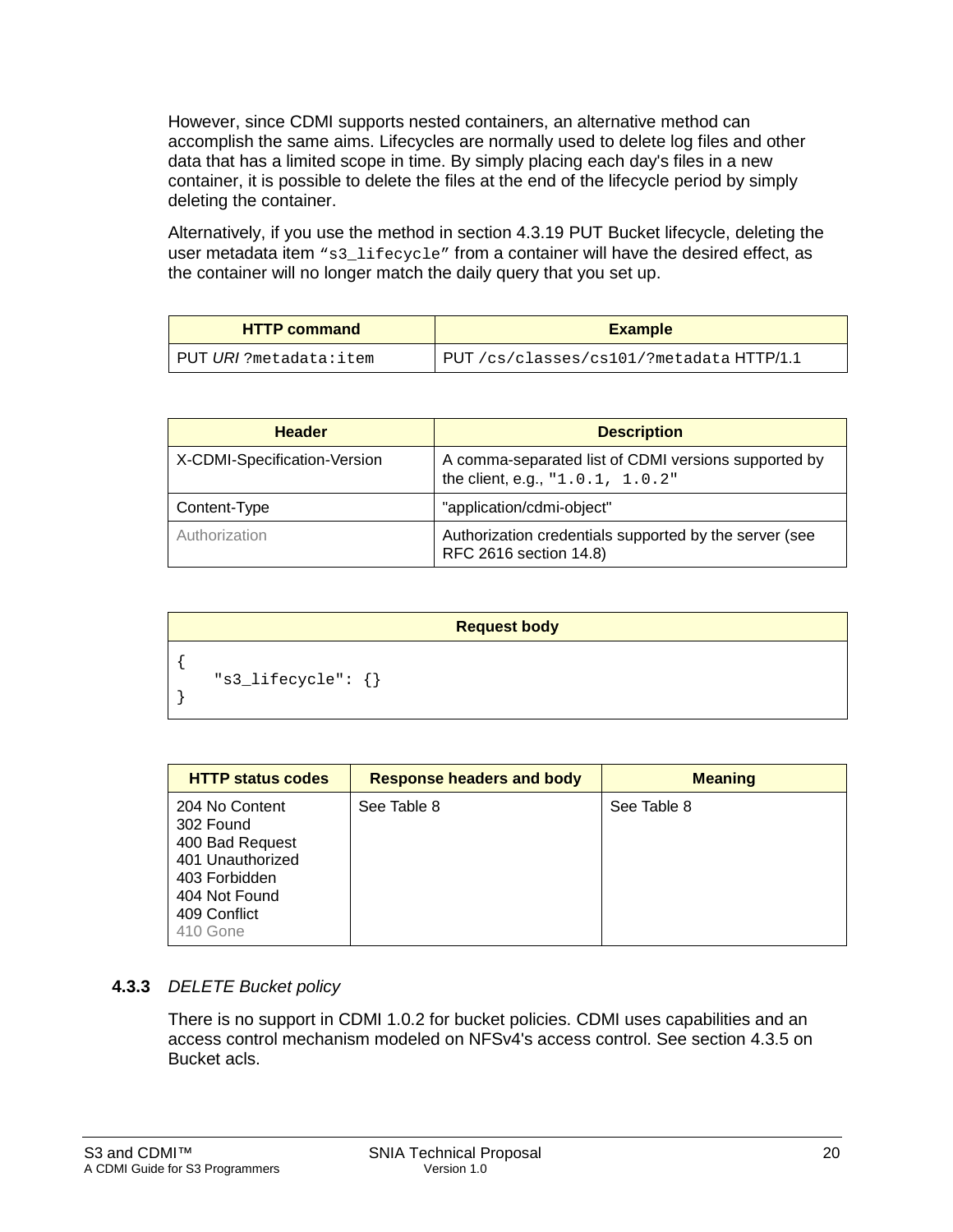An extension to CDMI allowing use of the "scope" mechanism (section 19 of the spec) as an access policy mechanism may be a possibility for future work.

#### **4.3.4** *DELETE Bucket website*

Adding a new DNS entry is outside of the scope of CDMI. However, a CDMI PUT can be used to create a CDMI reference. See Object References in section 7.2 of CDMI. Deleting the reference is then equivalent to deleting a bucket website.

| <b>HTTP commands</b> | <b>Example</b>          |
|----------------------|-------------------------|
| I DELETE <i>URI</i>  | DELETE / cs101 HTTP/1.1 |

| <b>Header</b> | <b>Description</b>                                                                |
|---------------|-----------------------------------------------------------------------------------|
| Authorization | Authorization credentials supported by the server (see<br>RFC 2616 section 14.8). |

| <b>Request body</b> |
|---------------------|
| <none></none>       |

| <b>HTTP status codes</b>                                                                                            | <b>Response headers and body</b> | <b>Meaning</b> |
|---------------------------------------------------------------------------------------------------------------------|----------------------------------|----------------|
| 204 No Content<br>400 Bad Request<br>401 Unauthorized<br>403 Forbidden<br>404 Not Found<br>409 Conflict<br>410 Gone | See Table 8                      | See Table 8    |

#### <span id="page-20-0"></span>**4.3.5** *GET Bucket acl*

CDMI ACLs are a superset of S3 ACLs. In S3, only READ, WRITE, READACF, WRITEACF, and FULLCONTROL permissions are available. Furthermore, you can only set ACLs on buckets.

CDMI, on the other hand, supports a rich set of permissions on both objects and containers, following the design of NFSv4. An ACL (which means "Access Control List") is composed of ACEs ("Access Control Entries"). Each ACE carries the information described in [Table 9.](#page-21-0)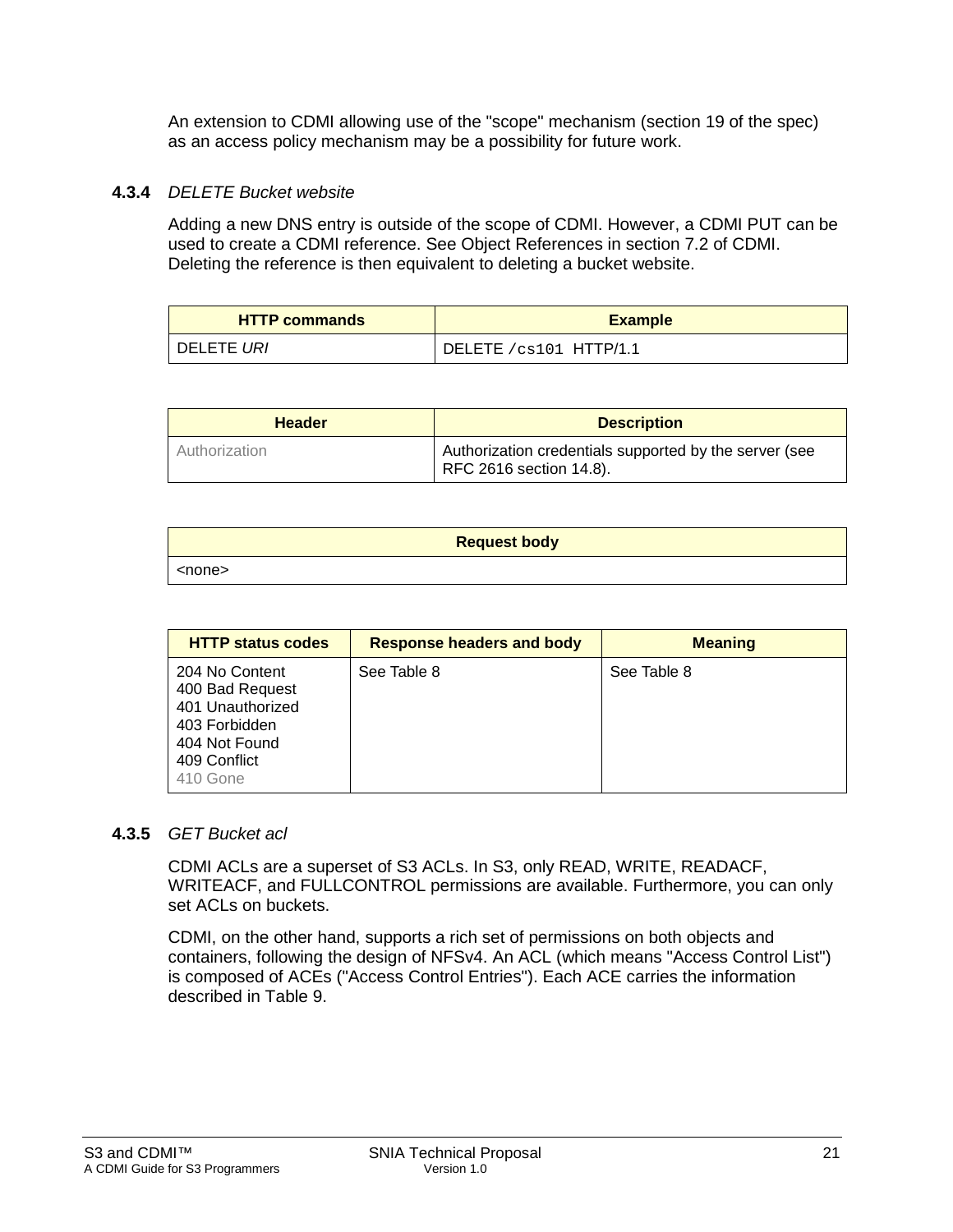#### **Table 9. ACE Entry Definitions**

<span id="page-21-0"></span>

| <b>Name of Property</b> | <b>Meaning</b>                                                                                                                                                                                                                                                                                                                         |
|-------------------------|----------------------------------------------------------------------------------------------------------------------------------------------------------------------------------------------------------------------------------------------------------------------------------------------------------------------------------------|
| acetype                 | ALLOW, DENY OF AUDIT                                                                                                                                                                                                                                                                                                                   |
| identifier              | A user id, group id, or one of the following special identifiers: OWNER@,<br>GROUP@, EVERYONE@, ANONYMOUS@, AUTHENTICATED@,<br>ADMINISTRATOR@, ADMINUSERS@                                                                                                                                                                             |
| aceflags                | Any combination of NO_FLAGS, OBJECT_INHERIT,<br>CONTAINER INHERIT, NO PROPAGATE, INHERIT ONLY,<br>IDENTIFIER GROUP, INHERITED                                                                                                                                                                                                          |
| acemask                 | Any combination of READ_OBJECT, LIST_CONTAINER,<br>WRITE OBJECT, ADD OBJECT, APPEND DATA,<br>ADD SUBCONTAINER, READ METADATA, WRITE METADATA,<br>EXECUTE, DELETE OBJECT, DELETE SUBCONTAINER,<br>READ ATTRIBUTES, WRITE ATTRIBUTES, WRITE RETENTION,<br>WRITE RETENTION HOLD, DELETE, READ ACL, WRITE ACL,<br>WRITE OWNER, SYNCHRONIZE |

<span id="page-21-1"></span>[Table 10](#page-21-1) displays the mapping between S3 and CDMI permissions.

| <b>S3 permission</b> | <b>CDMI permission flags and mask bits</b>                                                                                                                                                                                                                                                             |
|----------------------|--------------------------------------------------------------------------------------------------------------------------------------------------------------------------------------------------------------------------------------------------------------------------------------------------------|
| <b>READ</b>          | OBJECT_INHERIT, READ_OBJECT (object only), LIST_CONTAINER<br>(bucket only), READ_METADATA, EXECUTE, READ_ATTRIBUTES                                                                                                                                                                                    |
| WRITE                | OBJECT_INHERIT, WRITE_OBJECT (object only), ADD_OBJECT<br>(bucket only), WRITE METADATA, DELETE OBJECT,<br>WRITE ATTRIBUTES                                                                                                                                                                            |
| READACF              | READ ACL                                                                                                                                                                                                                                                                                               |
| WRITEACF             | WRITE ACL                                                                                                                                                                                                                                                                                              |
| FULLCONTROL          | READ OBJECT, LIST CONTAINER, WRITE OBJECT,<br>ADD OBJECT, APPEND DATA, ADD SUBCONTAINER,<br>READ METADATA, WRITE METADATA, EXECUTE,<br>DELETE OBJECT, DELETE SUBCONTAINER, READ ATTRIBUTES,<br>WRITE ATTRIBUTES, WRITE RETENTION,<br>WRITE RETENTION HOLD, DELETE, READ ACL, WRITE ACL,<br>WRITE OWNER |

**Table 10. Mapping Between S3 and CDMI Permissions**

Refer to section 16.1 of the 1.0.2 spec for more information.

ACLs can be "inherited" in CDMI. When a CDMI object is accessed, CDMI traverses up the container hierarchy to the root, collecting all ACLs that apply to the object and building a virtual ACL that represents the mathematical union of all the applicable ACLs in the hierarchy. In this case, the union is all of the ACEs in which the identifier is the user making the request or a group that contains the user or one of the groups. Because containers may be nested and ACLs set on both child objects and child containers, various flags can be set to control whether a child inherits a specific ACE from the parent (see the aceflags above).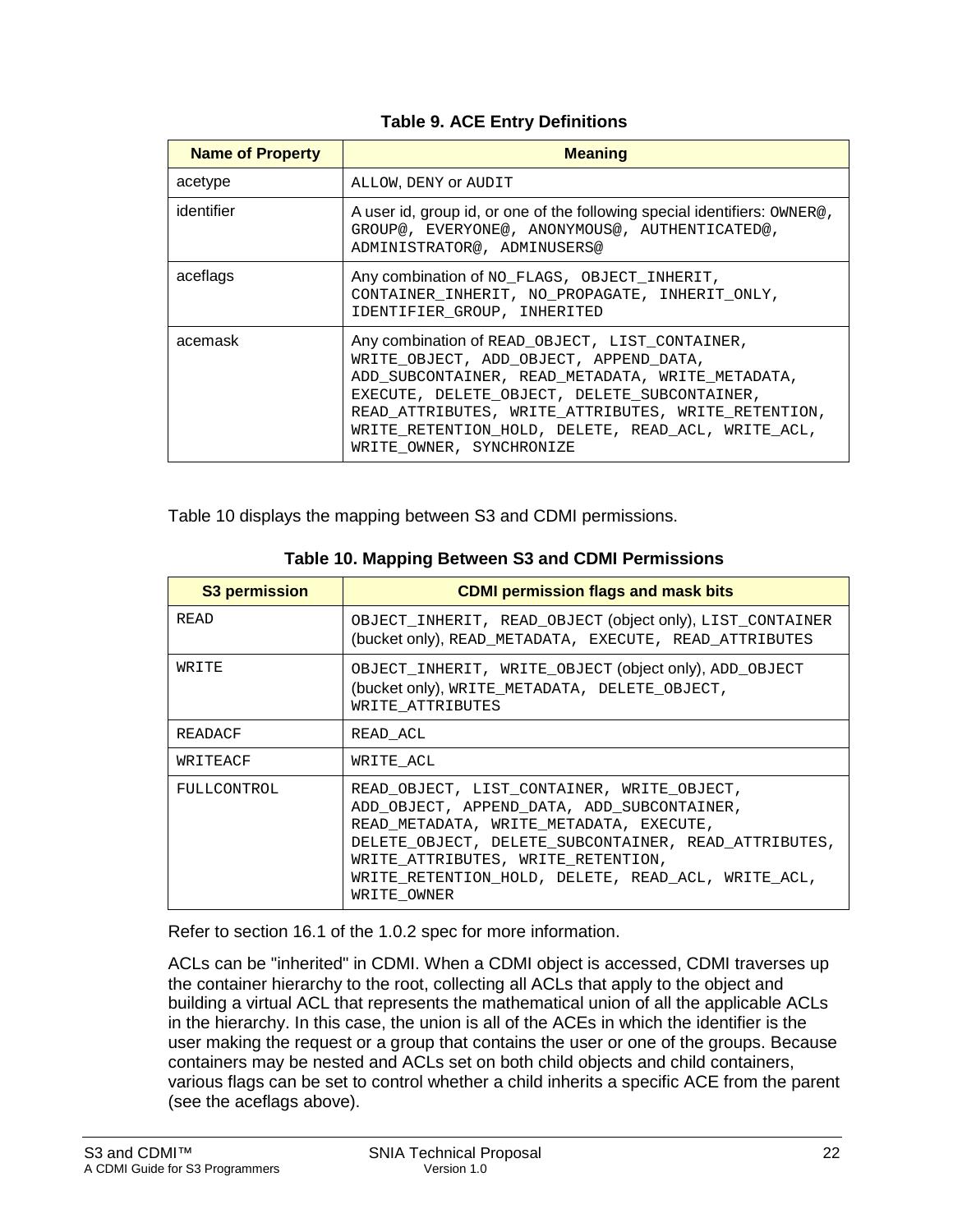ACLs are admittedly complex, but as CDMI largely copies the NFSv4 ACL mechanism and NFSv4 ACLs were patterned after Windows ACLs, a rich body of literature is available online regarding their use.

The following example GETs the ACL (which in this case happens to be the default ACL mandated by the spec) on a top-level container (the equivalent of a bucket). You must have READ\_ACL permission on the container.

| <b>HTTP commands</b>      | <b>Example</b>                           |
|---------------------------|------------------------------------------|
| GET URI?metadata:cdmi acl | $GET / cs$ ?metadata:cdmi acl $HTTP/1.1$ |

| <b>Header</b>                | <b>Description</b>                                                                                   |
|------------------------------|------------------------------------------------------------------------------------------------------|
| X-CDMI-Specification-Version | A comma-separated list of CDMI versions supported by<br>the client, e.g., $\text{``1.0.1, 1.0.2''}.$ |
| Accept                       | "application/cdmi-object"                                                                            |
| Authorization                | Authorization credentials supported by the server (see<br>RFC 2616 section 14.8).                    |

| <b>Request body</b> |  |
|---------------------|--|
| <none></none>       |  |

| <b>HTTP status codes</b> | <b>Response headers and body</b>          | <b>Meaning</b>                                         |
|--------------------------|-------------------------------------------|--------------------------------------------------------|
| 200 Okay                 | X-CDMI-Specification-Version 1.0.2        | Highest version supported<br>by both client and server |
|                          | Content-Type<br>"application/cdmi-object" |                                                        |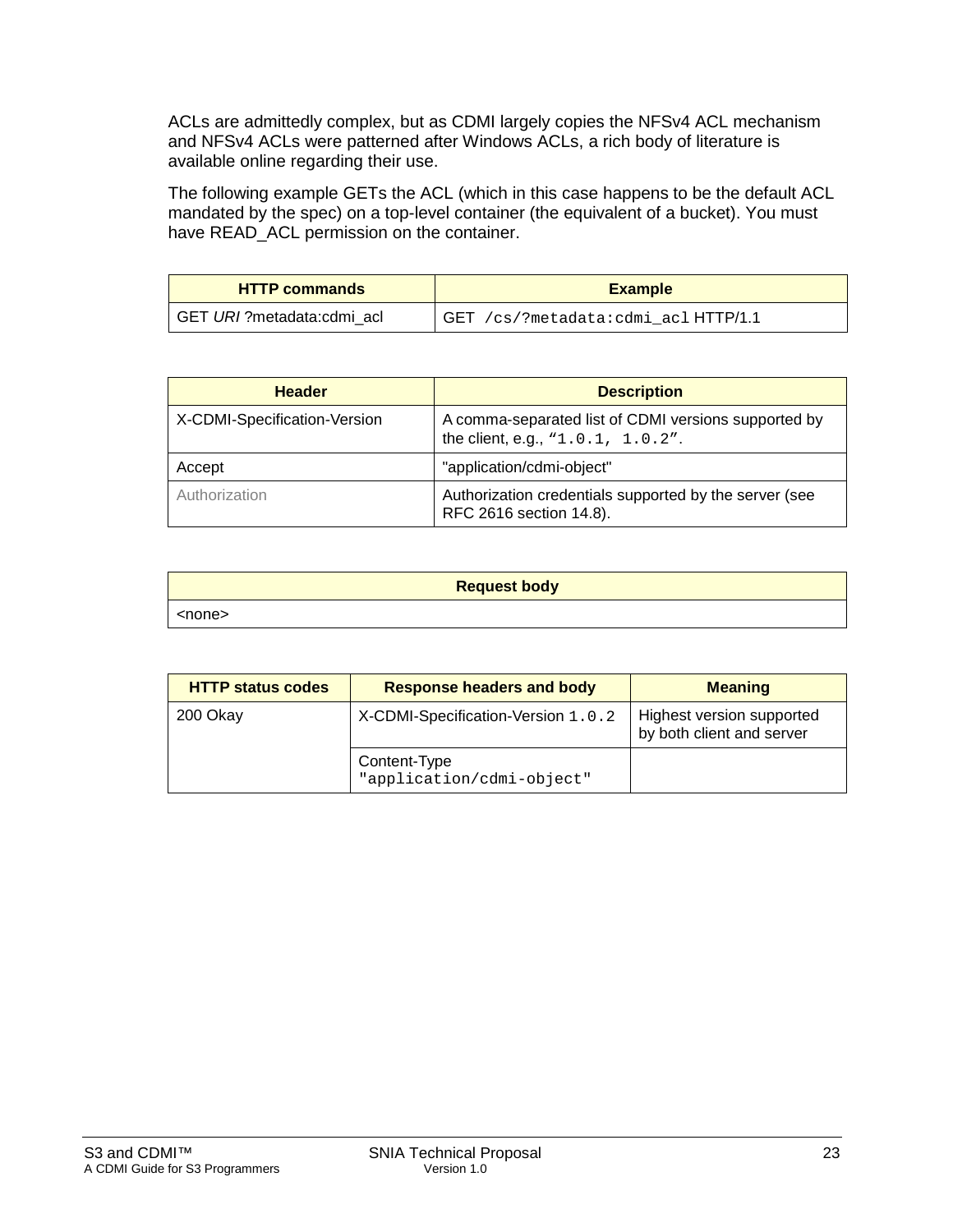| <b>HTTP status codes</b>                                                                                             | <b>Response headers and body</b>                                                                                                                                                                                                                                                               | <b>Meaning</b> |
|----------------------------------------------------------------------------------------------------------------------|------------------------------------------------------------------------------------------------------------------------------------------------------------------------------------------------------------------------------------------------------------------------------------------------|----------------|
| 200 Okay                                                                                                             | "cdmi acl":<br>"acetype": "ALLOW",<br>"identifier": "OWNER@",<br>"aceflags": "OBJECT_INHERIT,<br>CONTAINER INHERIT",<br>"acemask": "ALL PERMS"<br>$\}$ ,<br>"acetype": "ALLOW",<br>"identifier": "AUTHENTICATED@",<br>"aceflags": "OBJECT_INHERIT,<br>CONTAINER INHERIT",<br>"acemask": "READ" |                |
| 302 Found<br>400 Bad Request<br>401 Unauthorized<br>403 Forbidden<br>404 Not Found<br>406 Not Acceptable<br>410 Gone | See Table 8                                                                                                                                                                                                                                                                                    | See Table 8    |

#### **4.3.6** *GET Bucket lifecycle*

There is no direct equivalent to a lifecycle in CDMI 1.0.2 (see section [4.3.2](#page-18-2) DELETE Bucket lifecycle for more discussion).

If you use the method in section [4.3.19](#page-31-0) PUT Bucket lifecycle, fetching the user metadata item "s3\_lifecycle" from a container will show the lifecycle that has been placed on the container. Remember that the server does not automatically delete anything marked with this method. You are responsible for setting up a daily batch job to do that.

The following request will fetch the lifecycle.

| <b>HTTP command</b> | <b>Example</b>                              |
|---------------------|---------------------------------------------|
| GET URI             | GET/cs/classes/cs101/?metadata:s3_lifecycle |
| ?metadata:item      | HTTP/1.1                                    |

| <b>Header</b>                    | <b>Description</b>                                                                               |
|----------------------------------|--------------------------------------------------------------------------------------------------|
| X-CDMI-Specification-<br>Version | A comma-separated list of CDMI versions supported by the client,<br>e.g., " $1.0.1$ , $1.0.2$ ". |
| Content-Type                     | "application/cdmi-object"                                                                        |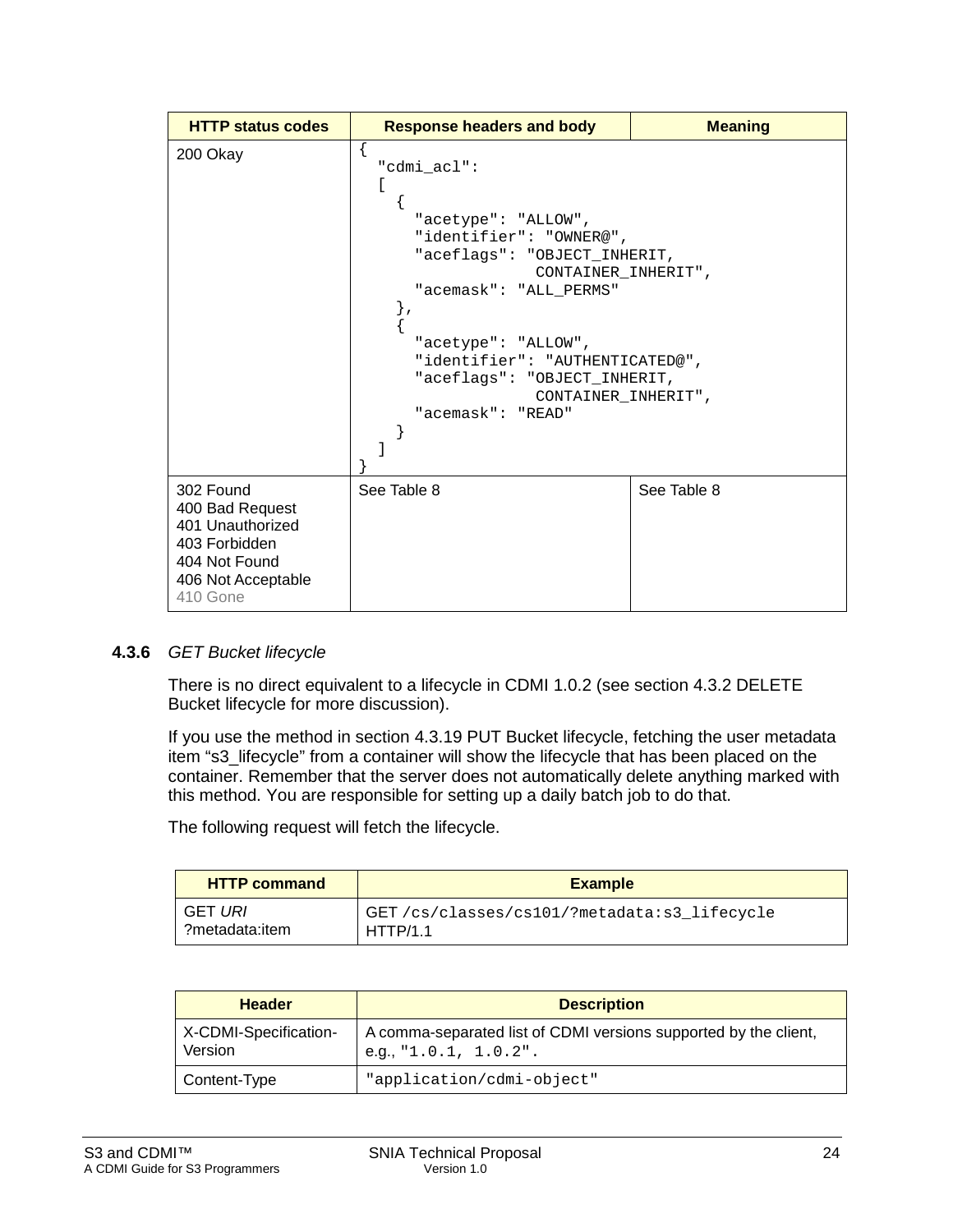| <b>Header</b> | <b>Description</b>                                                                |
|---------------|-----------------------------------------------------------------------------------|
| Authorization | Authorization credentials supported by the server (see RFC 2616<br>section 14.8). |

|               | <b>Request body</b> |
|---------------|---------------------|
| <none></none> |                     |

| <b>HTTP status codes</b>                                                                                       | <b>Response headers and body</b>          | <b>Meaning</b>                                         |
|----------------------------------------------------------------------------------------------------------------|-------------------------------------------|--------------------------------------------------------|
| 302 Found<br>400 Bad Request<br>401 Unauthorized<br>403 Forbidden<br>404 Not Found<br>409 Conflict<br>410 Gone | See Table 8                               | See Table 8                                            |
| 200 Okay                                                                                                       | X-CDMI-Specification-Version<br>1.0.2     | Highest version supported by<br>both client and server |
|                                                                                                                | Content-Type<br>"application/cdmi-object" |                                                        |
|                                                                                                                | "metadata" $: \{$<br>"s3 lifecycle": "30" |                                                        |

#### **4.3.7** *GET Bucket policy*

There is no support in CDMI 1.0.2 for bucket policies. CDMI uses capabilities and an access control mechanism modeled on NFSv4's access control. See section [4.3.5](#page-20-0) on GET Bucket acls.

An extension to CDMI allowing use of the "scope" mechanism (section 19 of the spec) as an access policy mechanism may be a possibility for future work.

#### **4.3.8** *GET Bucket location*

If the server supports geographic placement, as indicated by the cdmi geographic placement capability, the following request will return the geographic placements previously requested. This is not quite the same as an indication of where the data actually is sitting—cloud systems need to be able to manage that to meet shifting load and other constraints. Instead, indicates which locations are acceptable and which are not. See Table 118 in the spec.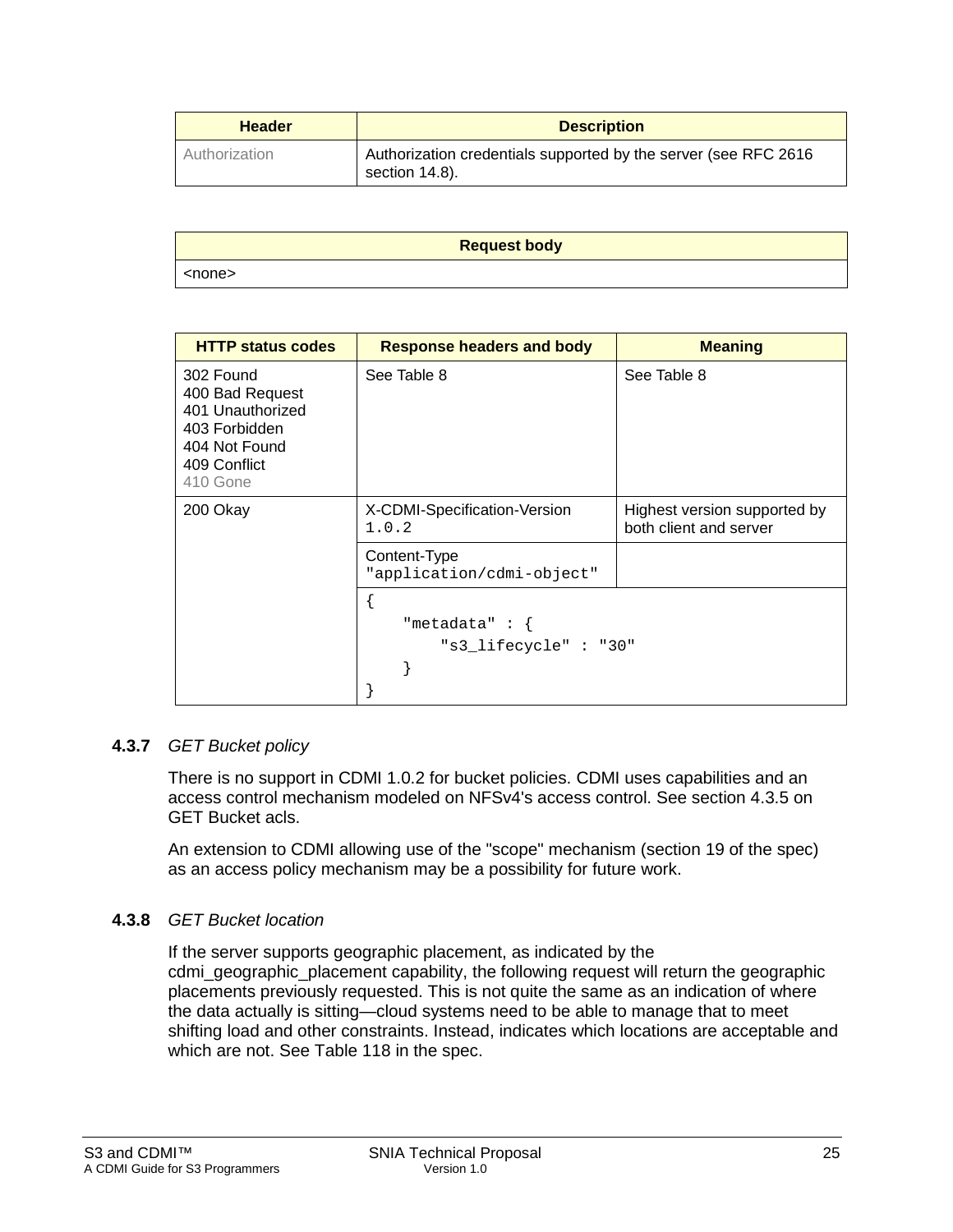Note that CDMI has the ability to specify geographic regions in which data should *not* be stored.

| <b>HTTP command</b>       | <b>Example</b>                                                            |
|---------------------------|---------------------------------------------------------------------------|
| GET URI<br>?metadata:item | GET<br>/cs/classes/cs101/?metadata:cdmi_geographic_placem<br>ent HTTP/1.1 |

| <b>Header</b>                    | <b>Description</b>                                                                           |
|----------------------------------|----------------------------------------------------------------------------------------------|
| X-CDMI-Specification-<br>Version | A comma-separated list of CDMI versions supported by the client,<br>e.g., $"1.0.1, 1.0.2"$ . |
| Content-Type                     | "application/cdmi-object"                                                                    |
| Authorization                    | Authorization credentials supported by the server (see RFC 2616<br>section 14.8).            |

| <b>Request body</b> |
|---------------------|
| <none></none>       |

| <b>HTTP status codes</b>                                                                                       | <b>Response headers and body</b>                                       | <b>Meaning</b>                                         |
|----------------------------------------------------------------------------------------------------------------|------------------------------------------------------------------------|--------------------------------------------------------|
| 302 Found<br>400 Bad Request<br>401 Unauthorized<br>403 Forbidden<br>404 Not Found<br>409 Conflict<br>410 Gone | See Table 8                                                            | See Table 8                                            |
| 200 Okay                                                                                                       | X-CDMI-Specification-Version<br>1.0.2                                  | Highest version supported<br>by both client and server |
|                                                                                                                | Content-Type<br>"application/cdmi-object"                              |                                                        |
|                                                                                                                | "metadata" : $\{$<br>"cdmi_geographic_placement": [ "CA",<br>" $US"$ ] |                                                        |

#### **4.3.9** *GET Bucket logging*

CDMI supports logging in some depth, using logging queues, and a full discussion of it would be a whitepaper in its own right. To summarize, logging queues can be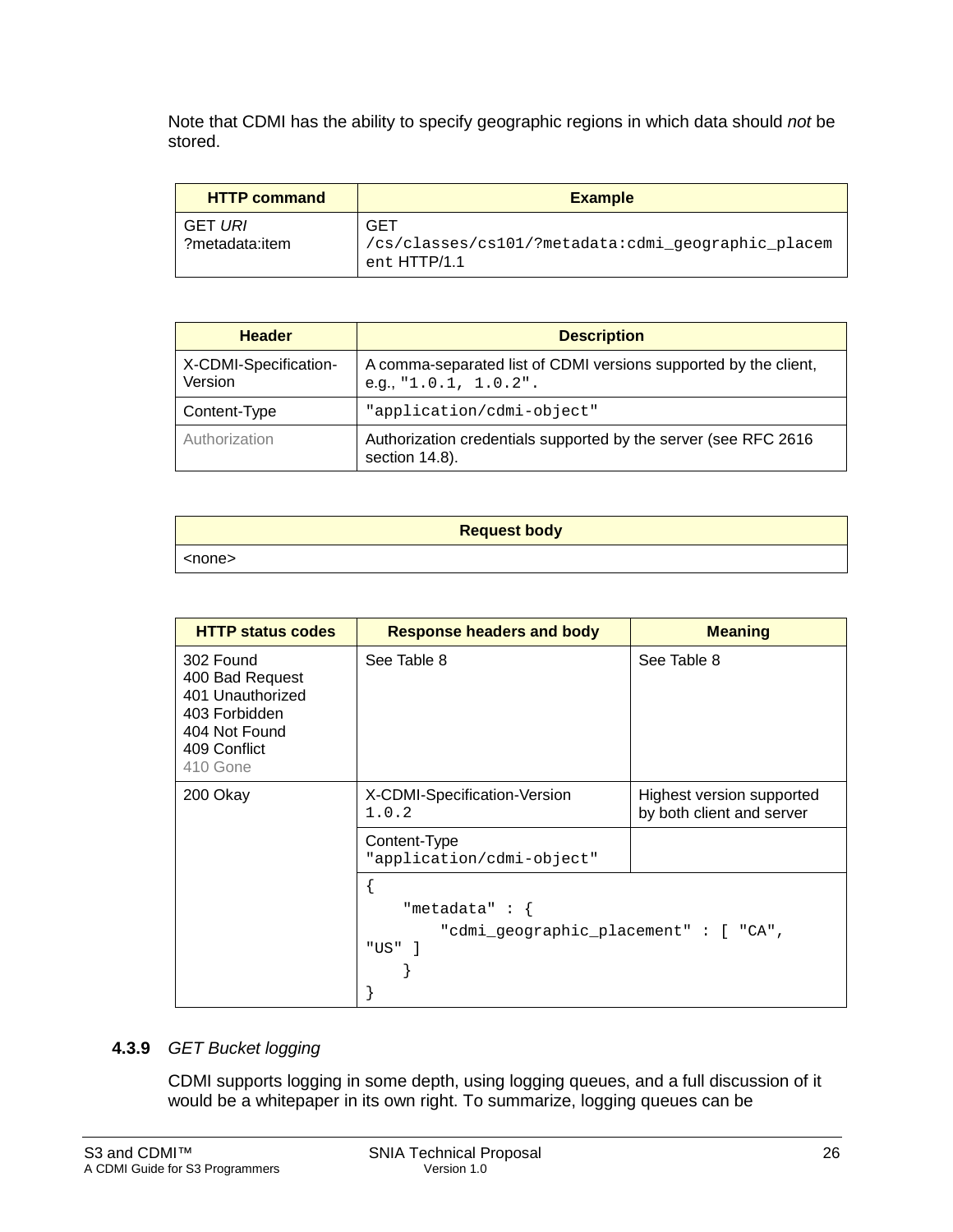instantiated on object operations, security events, and data management events. The entries in logging queues contain more information than the entries in notification queues. Please refer to chapter 20 of the CDMI spec.

| <b>HTTP command</b>              | <b>Example</b>                              |
|----------------------------------|---------------------------------------------|
| <b>GET URI</b><br>?metadata:item | GET /cs/classes/cs101/log?metadata HTTP/1.1 |

| <b>Header</b>                    | <b>Description</b>                                                                           |
|----------------------------------|----------------------------------------------------------------------------------------------|
| X-CDMI-Specification-<br>Version | A comma-separated list of CDMI versions supported by the client,<br>e.g., $"1.0.1, 1.0.2"$ . |
| Content-Type                     | "application/cdmi-queue"                                                                     |
| Authorization                    | Authorization credentials supported by the server (see RFC 2616<br>section 14.8).            |

| <b>Request body</b> |  |
|---------------------|--|
| <none></none>       |  |

| <b>HTTP status codes</b>                                                                                       | <b>Response headers and body</b>          | <b>Meaning</b>                                         |
|----------------------------------------------------------------------------------------------------------------|-------------------------------------------|--------------------------------------------------------|
| 302 Found<br>400 Bad Request<br>401 Unauthorized<br>403 Forbidden<br>404 Not Found<br>409 Conflict<br>410 Gone | See Table 8                               | See Table 8                                            |
| 200 Okay                                                                                                       | X-CDMI-Specification-Version<br>1.0.2     | Highest version supported by<br>both client and server |
|                                                                                                                | Content-Type<br>"application/cdmi-object" |                                                        |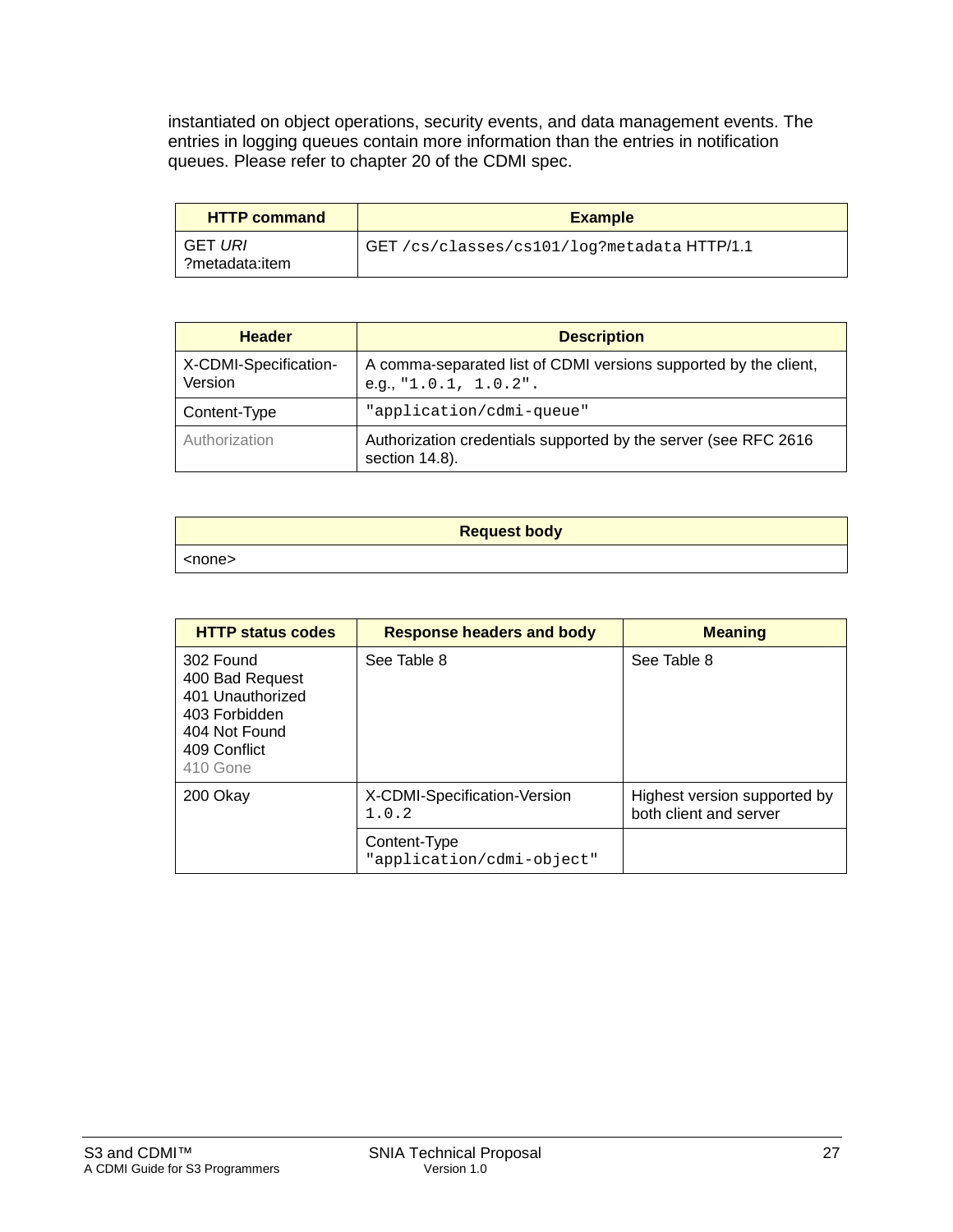| <b>HTTP status codes</b> | <b>Response headers and body</b> | <b>Meaning</b>                           |
|--------------------------|----------------------------------|------------------------------------------|
|                          |                                  |                                          |
|                          | "metadata": {                    |                                          |
|                          |                                  | "cdmi_queue_type": "cdmi_logging_queue", |
|                          | "cdmi_logging_class": [          |                                          |
|                          | "cdmi_object_logging",           |                                          |
|                          | "cdmi_security_logging"          |                                          |
|                          | l,                               |                                          |
|                          | "cdmi_scope_specification": [    |                                          |
|                          |                                  |                                          |
|                          | "domainURI" : "==                |                                          |
|                          | /cdmi_domains/cs101/"            |                                          |
|                          |                                  |                                          |
|                          |                                  |                                          |
|                          |                                  |                                          |
|                          |                                  |                                          |

#### **4.3.10** *GET Bucket notification*

CDMI supports notification queues, which are similar to logging queues but do not contain as much information. They are intended for management clients that need to know when objects in the system change. People familiar with CIM or SMI-S would call them lifecycle indications. See chapter 21 in the spec.

S3, however, only supports one notification, which is that data loss has occurred. There is no support in CDMI for this idea.

#### **4.3.11** *GET Bucket Object versions*

CDMI 1.02 does not support versioning. There is a versioning extension under consideration in the working group.

#### **4.3.12** *GET Bucket requestPayment*

CDMI does not support the concept of a third party responsible for payment of fees. This is determined out of band with the CDMI service provider.

#### **4.3.13** *GET Bucket versioning*

CDMI 1.02 does not support versioning. There is a versioning extension under consideration in the working group.

#### **4.3.14** *GET Bucket website*

Manipulating DNS entries is outside of the scope of CDMI. However, a CDMI PUT can be used to create a CDMI Reference. See Object References in section 7.2 of the CDMI spec. Accessing the reference provides a similar kind of redirection to a bucket website.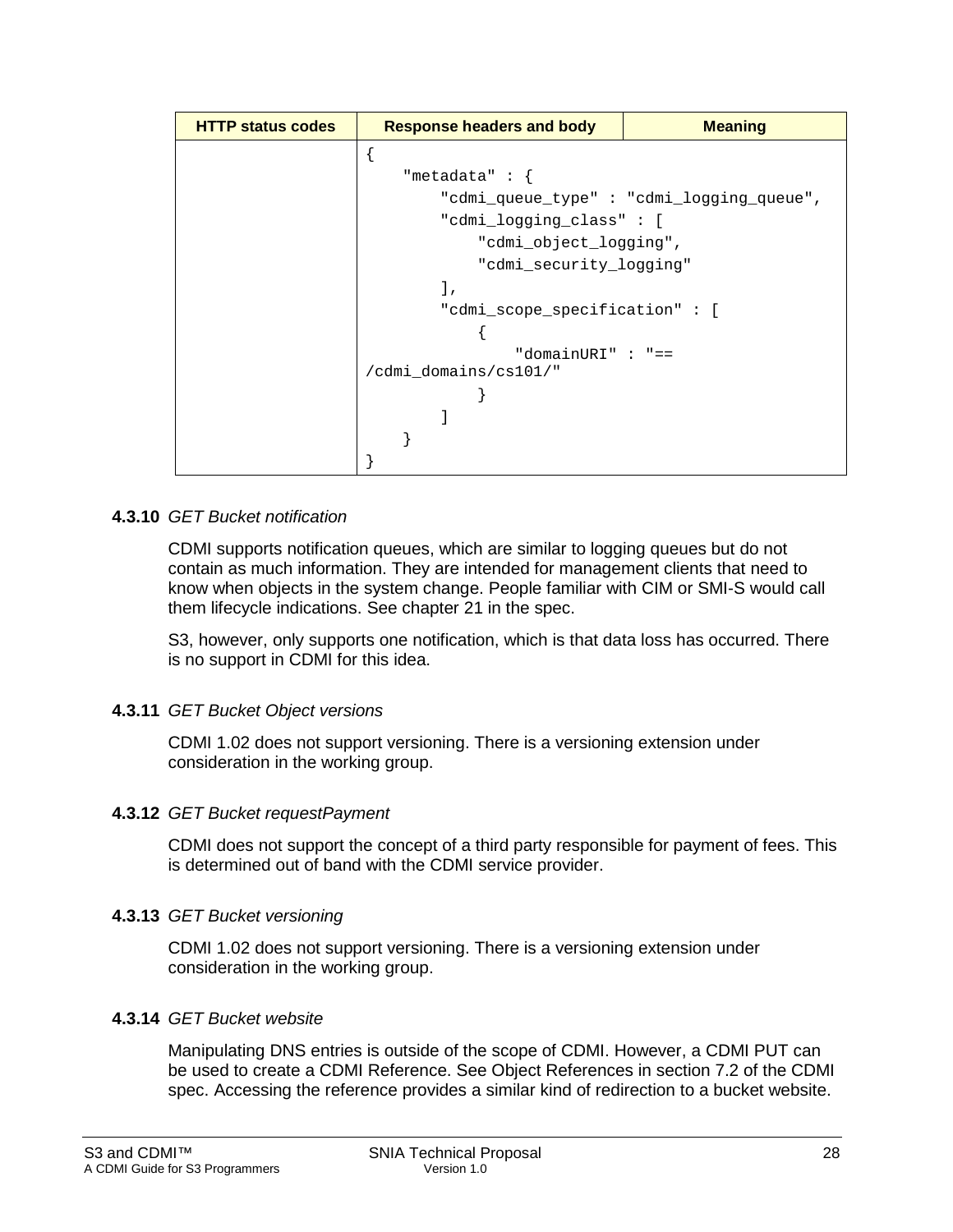| <b>HTTP commands</b> | <b>Example</b>        |
|----------------------|-----------------------|
| <b>GET URI</b>       | GET /cs101 / HTTP/1.1 |

| <b>Header</b> | <b>Description</b>                                                                |
|---------------|-----------------------------------------------------------------------------------|
| Authorization | Authorization credentials supported by the server (see RFC 2616<br>section 14.8). |

| <b>Request body</b> |  |
|---------------------|--|
| <none></none>       |  |

| <b>HTTP status codes</b>                                                                          | <b>Response headers and body</b>          | <b>Meaning</b>                                         |
|---------------------------------------------------------------------------------------------------|-------------------------------------------|--------------------------------------------------------|
| 200 Okay                                                                                          | X-CDMI-Specification-Version<br>1.0.2     | Highest version supported by<br>both client and server |
|                                                                                                   | Content-Type<br>"application/cdmi-object" |                                                        |
|                                                                                                   | "reference":<br>" $cs/classes/cs101/$ " } |                                                        |
| 400 Bad Request<br>401 Unauthorized<br>403 Forbidden<br>404 Not Found<br>409 Conflict<br>410 Gone | See Table 8                               | See Table 8                                            |

#### **4.3.15** *HEAD Bucket*

CDMI does not support the HEAD operation, but it can be easily emulated by simply fetching a container's metadata.

| <b>HTTP commands</b> | <b>Example</b>                           |
|----------------------|------------------------------------------|
| GET URI?metadata     | GET /cs/classes/cs101/?metadata HTTP/1.1 |

| <b>Header</b> | <b>Description</b>                                                                |
|---------------|-----------------------------------------------------------------------------------|
| Authorization | Authorization credentials supported by the server (see RFC 2616<br>section 14.8). |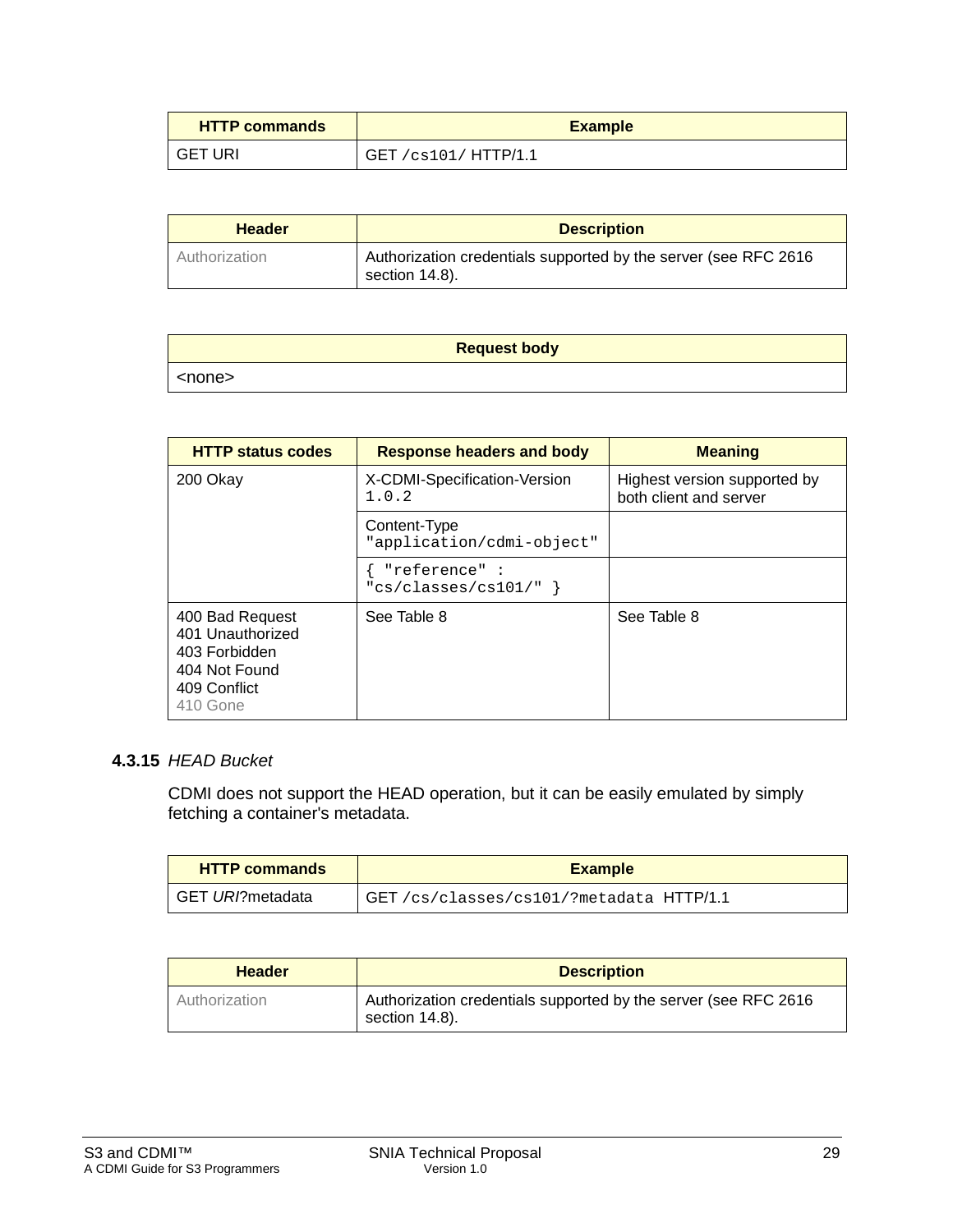#### **Request body**

<none>

| <b>HTTP status codes</b>                                                                                            | <b>Response headers and body</b>                                | <b>Meaning</b>                                                                                                                                                                                                                             |
|---------------------------------------------------------------------------------------------------------------------|-----------------------------------------------------------------|--------------------------------------------------------------------------------------------------------------------------------------------------------------------------------------------------------------------------------------------|
| 204 No Content<br>400 Bad Request<br>401 Unauthorized<br>403 Forbidden<br>404 Not Found<br>409 Conflict<br>410 Gone | See Table 8                                                     | See Table 8                                                                                                                                                                                                                                |
| 200 Okay                                                                                                            | X-CDMI-Specification-Version<br>1.0.2                           | Highest version supported<br>by both client and server                                                                                                                                                                                     |
|                                                                                                                     | Content-Type<br>"application/cdmi-object"                       |                                                                                                                                                                                                                                            |
|                                                                                                                     | "metadata" : $\{$<br><normally a="" list="" long=""></normally> | All metadata the user has<br>permission to access. If, for<br>example, the user does<br>have permission to read<br>metadata, but doesn't have<br>permission to read the ACL,<br>a partial list not containing<br>the ACL will be returned. |

#### **4.3.16** *List Multipart Uploads*

CDMI supports multipart uploads via the X-CDMI-Partial header and the RFC 2616 Range and other headers. There is, at present, no support for upload identifiers such as those that S3 returns. The client is responsible for tracking which partial uploads have been acknowledged as successful by the server.

#### **4.3.17** *PUT Bucket*

In S3, an ACL can be specified at the time a bucket is created.

When a container is created in CDMI, it inherits the ACL of the parent container. To modify the ACL, follow the directions in the next section.

The create operation is a simple PUT with no request body. The container name MUST end with a forward slash ("/").

| <b>HTTP commands</b> | <b>Example</b>                          |
|----------------------|-----------------------------------------|
| PUT URI              | PUT /cs/classes/cs101/lesson1/ HTTP/1.1 |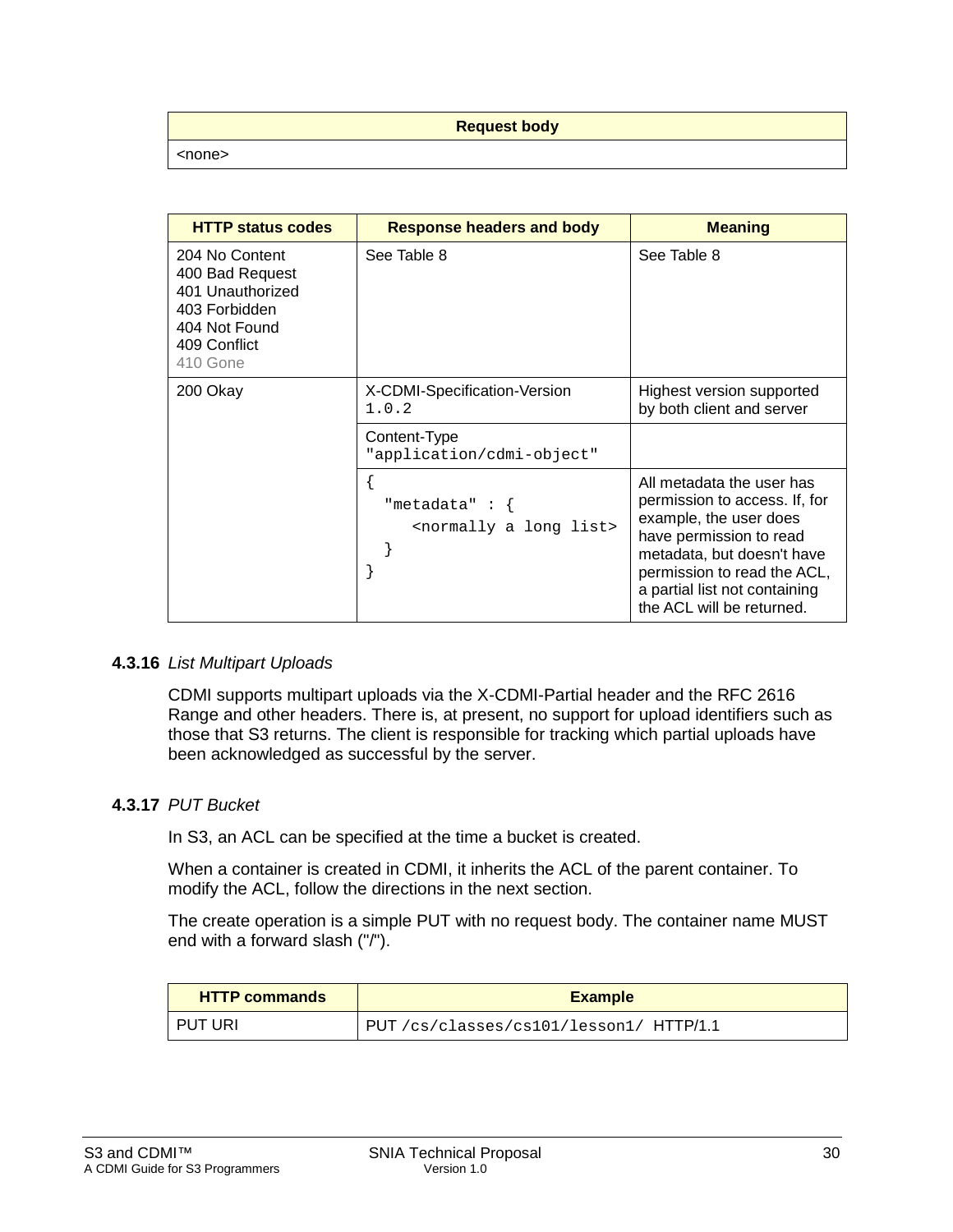| <b>Header</b> | <b>Description</b>                                                                |  |
|---------------|-----------------------------------------------------------------------------------|--|
| Authorization | Authorization credentials supported by the server (see RFC 2616<br>section 14.8). |  |

|               | <b>Request body</b> |
|---------------|---------------------|
| <none></none> |                     |

| <b>HTTP status codes</b>                                                                                            | <b>Response headers and body</b> | <b>Meaning</b> |
|---------------------------------------------------------------------------------------------------------------------|----------------------------------|----------------|
| 204 No Content<br>400 Bad Request<br>401 Unauthorized<br>403 Forbidden<br>404 Not Found<br>409 Conflict<br>410 Gone | See Table 8                      | See Table 8    |

#### **4.3.18** *PUT Bucket ACL*

To put an ACL on a bucket you must have knowledge of user and group names. You can get these by querying the domain in which you are working. You may need to contact a cloud administrator if you don't know this.

To place an ACL on a container, construct a JSON object containing an array of ACEs per section 16.1 of the spec. In this example, "OWNER@" and "AUTHENTICATED@" are special wildcards, meaning the owner of the object and any authenticated user, respectively.

The order of ACEs in an ACL is important. Normally DENY ACEs are placed first, and ALLOW ACEs after. There is one exception: suppose jdoe is a member of the group birthday and you want to allow her access to a secret birthday party planning document and prevent others in the group from seeing it. In that case, an ALLOW ACE for jdoe should come before a DENY ACE for the group birthdays.

In general, good practice is to place any DENY ACEs you wish to add at the head of the ACL list and any ALLOW ACEs at the end of the list, preserving the existing order of entries intact.

| <b>HTTP commands</b>      | <b>Example</b>                                                    |
|---------------------------|-------------------------------------------------------------------|
| PUT URI?metadata:cdmi acl | I PUT<br>/cs/classes/cs101/lesson1/?metadata:cdmi_acl<br>HTTP/1.1 |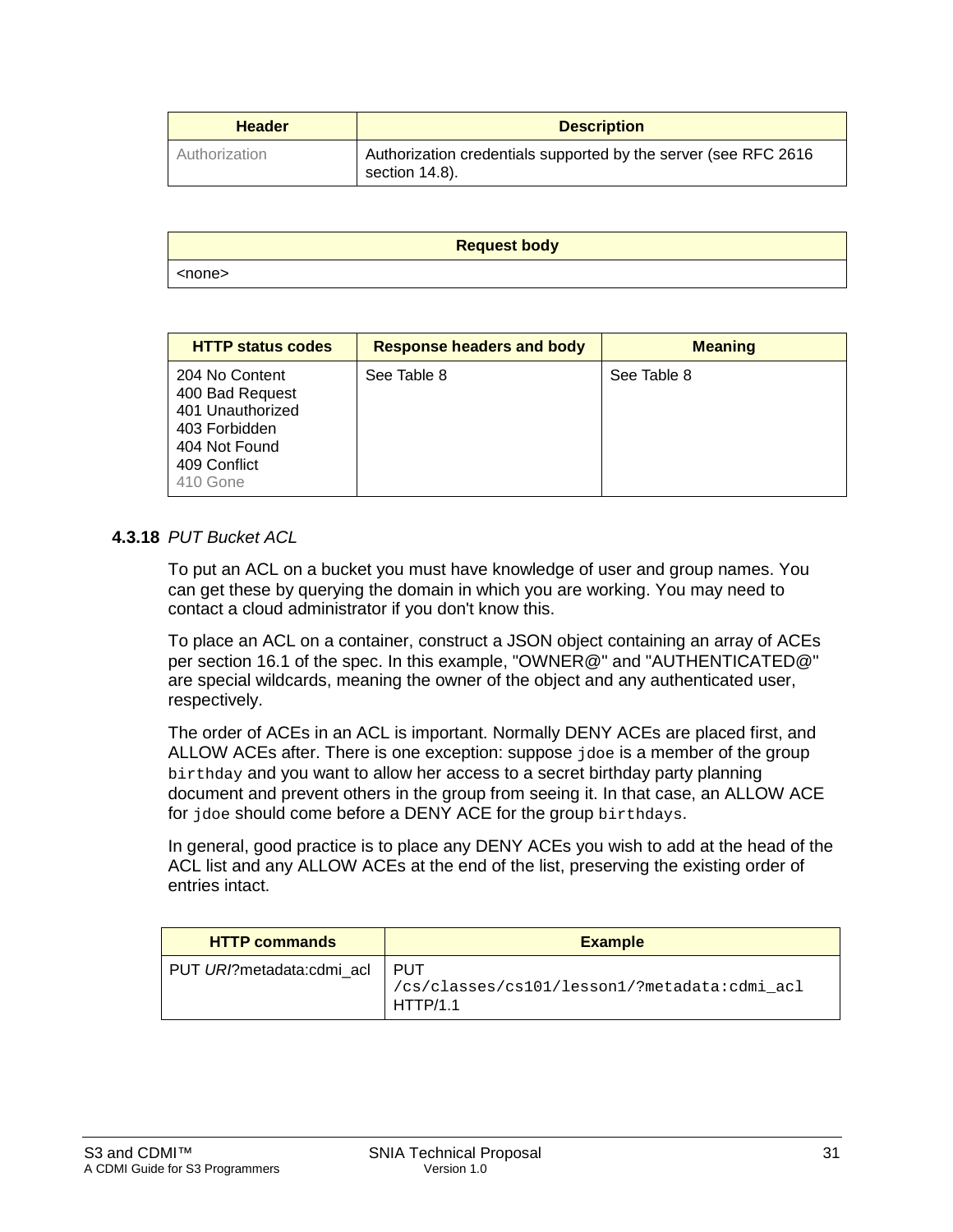| <b>Header</b> | <b>Description</b>                                                                |
|---------------|-----------------------------------------------------------------------------------|
| Authorization | Authorization credentials supported by the server (see RFC<br>2616 section 14.8). |

```
Request body
{
   "cdmi_acl":
  \sqrt{2} {
        "acetype": "ALLOW",
       "identifier": "OWNER@",
       "aceflags": "OBJECT_INHERIT, 
                      CONTAINER_INHERIT",
       "acemask": "ALL_PERMS"
     },
     {
       "acetype": "ALLOW",
       "identifier": "AUTHENTICATED@",
       "aceflags": "OBJECT_INHERIT, 
                      CONTAINER_INHERIT",
       "acemask": "READ"
     }
   ]
}
```

| <b>HTTP status codes</b>                                                                                            | <b>Response headers and</b><br>body | <b>Meaning</b> |
|---------------------------------------------------------------------------------------------------------------------|-------------------------------------|----------------|
| 204 No Content<br>400 Bad Request<br>401 Unauthorized<br>403 Forbidden<br>404 Not Found<br>409 Conflict<br>410 Gone | See Table 8                         | See Table 8    |

#### <span id="page-31-0"></span>**4.3.19** *PUT Bucket lifecycle*

There is no direct equivalent to a lifecycle in CDMI 1.0.2 (see section 4.3.2). To do the equivalent, first determine whether the objects you wish to place under lifecycle control will ever need to be updated. If they are video surveillance files or some other kind of log, it may actually be advantageous to use CDMI retention, as that will actively prevent changes to them—a desirable feature in a log store.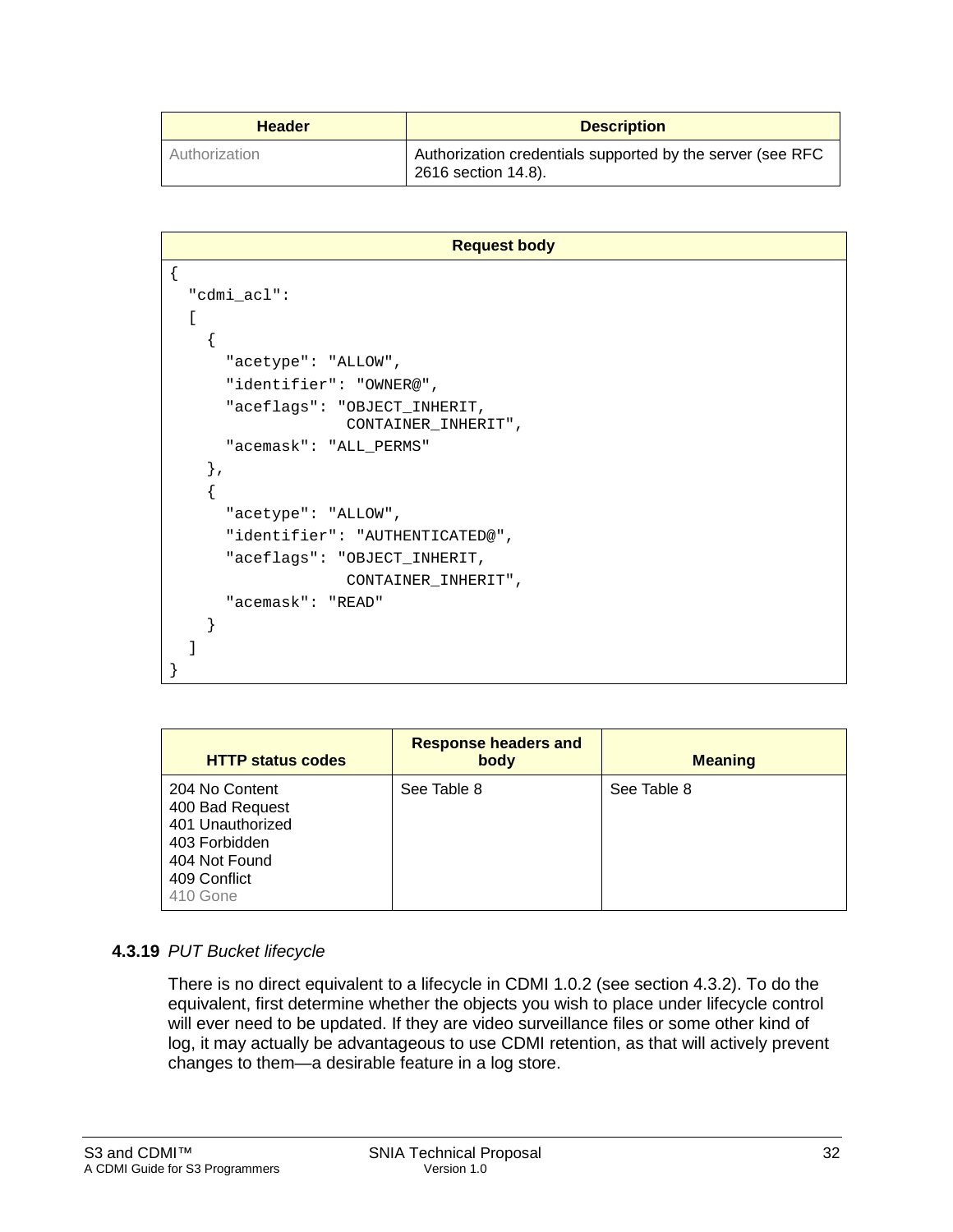Alternatively, for logs and other things that can be deleted after a fixed period of time, it may be convenient to simply rename their container each day and create a new one. CDMI deletes all the objects in a container when it is deleted, so a single operation at expiration time deletes many log files.

If you need more than that, you can put a user-defined metadata item on the files on which you want to place a lifecycle. You'll need to create a query queue that has a scope that matches the objects on which you want to put a lifecycle and then dequeue and perform the following operation on each object in the queue. In addition, you'll need to set up a cron job or the equivalent to run once a day, recreate the query queue, and examine the s3 lifecycle metadata item and delete the object if it is time (see sections 11.2 of the spec and [4.4.6](#page-39-0) and [4.4.1](#page-36-0) in this document).

| <b>HTTP commands</b>               | <b>Example</b>                                                      |
|------------------------------------|---------------------------------------------------------------------|
| - PUT<br>URI?metadata:s3_lifecycle | PUT<br>/cs/classes/cs101/lesson1/?metadata:s3_lifecycle<br>HTTP/1.1 |

| <b>Header</b> | <b>Description</b>                                                                |  |
|---------------|-----------------------------------------------------------------------------------|--|
| Authorization | Authorization credentials supported by the server (see RFC 2616<br>section 14.8). |  |

| <b>Request body</b> |  |
|---------------------|--|
|                     |  |
| "s3_lifecycle": 30  |  |

| <b>HTTP status codes</b>                                                                                            | <b>Response headers and body</b> | <b>Meaning</b> |
|---------------------------------------------------------------------------------------------------------------------|----------------------------------|----------------|
| 204 No Content<br>400 Bad Request<br>401 Unauthorized<br>403 Forbidden<br>404 Not Found<br>409 Conflict<br>410 Gone | See Table 8                      | See Table 8    |

#### **4.3.20** *PUT Bucket policy*

There is no support in CDMI 1.0.2 for bucket policies. CDMI uses capabilities and an access control mechanism modeled on NFSv4's access control. See section [4.3.5](#page-20-0) on Bucket acls.

An extension to CDMI allowing use of the "scope" mechanism (section 19 of the spec) as an access policy mechanism may be a possibility for future work.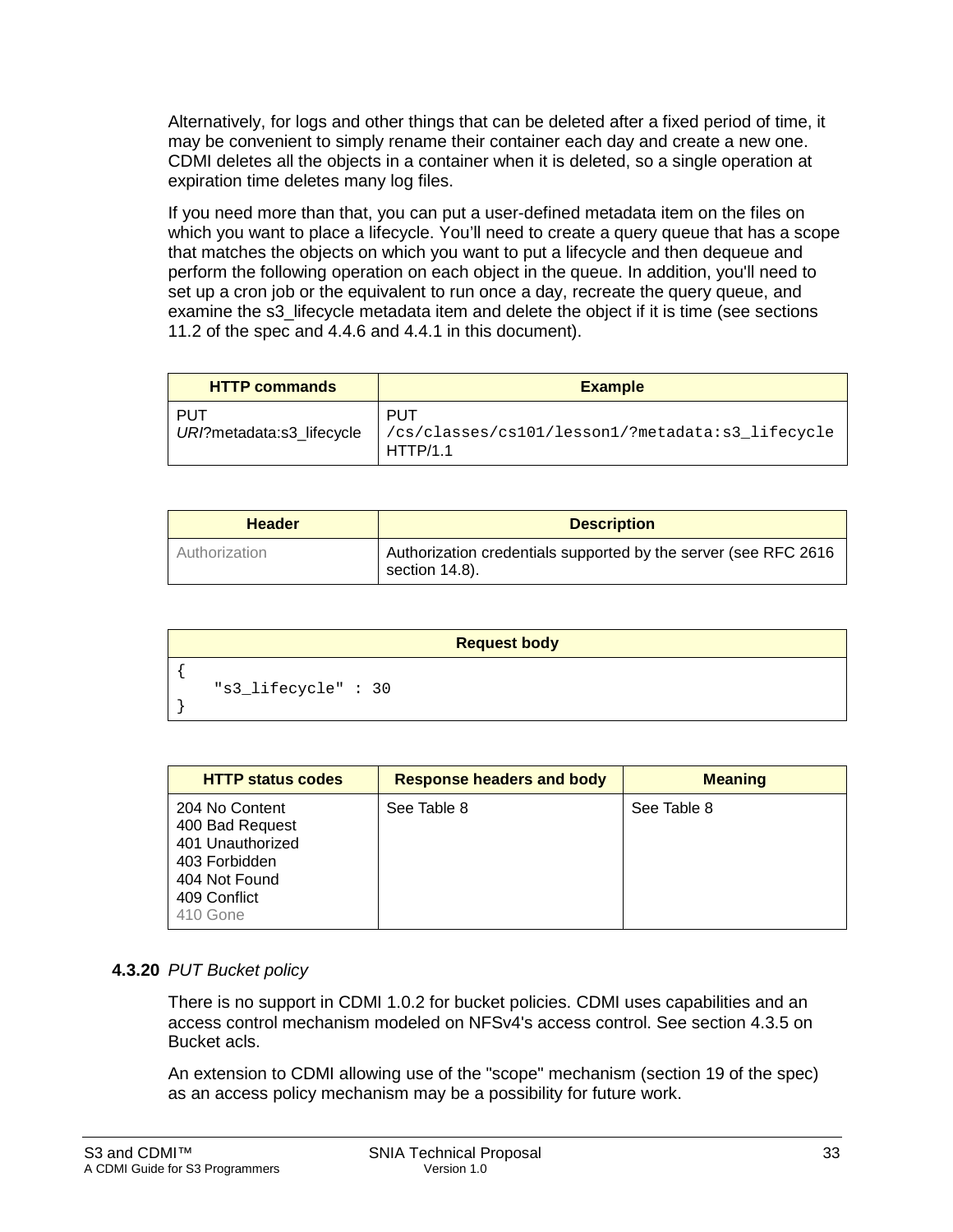#### <span id="page-33-0"></span>**4.3.21** *PUT Bucket logging*

CDMI supports a richer set of logging and notification operations than S3; it does not, however, document the concept of a data loss notification (possibly because its architects are from the enterprise storage space where data loss is not an option). The possibilities are encapsulated in the queue object type.

| <b>HTTP commands</b> | <b>Example of creating a notification queue</b>  |
|----------------------|--------------------------------------------------|
| PUT URI/queuename    | PUT /cs/classes/cs101/lesson1/questions HTTP/1.1 |

| <b>Header</b>                    | <b>Description</b>                                                                |
|----------------------------------|-----------------------------------------------------------------------------------|
| Accept                           | "application/cdmi-queue"                                                          |
| Content-Type                     | "application/cdmi-queue"                                                          |
| X-CDMI-Specification-<br>Version | "1.0.1, 1.0.2"                                                                    |
| Authorization                    | Authorization credentials supported by the server (see RFC 2616<br>section 14.8). |

| <b>Request body</b>                                                                                                                               |                                                                                                                             |
|---------------------------------------------------------------------------------------------------------------------------------------------------|-----------------------------------------------------------------------------------------------------------------------------|
| "metadata" : { $\langle$ <metadata> },<br/>"domainURI" : <uri>,<br/>"copy" : <uri>,<br/>"move" <math>:</math> <uri>,</uri></uri></uri></metadata> | Optional – see spec Table 121<br>Optional - see spec<br>Optional - copy from URI<br>Optional - move from URI                |
| "cdmi queue type":<br>"cdmi logging queue",<br>"cdmi_logging_class": [<br>"cdmi object logging",                                                  | Optional – specify type of queue                                                                                            |
| "cdmi security logging"<br>1,<br>"cdmi scope specification": [<br>"parentURI" : "==                                                               | See spec section 18.<br>This example asks for notifications<br>for all object and security events in<br>the cs101 container |
| $/cs/classes/cs101/$ "]                                                                                                                           |                                                                                                                             |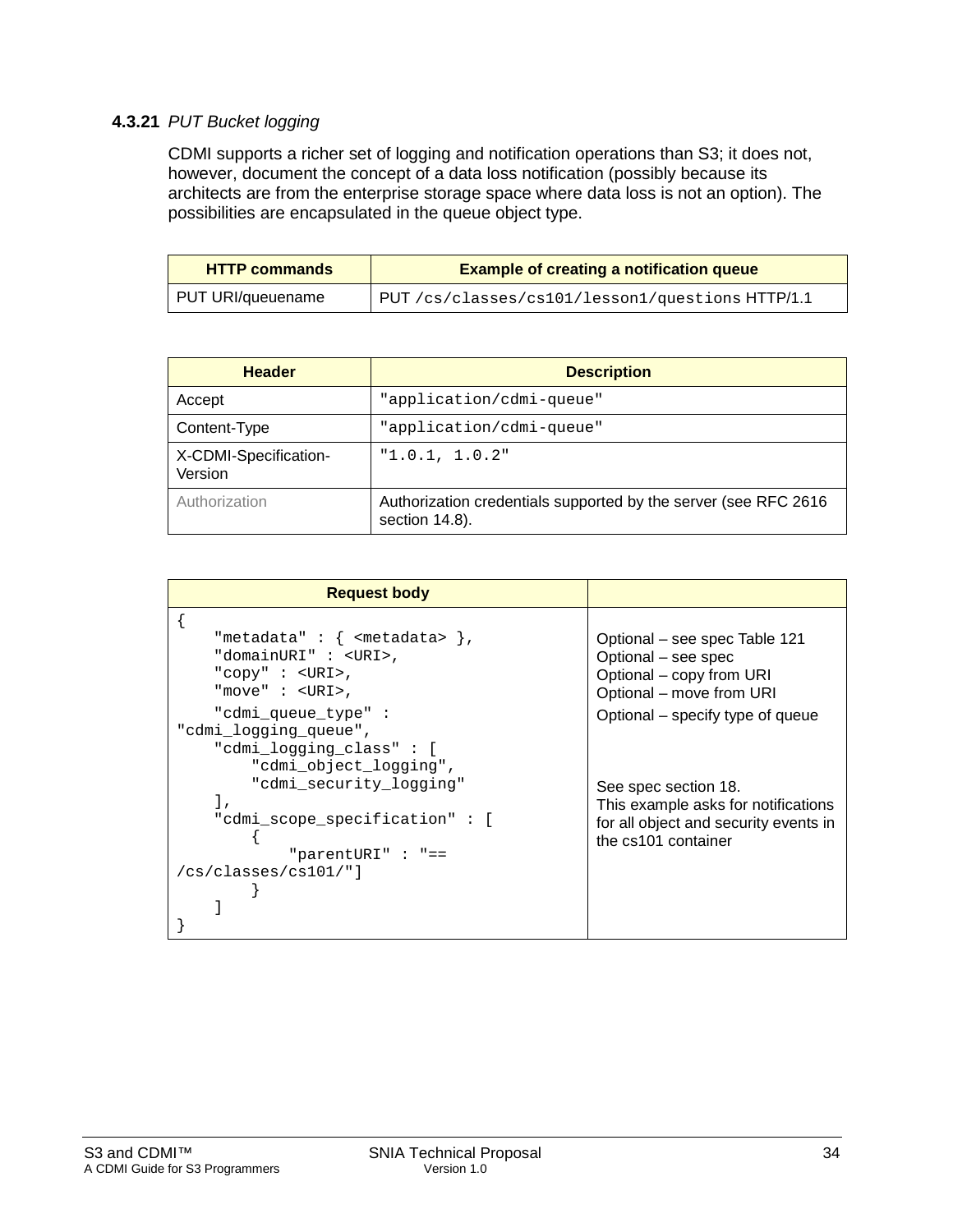| <b>HTTP status codes</b>                                                                                            | <b>Response headers and body</b>                                                                                                                                                                                                                                                                                                                                                                                                                                                                                                                             | <b>Meaning</b>                                                                                                                                                                                                  |
|---------------------------------------------------------------------------------------------------------------------|--------------------------------------------------------------------------------------------------------------------------------------------------------------------------------------------------------------------------------------------------------------------------------------------------------------------------------------------------------------------------------------------------------------------------------------------------------------------------------------------------------------------------------------------------------------|-----------------------------------------------------------------------------------------------------------------------------------------------------------------------------------------------------------------|
| 201 Created                                                                                                         | Content-Type<br>"application/cdmi-queue"<br>X-CDMI-Specification-Version<br>"1.0.2"<br>í<br>"objectType": "application/cdmi-<br>queue",<br>"objectID":<br>"00007E7F00104BE66AB53A9572F9F51E",<br>"objectName": "questions",<br>"parentURI "<br>"/cs/classes/cs101/lesson1/",<br>"parentID" :<br>"0000706D0010B84FAD185C425D8B537E",<br>"domainURI" : "/",<br>"capabilitiesURI":<br>"/cdmi_capabilities/queue/",<br>"completionStatus": "Complete",<br>"queueValues": "",<br>"metadata" : { <metadata> }</metadata>                                           |                                                                                                                                                                                                                 |
| 202 Accepted                                                                                                        | Content-Type<br>"application/cdmi-queue"<br>X-CDMI-Specification-Version<br>"1.0.2"<br>Location<br>/cs/classes/cs101/lesson1/questions<br>"objectType": "application/cdmi-<br>queue",<br>"objectID":<br>"00007E7F00104BE66AB53A9572F9F51E",<br>"objectName": "questions",<br>"parentURI " :<br>"/cs/classes/cs101/lesson1/",<br>"parentID" :<br>"0000706D0010B84FAD185C425D8B537E",<br>"domainURI" : "/",<br>"capabilitiesURI":<br>"/cdmi_capabilities/queue/",<br>"completionStatus": "Processing",<br>"percentComplete" : "21",<br>"queueValues": "",<br>} | The operation<br>has been<br>authorized and<br>is in process.<br>There may be<br>access delays.<br>Delays typically<br>occur when a<br>"create" is a<br>copy or a move<br>and the queue<br>has many<br>entries. |
| 204 No Content<br>400 Bad Request<br>401 Unauthorized<br>403 Forbidden<br>404 Not Found<br>409 Conflict<br>410 Gone | See Table 8                                                                                                                                                                                                                                                                                                                                                                                                                                                                                                                                                  | See Table 8                                                                                                                                                                                                     |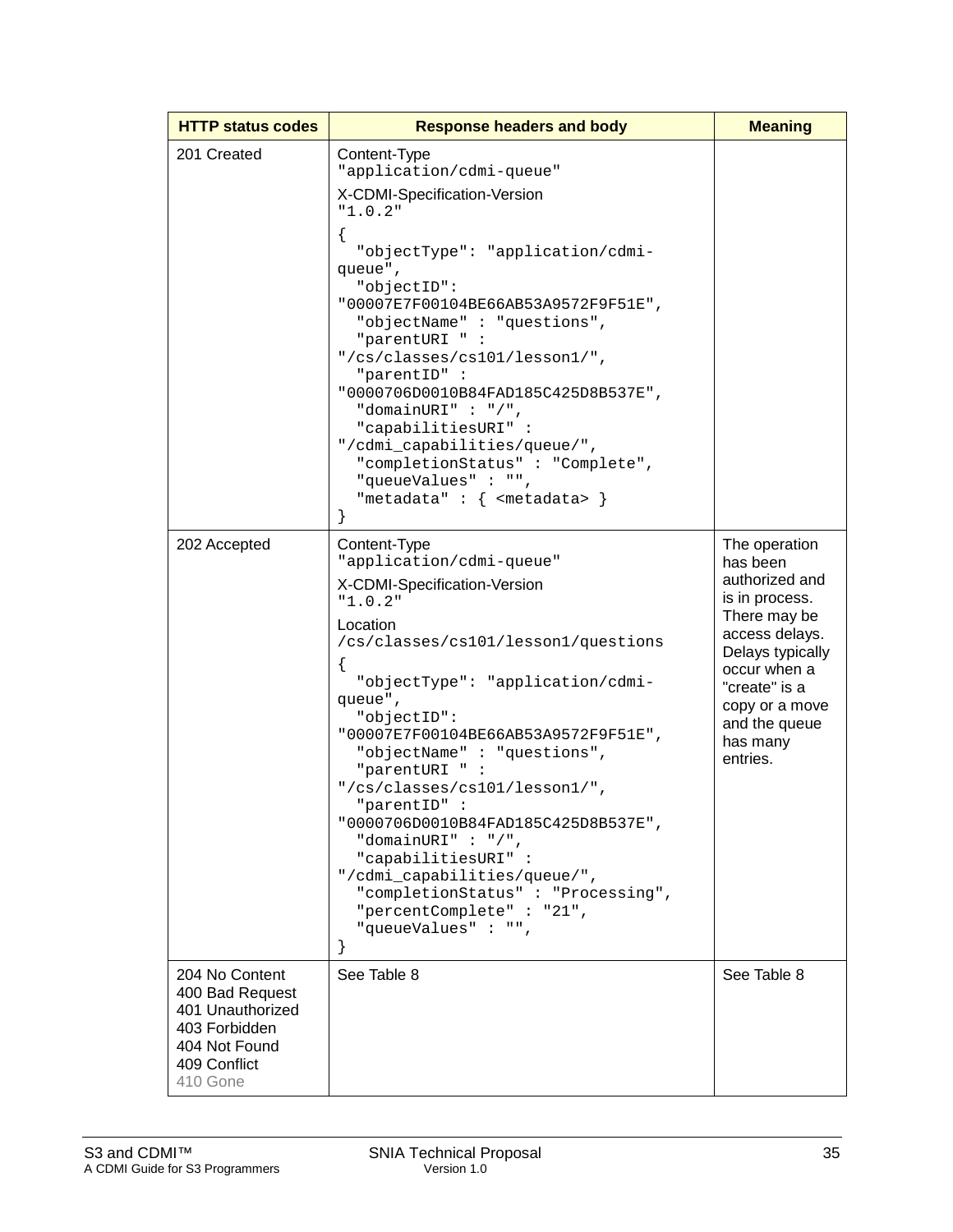This has only been one example of creating a logging queue. For more discussion, see sections 18 and 20 of the CDMI spec.

#### **4.3.22** *PUT Bucket notification*

CDMI supports notification queues, which are similar to logging queues but do not contain as much information. They are intended for management clients that need to know when objects in the system change. People familiar with CIM or SMI-S would call them lifecycle indications. See chapter 21 in the spec.

S3, however, only supports one notification, which is that data loss has occurred. There is no support in CDMI for this idea.

However, CDMI supports a rich set of notification functionality. Notifications are mainly different from logging in that you are able to specify exactly what information gets sent in the notification. Please see sections 18 and 21 of the spec for more information.

#### **4.3.23** *PUT Bucket requestPayment*

CDMI does not support the concept of a third party that is responsible for payment of fees. This is determined out of band with the CDMI service provider.

#### **4.3.24** *PUT Bucket versioning*

CDMI 1.02 does not support versioning in the version 1 spec. There is a versioning extension under consideration in the working group.

#### **4.3.25** *PUT Bucket website*

Adding a new DNS entry is outside of the scope of CDMI and should be done using Dynamic DNS (DDNS). However, a CDMI PUT to an available address on the server, ending in "?", will create a CDMI Reference.

| <b>HTTP commands</b> | <b>Example</b>            |
|----------------------|---------------------------|
| PUT URI              | $PUT / cs101?$ $HTTP/1.1$ |

| <b>Header</b> | <b>Description</b>                                                                |
|---------------|-----------------------------------------------------------------------------------|
| Authorization | Authorization credentials supported by the server (see RFC 2616<br>section 14.8). |

| <b>Request body</b>              |  |
|----------------------------------|--|
| "reference": "cs/classes/cs101/" |  |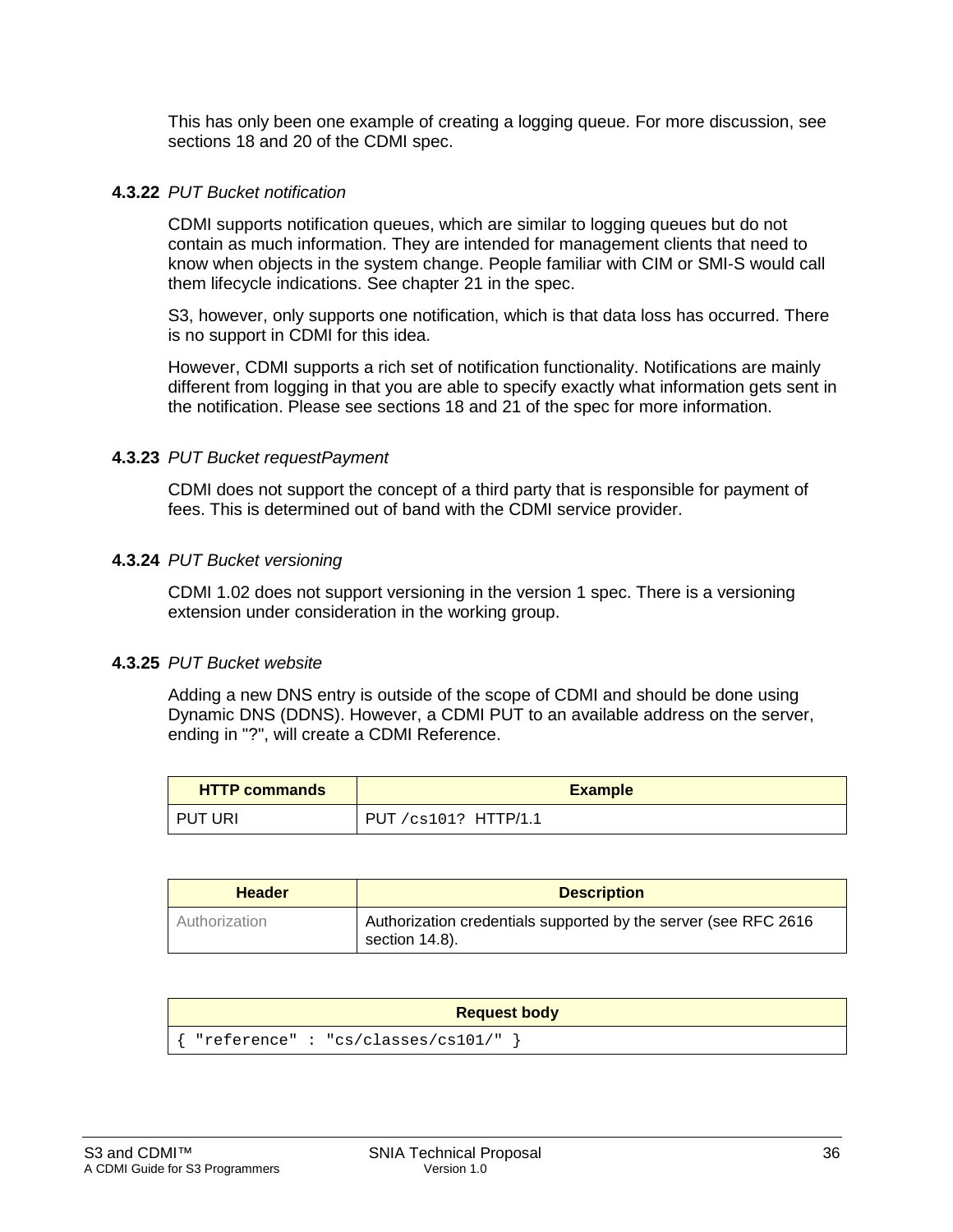| <b>HTTP status codes</b>                                                                                            | <b>Response headers and body</b> | <b>Meaning</b> |
|---------------------------------------------------------------------------------------------------------------------|----------------------------------|----------------|
| 204 No Content<br>400 Bad Request<br>401 Unauthorized<br>403 Forbidden<br>404 Not Found<br>409 Conflict<br>410 Gone | See Table 8                      | See Table 8    |

#### **4.4 Operations on Objects**

#### <span id="page-36-0"></span>**4.4.1** *DELETE Object*

Deleting an object requires DELETE\_OBJECT privilege on its parent container and WRITE\_METADATA privilege on the object (see Table 116 – ACE Bit Masks – in the 1.0.2 spec).

| <b>HTTP command</b> | <b>Example</b>                         |
|---------------------|----------------------------------------|
| I DELETE <i>URI</i> | DELETE /cs/classes/cs101/temp HTTP/1.1 |

| <b>Header</b>                    | <b>Description</b>                                                                                       |
|----------------------------------|----------------------------------------------------------------------------------------------------------|
| X-CDMI-Specification-<br>Version | A comma-separated list of CDMI versions supported by the client,<br>e.g., $\lceil 1.0.1, 1.0.2 \rceil$ . |
| Authorization                    | Authorization credentials supported by the server (see RFC 2616<br>section 14.8).                        |

| <b>Request body</b> |
|---------------------|
| <none></none>       |

| <b>HTTP status codes</b>                                                                                            | <b>Response headers and body</b> | <b>Meaning</b> |
|---------------------------------------------------------------------------------------------------------------------|----------------------------------|----------------|
| 204 No Content<br>400 Bad Request<br>401 Unauthorized<br>403 Forbidden<br>404 Not Found<br>409 Conflict<br>410 Gone | See Table 8                      | See Table 8    |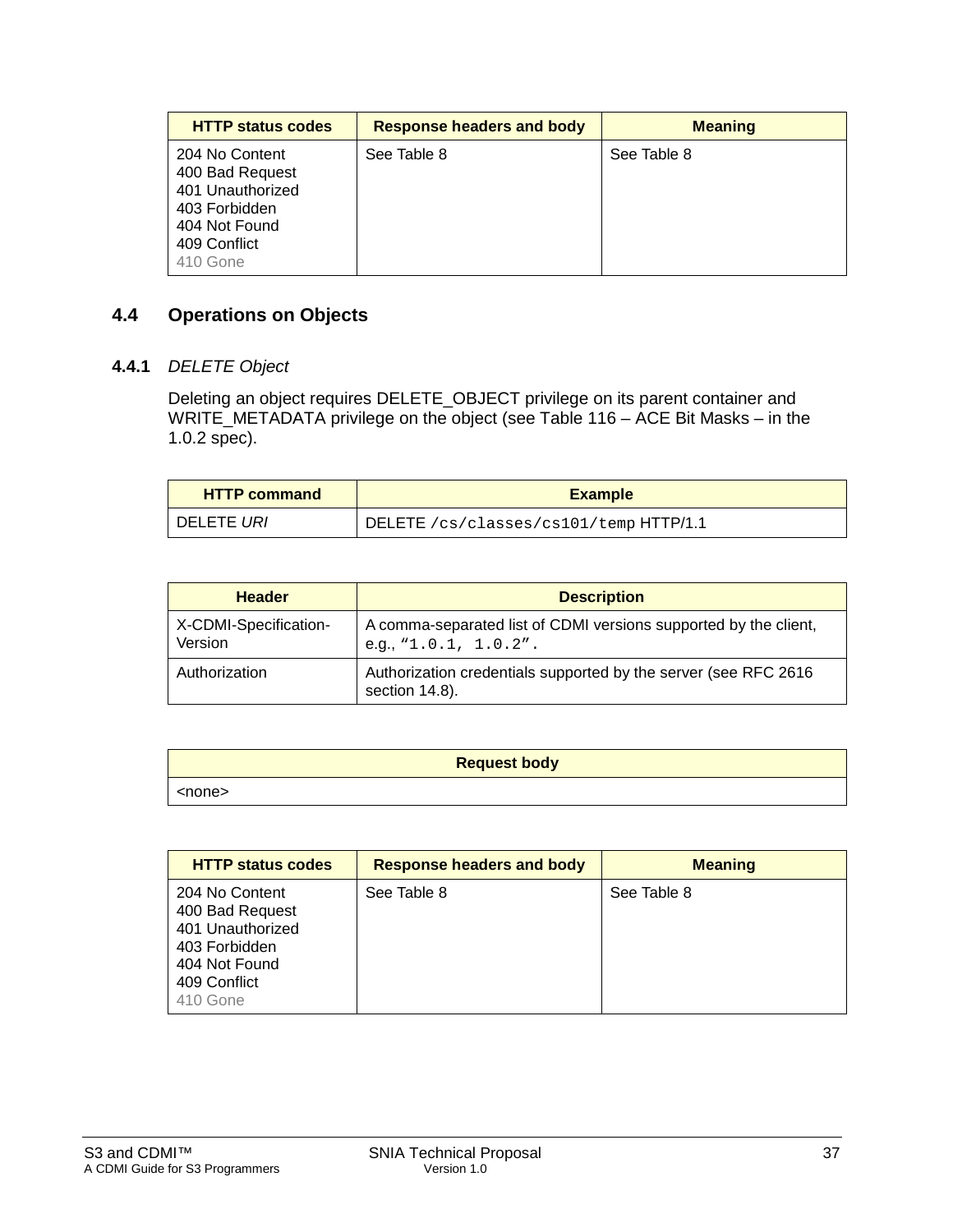#### **4.4.2** *Delete Multiple Objects*

Deletion of multiple objects must be done one by one in CDMI unless they are grouped in a container. In that case, successfully deleting the container will delete the objects in the container as well.

This fact may encourage you to create containers for grouping data that you know will be deleted at some point. You can still access objects via object id.

A jobs extension under consideration in the Working Group provides another method for managing bulk deletion.

#### **4.4.3** *GET Object*

GETting and object via CDMI returns the object and all the metadata that the principal making the query has privilege to access. To receive just the object's "body," query the "value" component of the object.

| <b>HTTP commands</b> | <b>Example</b>                                       |
|----------------------|------------------------------------------------------|
| GET URI              | <b>GET</b><br>/cs/cs101/lesson1/dates?value HTTP/1.1 |

| <b>Header</b>                        | <b>Description</b>                                                                        |
|--------------------------------------|-------------------------------------------------------------------------------------------|
| X-CDMI-<br>Specification-<br>Version | A comma-separated list of CDMI versions supported by the client, e.g.,<br>"1.0.1, 1.0.2". |
| Accept                               | "application/cdmi-object"                                                                 |
| Authorization                        | Authorization credentials supported by the server (see RFC 2616<br>section 14.8).         |

| <b>Request body</b> |
|---------------------|
| <none></none>       |

| <b>HTTP status codes</b> | <b>Response headers and body</b>            | <b>Meaning</b>                                               |
|--------------------------|---------------------------------------------|--------------------------------------------------------------|
| 200 Okay                 | X-CDMI-Specification-Version 1.0.2          | Highest version<br>supported by<br>both client and<br>server |
|                          | Content-Type "application/cdmi-object"      |                                                              |
|                          | "value":<br>"This assignment is due Sep 15" |                                                              |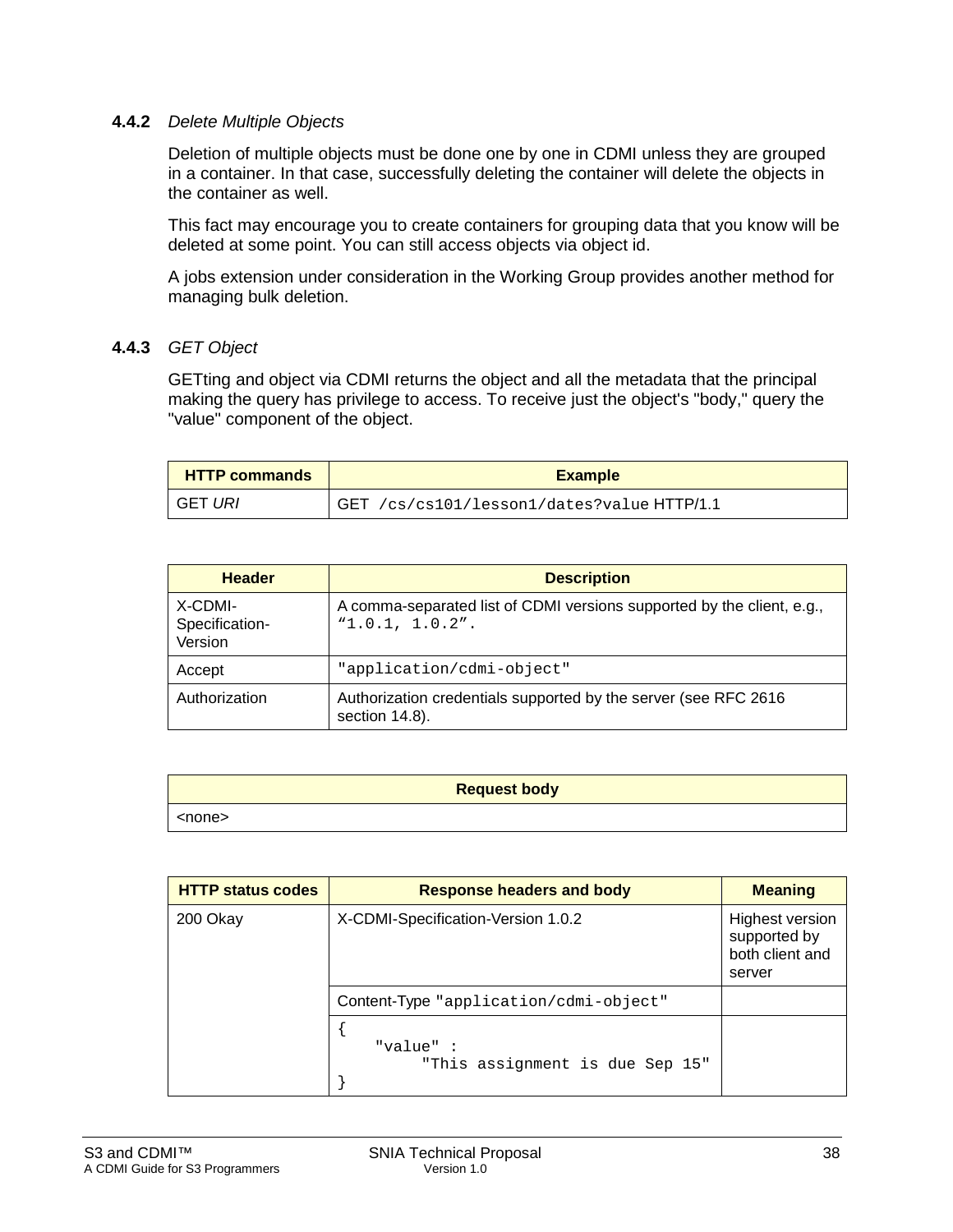| <b>HTTP status codes</b>                                                                                                             | <b>Response headers and body</b> | <b>Meaning</b> |
|--------------------------------------------------------------------------------------------------------------------------------------|----------------------------------|----------------|
| 202 Accepted<br>302 Found<br>400 Bad Request<br>401 Unauthorized<br>403 Forbidden<br>404 Not Found<br>406 Not Acceptable<br>410 Gone | See Table 8 and section 4.3.21.  | See Table 8    |

GETting an object without request headers is equivalent to a non-CDMI GET and returns the "value" component of the object.

You can get portions of an object. See spec section 8.4.8 for examples.

#### **4.4.4** *GET Object ACL*

To read an ACL, simply specify the "metadata:cdmi\_acl" location in the query

| <b>HTTP commands</b> | <b>Example</b>                                           |
|----------------------|----------------------------------------------------------|
| GET URI              | GET/cs/cs101/lesson1/dates?metadata:cdmi acl<br>HTTP/1.1 |

| <b>Header</b>                    | <b>Description</b>                                                                        |  |
|----------------------------------|-------------------------------------------------------------------------------------------|--|
| X-CDMI-<br>Specification-Version | A comma-separated list of CDMI versions supported by the client, e.g.,<br>"1.0.1, 1.0.2". |  |
| Accept                           | "application/cdmi-object"                                                                 |  |
| Authorization                    | Authorization credentials supported by the server (see RFC 2616<br>section 14.8).         |  |

| <b>Request body</b> |
|---------------------|
| <none></none>       |

| <b>HTTP status codes</b> | <b>Response headers and body</b>       | <b>Meaning</b>                                                   |
|--------------------------|----------------------------------------|------------------------------------------------------------------|
| 200 Okay                 | X-CDMI-Specification-Version 1.0.2     | <b>Highest version</b><br>supported by both<br>client and server |
|                          | Content-Type "application/cdmi-object" |                                                                  |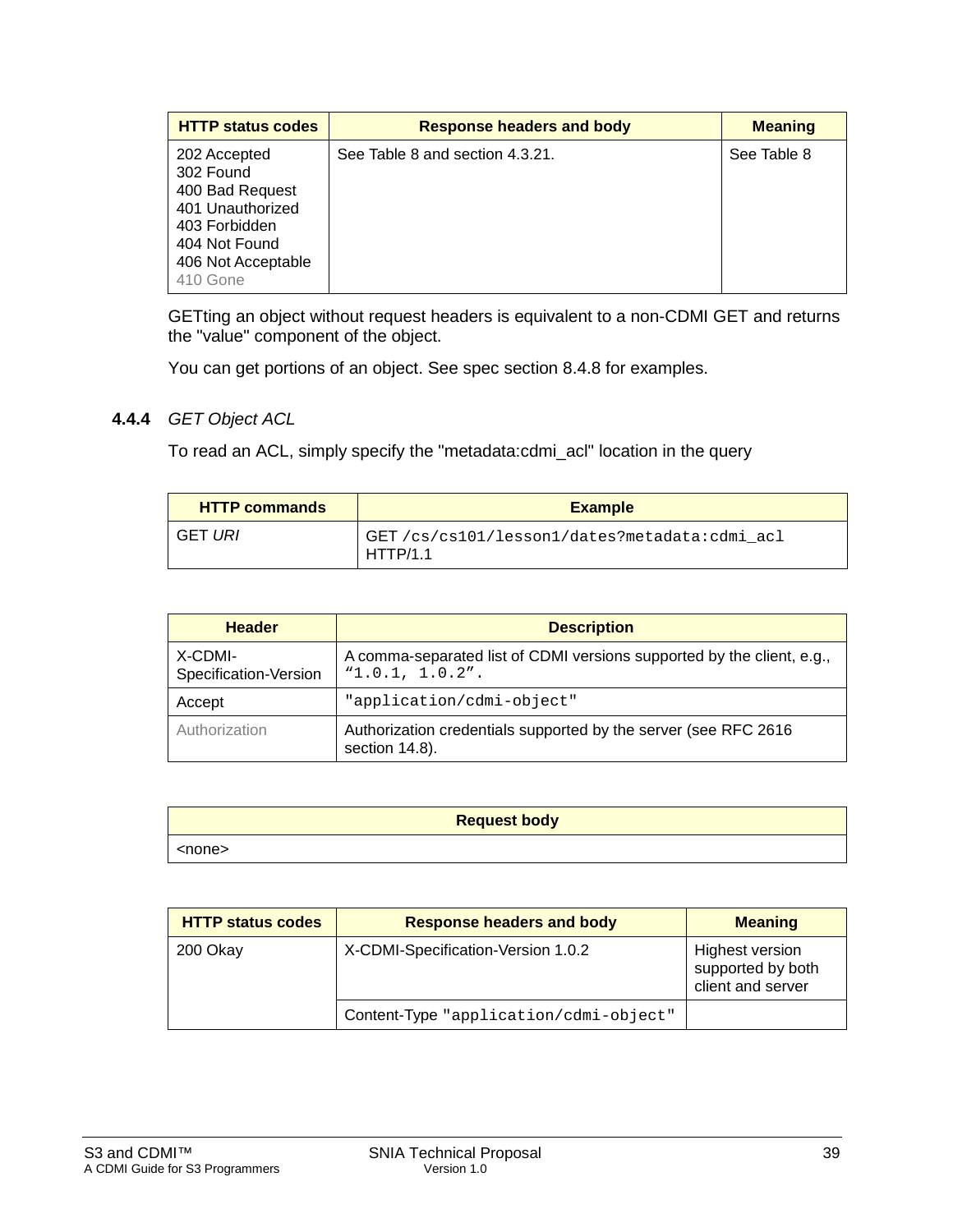| <b>HTTP status codes</b>                                                                                                             | <b>Response headers and body</b>                                                                                                                                                          | <b>Meaning</b> |
|--------------------------------------------------------------------------------------------------------------------------------------|-------------------------------------------------------------------------------------------------------------------------------------------------------------------------------------------|----------------|
|                                                                                                                                      | í<br>"cdmi_acl":<br>L<br>"acetype": "ALLOW",<br>"identifier": "OWNER@",<br>"acemask": "ALL_PERMS"<br>},<br>"acetype": "ALLOW",<br>"identifier":<br>"AUTHENTICATED@",<br>"acemask": "READ" |                |
| 202 Accepted<br>302 Found<br>400 Bad Request<br>401 Unauthorized<br>403 Forbidden<br>404 Not Found<br>406 Not Acceptable<br>410 Gone | See Table 8 and section 4.3.21.                                                                                                                                                           | See Table 8    |

#### **4.4.5** *GET Object torrent*

CDMI does not support BitTorrent downloads. A vendor wishing to support them would very likely store the URI of the associated torrent in a field in the object's metadata:torrentURI field. In this case, a GET to <objectpath>?metadata:torrentURI would return the URI to use for the download.

#### <span id="page-39-0"></span>**4.4.6** *HEAD Object*

CDMI does not directly support the HEAD operation, but the equivalent can be done by just GETting the object's metadata.

| <b>HTTP commands</b> | <b>Example</b>                                 |
|----------------------|------------------------------------------------|
| GET URI?metadata     | GET / cs/classes/cs101/dates?metadata HTTP/1.1 |

| <b>Header</b>         | <b>Description</b>                                                     |
|-----------------------|------------------------------------------------------------------------|
| X-CDMI-               | A comma-separated list of CDMI versions supported by the client, e.g., |
| Specification-Version | "1.0.1, 1.0.2".                                                        |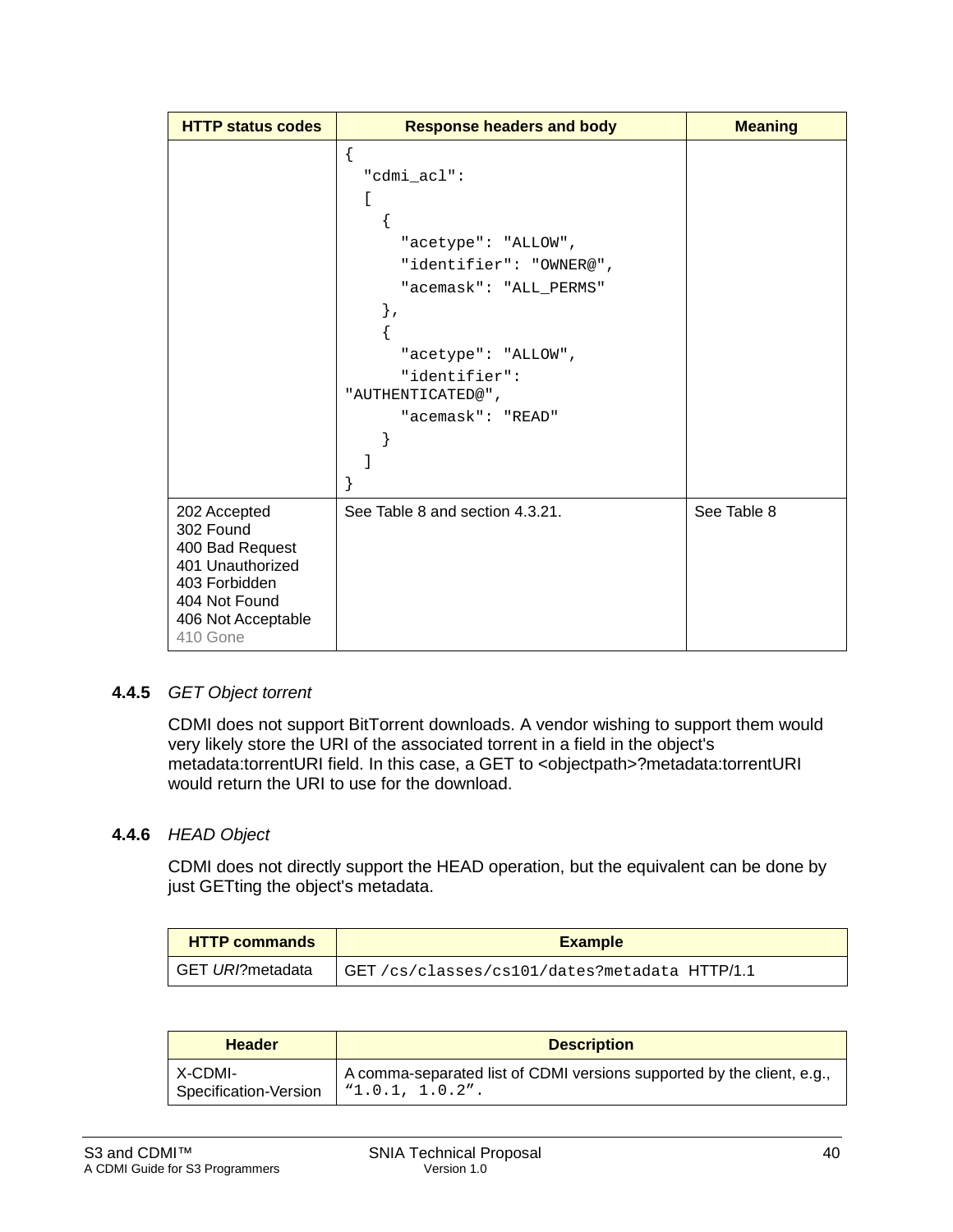| <b>Header</b> | <b>Description</b>                                                               |
|---------------|----------------------------------------------------------------------------------|
| Accept        | "application/cdmi-object"                                                        |
| Authorization | Authorization credentials supported by the server (see RFC 2616<br>section 14.8) |

| <b>Request body</b> |  |
|---------------------|--|
| <none></none>       |  |

| <b>HTTP status codes</b>                                                                                          | <b>Response headers and body</b>                                                 | <b>Meaning</b>                                                                                                                                                                                                                                                                                                                                                                |
|-------------------------------------------------------------------------------------------------------------------|----------------------------------------------------------------------------------|-------------------------------------------------------------------------------------------------------------------------------------------------------------------------------------------------------------------------------------------------------------------------------------------------------------------------------------------------------------------------------|
| 200 Okay<br>202 Accepted                                                                                          | X-CDMI-Specification-Version 1.0.2                                               | <b>Highest version</b><br>supported by both<br>client and server                                                                                                                                                                                                                                                                                                              |
|                                                                                                                   | Content-Type "application/cdmi-object"                                           |                                                                                                                                                                                                                                                                                                                                                                               |
| 202 Accepted<br>400 Bad Request<br>401 Unauthorized<br>403 Forbidden<br>404 Not Found<br>409 Conflict<br>410 Gone | See Table 8 and section 4.3.21                                                   | See Table 8                                                                                                                                                                                                                                                                                                                                                                   |
| 200 Okay                                                                                                          | {<br>"metadata" : $\{$<br><normally a="" list="" long=""><br/>}<br/>}</normally> | All metadata the<br>user has<br>permission to<br>access. If, for<br>example, the user<br>does have<br>permission to read<br>metadata, but<br>doesn't have<br>permission to read<br>the ACL, a partial<br>list not containing<br>the ACL will be<br>returned. An empty<br>JSON object<br>normally means<br>that the user<br>doesn't have<br>privilege to read<br>any metadata. |

#### **4.4.7** *POST Object*

CDMI uses the POST operation differently from S3. In CDMI, it is used to create objects that do not have paths (just object IDs in a flat namespace). S3 uses POST in the more traditional sense, allowing HTTP headers to be passed as form fields from browser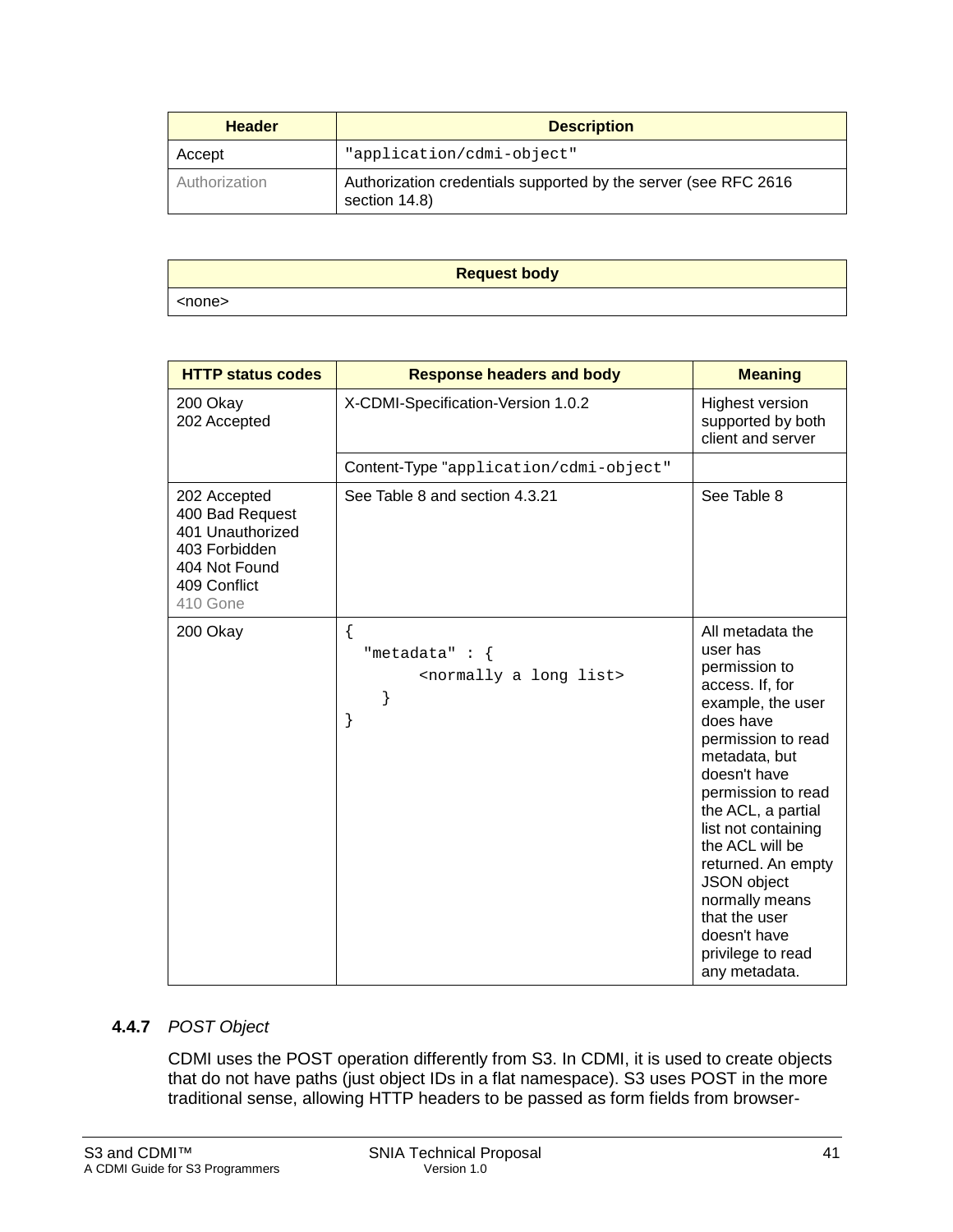based applications. There is no support for this as a CDMI operation, but a non-CDMI POST should work as expected, providing the cdmi post dataobject capability is present.

#### <span id="page-41-0"></span>**4.4.8** *PUT Object*

CDMI offers support for object updates (by specifying a byte range, e.g., myObject?value:1048576-1081344). S3 does not have this capability. So, when you PUT an object to S3, it is effectively always a new copy unless you are using versioning.

Other than that, the two systems operate similarly.

| <b>HTTP commands</b> | <b>Example</b>                                     |
|----------------------|----------------------------------------------------|
| I PUT <i>URI</i>     | PUT/cs/classes/cs101/lesson1/lesson1.html HTTP/1.1 |

| <b>Header</b>                    | <b>Description</b>                                                                               |
|----------------------------------|--------------------------------------------------------------------------------------------------|
| X-CDMI-Specification-<br>Version | A comma-separated list of CDMI versions supported by the client,<br>e.g., " $1.0.1$ , $1.0.2$ ". |
| Accept                           | "application/cdmi-object"                                                                        |
| Content-Type                     | "application/cdmi-object"                                                                        |
| Authorization                    | Authorization credentials supported by the server (see RFC 2616<br>section 14.8).                |

```
Request body (optional fields are in grey)
{
     "mimetype" : "text/html",
    "metadata" : \{ <user metadata> \}, "domainURI" : "/cs/",
     "copy" : "/cs/prof/mrc/cs101/1.htm",
      "move" : "/cs/prof/mrc/cs101/tmp.htm",
      "value" : "<escaped utf-8 string>",
      "valuetransferencoding" : [ "utf-8" ]
}
                                                      Notes: mimetype is set to 
                                                      "text/plain" if not supplied. 
                                                      The domain of the parent 
                                                      container is used by default. Only 
                                                      one of copy, move, or value can be 
                                                      specified.
                                                      The order of the fields does not 
                                                      matter.
```

| <b>HTTP status codes</b>    | <b>Response headers and body</b>       | <b>Meaning</b>                                                      |
|-----------------------------|----------------------------------------|---------------------------------------------------------------------|
| 201 Created<br>202 Accepted | X-CDMI-Specification-Version 1.0.2     | <b>Highest version</b><br>supported by<br>both client and<br>server |
|                             | Content-Type "application/cdmi-object" |                                                                     |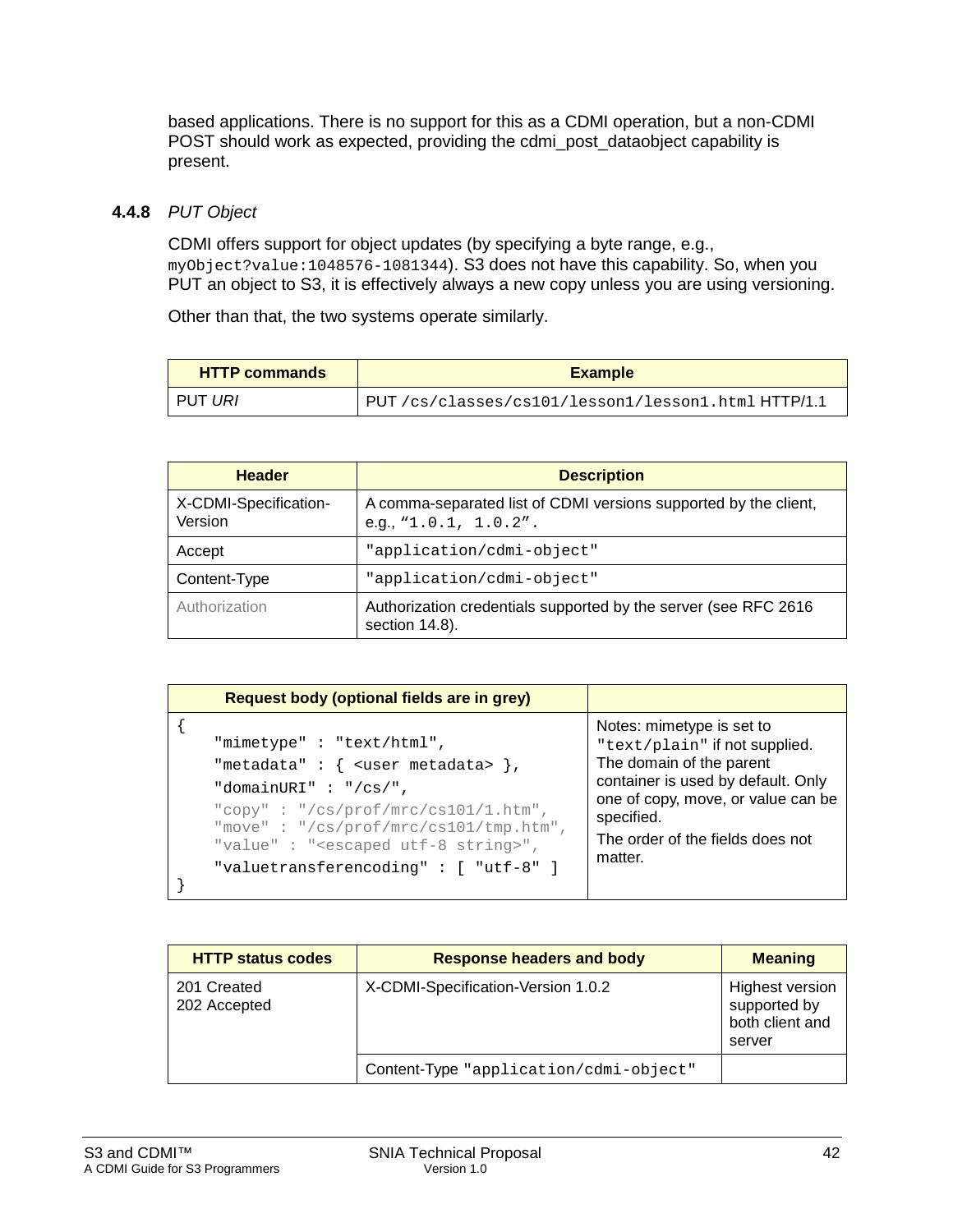| <b>HTTP status codes</b>                                                                                          | <b>Response headers and body</b>                                                                                                                                                                                                                                                                                                                                                                                                                                        | <b>Meaning</b> |
|-------------------------------------------------------------------------------------------------------------------|-------------------------------------------------------------------------------------------------------------------------------------------------------------------------------------------------------------------------------------------------------------------------------------------------------------------------------------------------------------------------------------------------------------------------------------------------------------------------|----------------|
| 202 Accepted<br>400 Bad Request<br>401 Unauthorized<br>403 Forbidden<br>404 Not Found<br>409 Conflict<br>410 Gone | See Table 8                                                                                                                                                                                                                                                                                                                                                                                                                                                             | See Table 8    |
| 201 Created                                                                                                       | ſ<br>"objectType": "application/cdmi-<br>object",<br>"objectID":<br>"000706D0010B84FAD185C425D8B537E",<br>"objectName": "lesson1.html",<br>"parentURI" :<br>"/cs/classes/cs101/lesson1/",<br>"parentID" :<br>"00007E7F00102E230ED82694DAA975D2",<br>"domainURI" : "/ $cs/$ ",<br>"capabilitiesURI":<br>"cdmi_capabilities/dataobject/",<br>"completionStatus": "Complete",<br>"mimetype": "text/html",<br>"metadata" : $\{$ <long list=""> <math>\}</math><br/>}</long> |                |
| 204 No Content                                                                                                    | When an object is updated by overwriting it, as S3 requires one to<br>do, CDMI returns No Content on writes subsequent to the initial<br>create.                                                                                                                                                                                                                                                                                                                        |                |

#### <span id="page-42-0"></span>**4.4.9** *PUT Object acl*

S3 allows you to set ACLs using request headers. CDMI does not support this, but it does support a complete NFSv4- and Windows-compatible ACL structure. See section [4.4.9](#page-42-0) for more detail.

| <b>HTTP commands</b>  | <b>Example</b>                                         |
|-----------------------|--------------------------------------------------------|
| PUT                   | PUT/cs/classes/cs101/lesson2/sample1?metadata:cdmi acl |
| URI?metadata:cdmi acl | HTTP/1.1                                               |

| <b>Header</b> | <b>Description</b>                                                                |
|---------------|-----------------------------------------------------------------------------------|
| Authorization | Authorization credentials supported by the server (see RFC 2616<br>section 14.8). |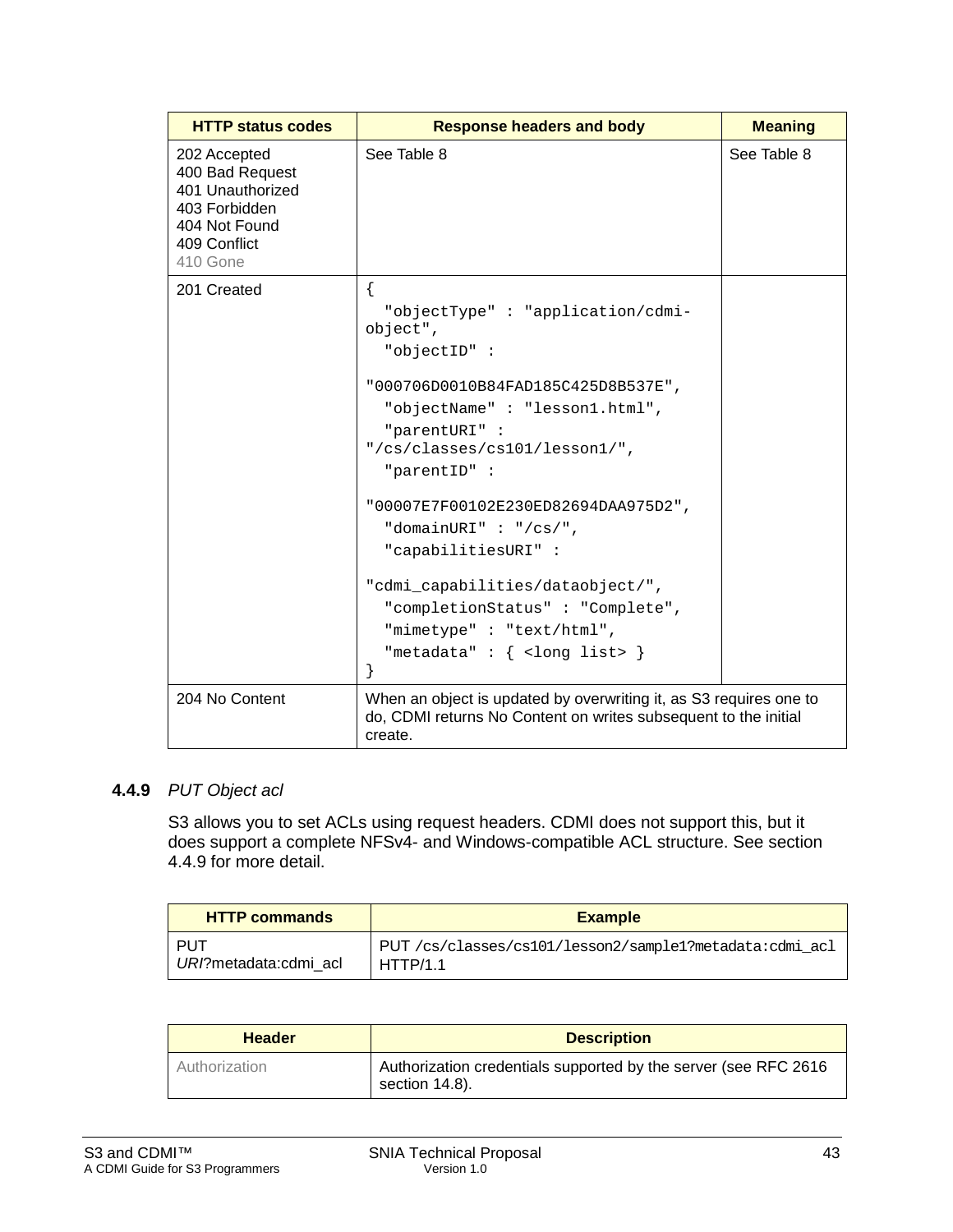```
Request body
{
   "cdmi_acl":
  \mathbf{r} {
        "acetype": "ALLOW",
        "identifier": "OWNER@",
        "acemask": "ALL_PERMS"
     },
     {
        "acetype": "ALLOW",
        "identifier": "cs101",
        "acemask": "READ"
     }
   ]
}
```

| <b>HTTP status codes</b>                                                                                            | <b>Response headers and body</b> | <b>Meaning</b> |
|---------------------------------------------------------------------------------------------------------------------|----------------------------------|----------------|
| 204 No Content<br>400 Bad Request<br>401 Unauthorized<br>403 Forbidden<br>404 Not Found<br>409 Conflict<br>410 Gone | See Table 8                      | See Table 8    |

#### **4.4.10** *PUT Object - Copy*

To copy an object from one address to another in CDMI, use the "copy" field in the request body, as implied in section [4.4.8.](#page-41-0)

| <b>HTTP commands</b> | <b>Example</b>                                      |
|----------------------|-----------------------------------------------------|
| ' PUT <i>URI</i>     | PUT /cs/classes/cs101/lesson1/lesson1.html HTTP/1.1 |

| <b>Header</b>                    | <b>Description</b>                                                                                  |
|----------------------------------|-----------------------------------------------------------------------------------------------------|
| X-CDMI-Specification-<br>Version | A comma-separated list of CDMI versions supported by the client,<br>e.g., $\text{N1.0.1}$ , 1.0.2". |
| Accept                           | "application/cdmi-object"                                                                           |
| Content-Type                     | "application/cdmi-object"                                                                           |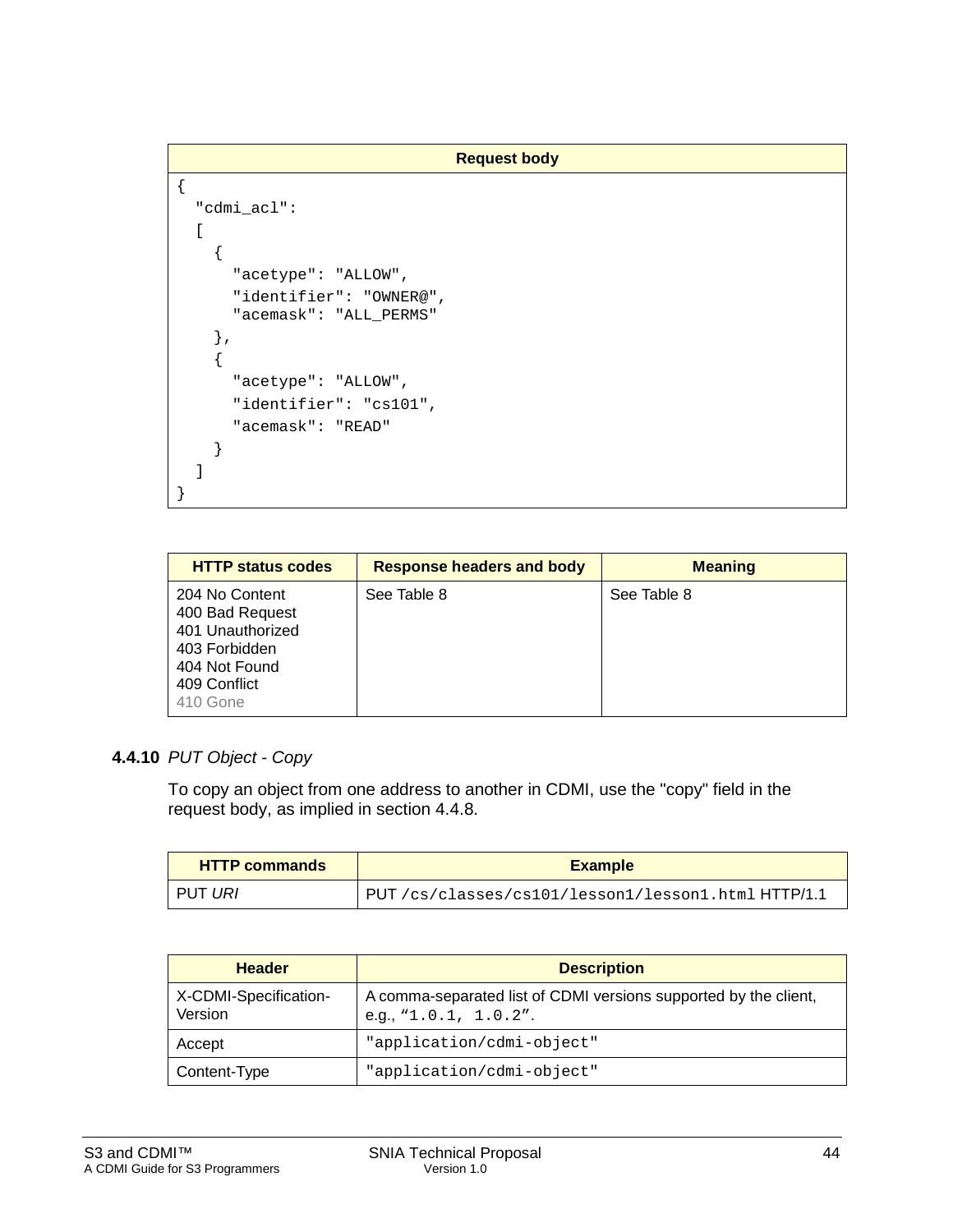| <b>Header</b> | <b>Description</b>                                                                |
|---------------|-----------------------------------------------------------------------------------|
| Authorization | Authorization credentials supported by the server (see RFC 2616<br>section 14.8). |

| Request body (optional fields are in grey)                                                                                                                                                                       |                                                                                                                                                                        |
|------------------------------------------------------------------------------------------------------------------------------------------------------------------------------------------------------------------|------------------------------------------------------------------------------------------------------------------------------------------------------------------------|
| "mimetype": "text/html",<br>"metadata" : $\{$ <user metadata=""> <math>\},</math><br/>"domainURI" : "/<math>cs/</math>",<br/>"copy": "/cs/prof/mrc/cs101/1.htm",<br/>"valuetransferencoding": [ "utf-8" ]</user> | Notes: mimetype is set to<br>"text/plain" if not supplied. The<br>domain of the parent container is<br>used by default.<br>The order of the fields does not<br>matter. |

| <b>HTTP status codes</b>                                                                                          | <b>Response headers and body</b>                              | <b>Meaning</b>                                                      |
|-------------------------------------------------------------------------------------------------------------------|---------------------------------------------------------------|---------------------------------------------------------------------|
| 201 Created<br>202 Accepted                                                                                       | X-CDMI-Specification-Version 1.0.2                            | <b>Highest version</b><br>supported by<br>both client and<br>server |
|                                                                                                                   | Content-Type "application/cdmi-object"                        |                                                                     |
| 202 Accepted<br>400 Bad Request<br>401 Unauthorized<br>403 Forbidden<br>404 Not Found<br>409 Conflict<br>410 Gone | See Table 8                                                   | See Table 8                                                         |
| 201 Created                                                                                                       | $\{$                                                          |                                                                     |
|                                                                                                                   | "objectType": "application/cdmi-<br>object",                  |                                                                     |
|                                                                                                                   | "objectID":<br>"000706D0010B84FAD185C425D8B537E",             |                                                                     |
|                                                                                                                   | "objectName": "lesson1.html",                                 |                                                                     |
|                                                                                                                   | "parentURI":<br>"/cs/classes/cs101/lesson1/",                 |                                                                     |
|                                                                                                                   | "parentID":<br>"00007E7F00102E230ED82694DAA975D2",            |                                                                     |
|                                                                                                                   | "domainURI" : "/ $cs/$ ",                                     |                                                                     |
|                                                                                                                   | "capabilitiesURI":<br>"cdmi_capabilities/dataobject/",        |                                                                     |
|                                                                                                                   | "completionStatus": "Complete",                               |                                                                     |
|                                                                                                                   | "mimetype": "text/html",                                      |                                                                     |
|                                                                                                                   | "metadata" : $\{$ <long list=""> <math>\}</math><br/>}</long> |                                                                     |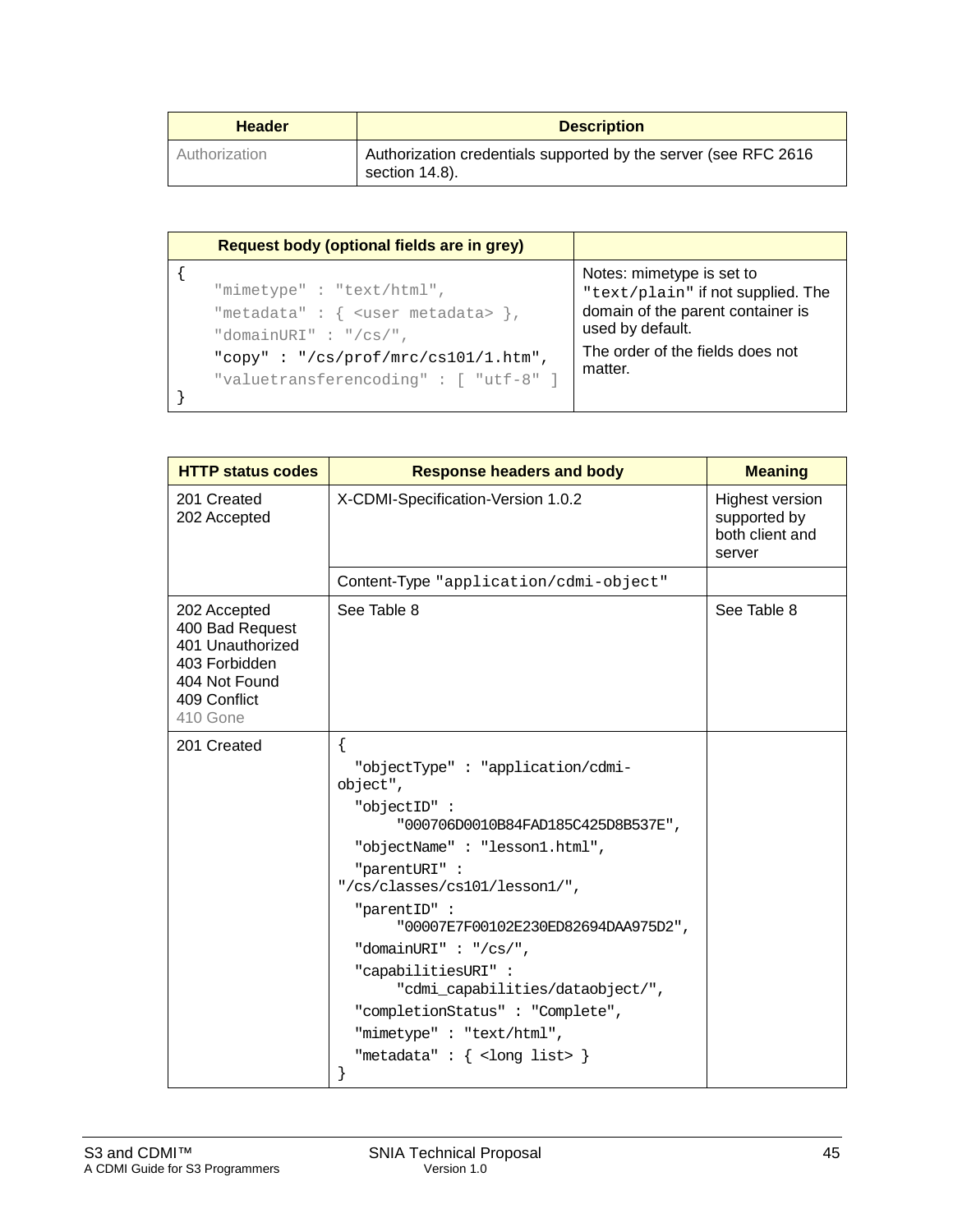| <b>HTTP status codes</b> | <b>Response headers and body</b>                                                                                                              | <b>Meaning</b> |
|--------------------------|-----------------------------------------------------------------------------------------------------------------------------------------------|----------------|
| 204 No Content           | When an object is updated by overwriting it, as S3 requires one to do,<br>CDMI returns No Content on writes subsequent to the initial create. |                |

#### <span id="page-45-0"></span>**4.4.11** *Initiate Multipart Upload*

CDMI supports multipart upload using the standard mechanisms of HTTP for doing so, with an additional header ("X-CDMI-Partial") indicating to CDMI whether the upload is complete.

Suppose we need to upload a file in three parts, with byte ranges 0-99, 100-199 and 200-299. (These are small byte ranges in the example; real ranges would likely be much larger). The following three queries accomplish this:

```
PUT /cs/cs101/lesson1/mpfile.txt HTTP/1.1
X-CDMI-Specification-Version "1.0.1, 1.0.2"
Accept "application/cdmi-object"
Content-Type "application/cdmi-object"
X-CDMI-Partial "false"
Range 0-99
\{ "value" : "<100 bytes of data"
}
PUT /cs/cs101/lesson1/mpfile.txt HTTP/1.1
X-CDMI-Specification-Version "1.0.1, 1.0.2"
Accept "application/cdmi-object"
Content-Type "application/cdmi-object"
X-CDMI-Partial "false"
Range 100-199
\{ "value" : "<100 bytes of data"
}
PUT /cs/cs101/lesson1/mpfile.txt HTTP/1.1
X-CDMI-Specification-Version "1.0.1, 1.0.2"
Accept "application/cdmi-object"
Content-Type "application/cdmi-object"
X-CDMI-Partial "true"
Range 200-299
{
     "value" : "<100 bytes of data"
}
```
The response codes, headers, and body are identical to those of an ordinary PUT as documented in section [4.4.8.](#page-41-0)

#### **4.4.12** *Upload Part*

To upload any part except the last one, specify the location of the part in the object using the HTTP Range header and an X-CDMI-Partial header set to "false". The example in section [4.4.11](#page-45-0) shows this. Note that the ranges are not required to be sent or received in byte range order.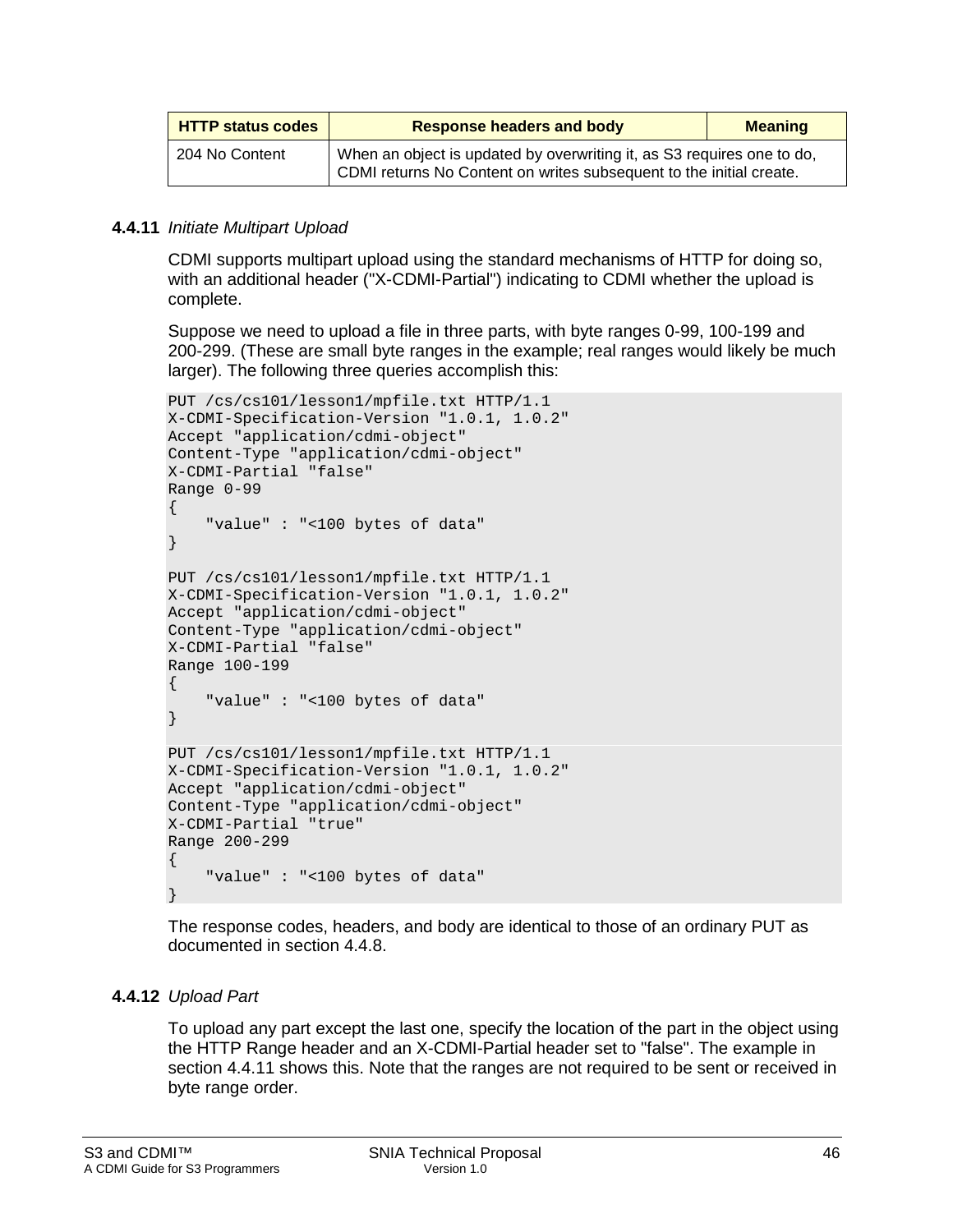#### **4.4.13** *Upload Part - Copy*

CDMI v1.0.2 does not support partial object copy. The "Copy Range" extension provides this functionality.

#### **4.4.14** *Complete Multipart Upload*

During a multipart upload, the object's existence and metadata are visible, but the value is not. To tell the server that the upload is complete and expose the value, set the X-CDMI-Partial header to "true". This can be seen in the example in section [4.4.11.](#page-45-0)

#### **4.4.15** *Abort Multipart Upload*

To abort a multipart upload in CDMI, DELETE the object. There is no "rollback" mechanism for "undoing" the uploads made so far. The versioning mechanism, if offered by the CDMI vendor, could be used to provide a rollback.

#### **4.4.16** *List Parts*

CDMI 1.0.2 does not support listing of partial uploads. The client is responsible for tracking them and ensuring that normal responses are received for all parts.